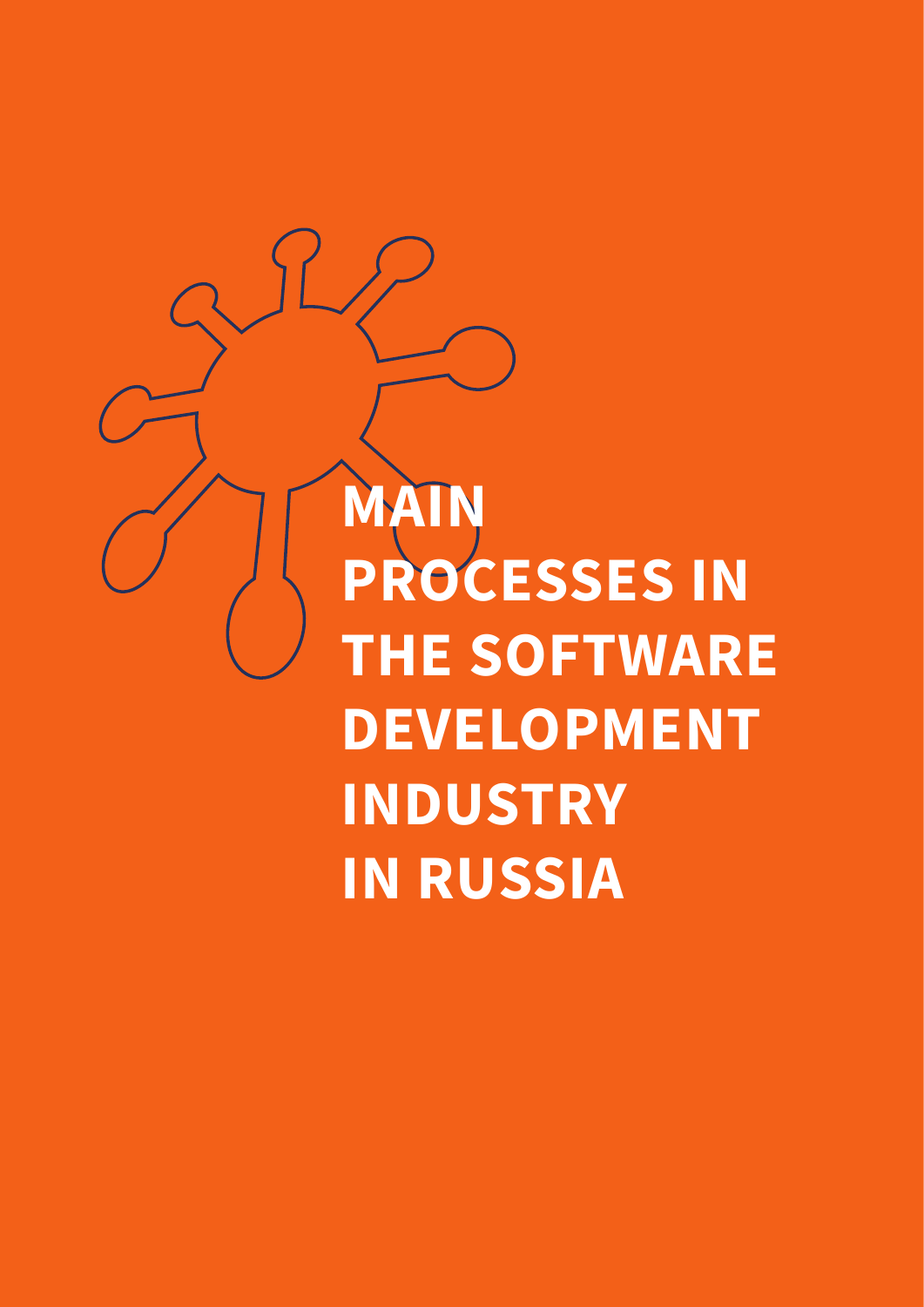# **Attraction of investments**

RUSSOFT began to pay attention to the problem of investments within the framework of its annual research since 2011. First of all, during the surveys it was possible to find out what part of the companies has external financing, as well as to clarify plans for attracting investments in the next 2 years. The fact that the lack of investment is one of the most serious problems of the industry was confirmed by a survey conducted in early 2017 as part of the study "Prospects of Russian IT developments in the global market" initiated by the SAP corporation. It showed that for 52 % of software companies the growth of foreign sales is constrained by an insufficient marketing budget, and for 33 % – by a lack of funds to develop solutions that can be competitive in foreign markets. Moreover, software companies, first of all, do not have enough "long-term money" – investments for 3–5 years. Attracting loans requires material collateral, which they do not have due to the virtual nature of production, so companies usually need venture capital or access to the stock market. But even there, there are severe restrictions. The results of the annual RUSSOFT research indicate that

no cardinal changes have taken place in 4 years – the investment deficit is still large, and the marketing budget has not increased on average.

In 2017, changes in the questionnaire made it possible to estimate not only the share of companies with external financing, but also the approximate volume of attracted investments. However, when extrapolating the data for the surveyed companies to the entire industry for four years (summing up the results of 2016–2019), too large fluctuations were obtained, which in reality could hardly have taken place. Therefore, this extrapolation was not justified. This was especially true of the results of 2019, since in 2020 only 72 companies participated in the survey due to the pandemic, and in previous years – 150–160.

In 2020, there was another change in the questionnaire: respondents were able to indicate the total volume of investments and their need for them. It was possible to use this addition to calculate the total investment in the entire industry only in 2021, thanks to the participation in a

survey of a record number of software companies (206). Such activity of enterprises allows to make conservative estimates of the volume of investments in the software industry.

Calculations showed that the volume of external financing amounted to approximately RUB 10 billion (\$140 million), and the total investment amounted to RUB 46.5 billion (\$640 million) with a need estimated at RUB 125 billion (\$1.73 billion). Consequently, the available investment is only 37 % of the required amount. At the same time, external financing provides 22 % of all investments made in 2020.

For previous years, you can focus only on relative values: the share of external investments in their total volume, the share of actual investments in the amount required, the expected change in the current and next years.

If we use the same methods of extrapolating the survey data (based on total revenues), then in 2020 there was a significant increase in both the total volume of investments and the volume of external financing.

### **Investment attraction plans of software companies and their implementation**

The data of the annual survey allow RUSSOFT to determine not only the approximate volume of investments, but also the share of companies that would like to have external financing, but cannot attract it.

There were at least 2 times more companies that counted on external financing from 2011 to 2018 (according

to the results of one of the surveys – almost 2 times more) than the recipients of investments. For example, if 14 % of the surveyed companies expected to receive external financing by the end of 2017, then in reality there were 6 %. Consequently, the assumption that the need for external financing is several times higher than the volume of actual investments received additional

confirmation. Other sources also confirmed such a large gap, but, as a rule, they represented the entire high-tech sector of the Russian economy, or at least the entire IT industry (together with Internet companies).

By 2018, the results of surveys showed that companies began to more realistically assess the prospects for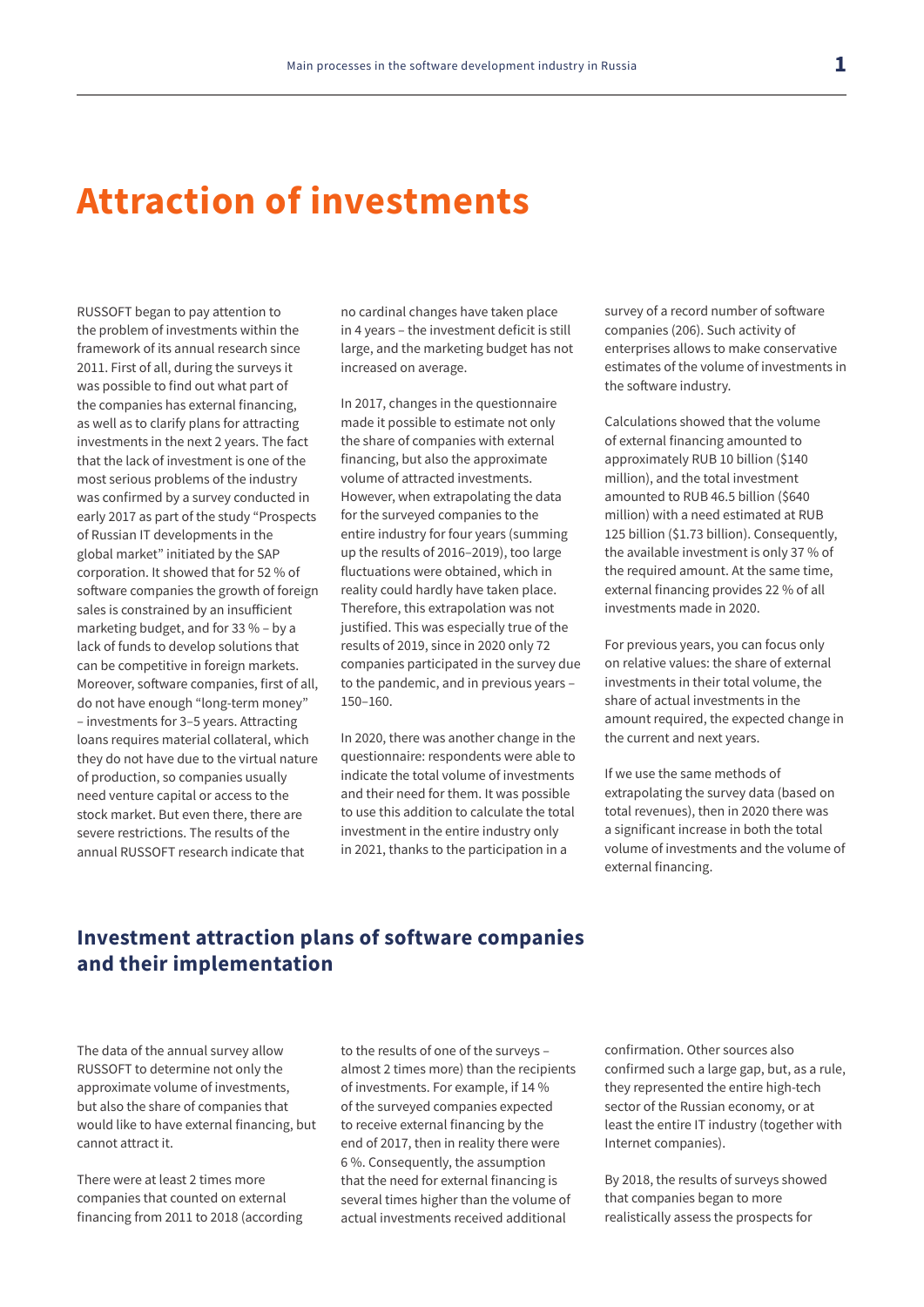attracting investment. If in terms of the volume of investments they still significantly overestimated the available opportunities, then in the fact of attracting funds from external sources, there was already no big difference with their forecasts. For example, 11 % of the companies surveyed in 2017 and 12 % of those surveyed at the beginning of 2018 counted on investments in 2018. The share of actual recipients is fully in line with the forecast – 11 %.

However, in 2020 the difference turned out to be large again: if 12 % of companies planned to attract external investments, then in fact there were only 7 % of them.

#### **Share of companies that have attracted or are planning to attract external financing**

|      | Year of the survey in the previous year | this year | next year |
|------|-----------------------------------------|-----------|-----------|
| 2011 | 9%                                      | 16%       | 18%       |
| 2012 | 9%                                      | 24%       | 26%       |
| 2013 | 12%                                     | 25%       | 25%       |
| 2014 | 7%                                      | 18%       | 27%       |
| 2015 | 7%                                      | 22%       | 24%       |
| 2016 | 10%                                     | 19%       | 23%       |
| 2017 | 11%                                     | 14%       | 11%       |
| 2018 | 6%                                      | 12%       | 10%       |
| 2019 | 11%                                     | 13%       | 16%       |
| 2020 | 6%                                      | 12%       | 27%       |
| 2021 | 7%                                      | 16%       | 18%       |
|      |                                         |           |           |

### **Share of companies that invested in development in 2020, by volume of internal and external investments (forecast for 2021–2022)**

|                                            | In 2020 (fact)                       |                                                  | In 2021 (forecast)                             |                                                            | In 2022 (forecast)                             |                                                            |
|--------------------------------------------|--------------------------------------|--------------------------------------------------|------------------------------------------------|------------------------------------------------------------|------------------------------------------------|------------------------------------------------------------|
|                                            | Have attracted<br><i>investments</i> | <b>Have attracted</b><br>external<br>investments | <b>Expect to attract</b><br><i>investments</i> | <b>Expect to</b><br>attract external<br><b>investments</b> | <b>Expect to attract</b><br><i>investments</i> | <b>Expect to</b><br>attract external<br><i>investments</i> |
| Less than RUB 64 million                   | 25%                                  | 7%                                               | 27%                                            | 12%                                                        | 25%                                            | 13%                                                        |
| From RUB 64 million to RUB<br>320 million  | 6%                                   | $0\%$                                            | 8%                                             | $3\%$                                                      | 10%                                            | 4%                                                         |
| From RUB 320 million to<br>RUB 640 million | $1\%$                                | $1\%$                                            | $1\%$                                          | $1\%$                                                      | 2%                                             | $2\%$                                                      |
| More than RUB 640 million                  | $0\%$                                | $0\%$                                            | $0\%$                                          | $0\%$                                                      | $0\%$                                          | $0\%$                                                      |
| Found it difficult to answer               | 5%                                   | 5%                                               | 5%                                             | 4%                                                         | 6%                                             | 5%                                                         |
| Attracted (plan)                           | 31%                                  | 7%                                               | 36%                                            | 16%                                                        | 36%                                            | 18%                                                        |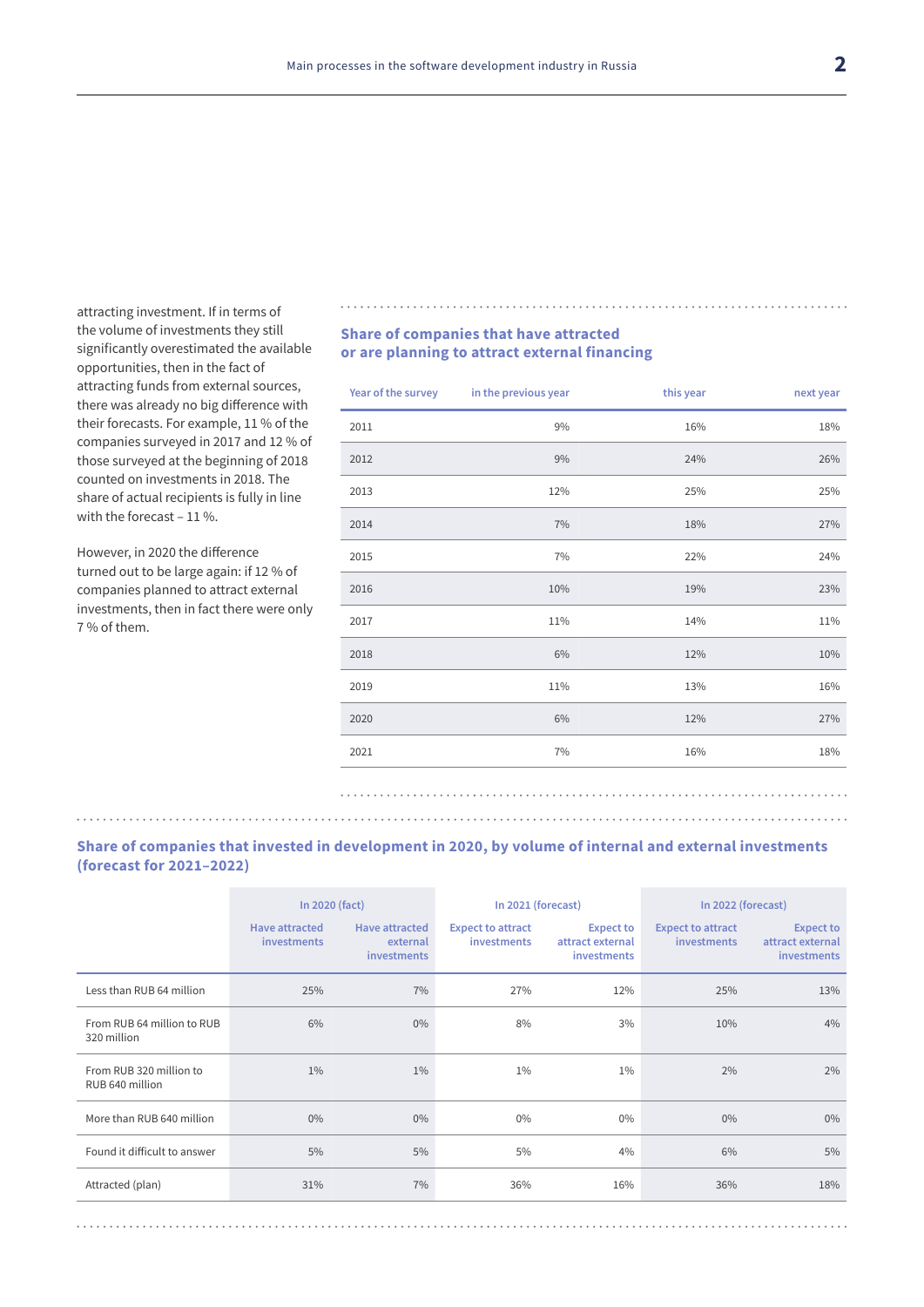It is noteworthy that no surveyed company received more than RUB 640 million in investments in the previous year (2020), and no company plans such a volume of investments in 2021–2022 (although there were such companies a year earlier).

In 2020, there was another change in the questionnaire: respondents were able to indicate the total amount of available investments and their need for them. Although due to the pandemic, it was not possible to conduct a full-fledged survey, however, some preliminary conclusions can be drawn from the new data obtained.

A survey with an updated question on investments showed that at the end of 2019, external financing accounted

for only about a fifth (18 %) of the total volume of investments. The main source of investment in the software industry is the own funds of companies and their owners. At the same time, software developers believe that the volume of investments could be 60 % more.

Available investments in 2020 covered only 37 % of companies' financial investment needs. Software companies could ideally absorb more than 2.5 times more investment funds than they had. This data was obtained based on the assessments of the surveyed companies. In reality, much depends on whether they would be able to expand their staff accordingly due to a shortage of personnel (they can do this mainly only at the expense of each other).

In 2021–2022, the companies surveyed do not expect a reduction in the investment gap. At the same time, they expect to increase the share of external financing in total investment (from 21 % in 2020 to 54 % in 2022).

There is clearly a request for a fundamental change in the funding structure. It is difficult to judge how justified the investment expectations are in the current situation of high uncertainty. Most likely, even under the most optimistic scenario, such a strong increase in external financing is highly improbable. Nevertheless, a gradual increase in its share is quite possible with the attention that the government has begun to pay to the industry.

**The share of the total investment in the required investment (calculated according to the RUSSOFT survey in 2021)**



**The share of external financing in the total volume of investments in 2020 and in the next 2 years (calculated according to the RUSSOFT survey in 2021)**

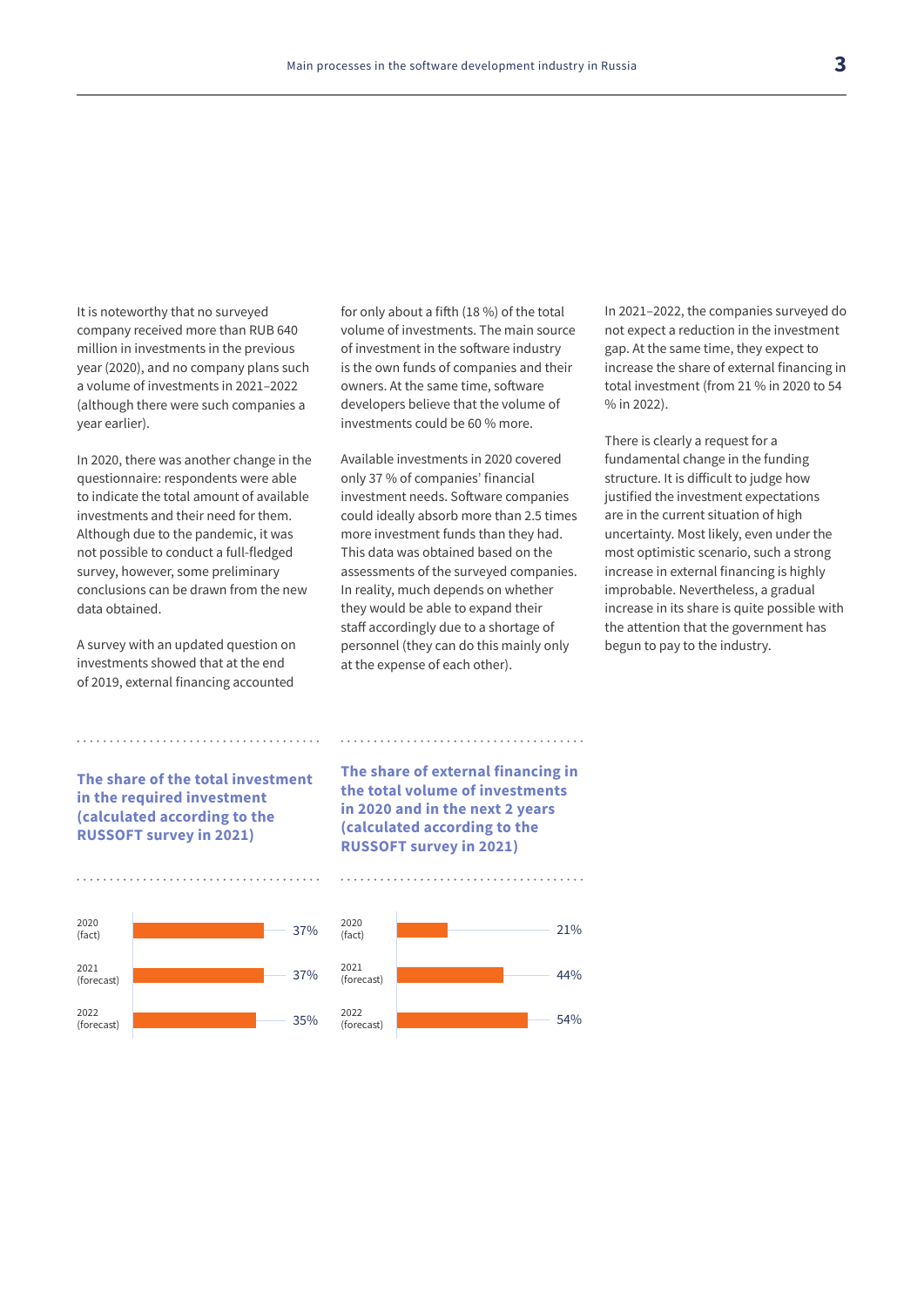### **The main events of the venture market**

A selection of news from 2017–2019 showed that the state, through its structures: development institutions and state corporations tried to stimulate investment activity in Russia again, as it was in 2008–2009. At the same time, the number of relevant messages in the media grew. Along with state corporations, large Russian private companies also more often began to demonstrate investment activity in the high-tech sector of the economy. Some news suggests that you can count on foreign funding (for example, Chinese companies and investment funds).

The purchase of domestic software companies by Russian state corporations and large foreign companies is another trend that should be noted in connection with the situation on the venture capital market. At the same time, in 2018–2019, very large enterprises by Russian standards were sold to foreigners: TRANSAS, Parallels and Luxoft. There were no such deals in previous years.

The purchase by corporations of a controlling stake in software companies may well ensure a sharp increase in investment in the development of these companies. However, not all of these investments will be directed to the Russian development centers of the sold companies.

Judging by the media publications about the IT sector in Russia, we can confidently say that the pandemic did not reduce investment activity in 2020 compared to the previous year. Several studies have subsequently confirmed the absence of contraction. Although there are other results, they seem less reliable.

For incomplete 2021 (in fact, for 8 months), there were almost 2 times more reports on attracting investments by Russian companies than for the whole of 2020, as well as for the whole of 2019.

Since there is no reason to associate such growth with the sudden great openness of the venture capital investment market, it can be assumed that an upturn began in 2021 and, perhaps, even something similar to an investment boom occurred, but such estimates require confirmation.

Nevertheless, positive changes can be noted. The question is how significant they are.

According to media reports, certain priorities and dynamics of attracting investments are also traced. If we consider technologies, then most of all investments in two incomplete years (2020 and 8 months of 2021) came to the field of automation of various types of activities (tourism, manufacturing, management, payments). There are 18 messages about this (5 in 2020 and 13 in 2021). Artificial intelligence and robotization are mentioned in 12 messages (5 in 2020 and 7 in 2021), various types of image recognition (objects, faces, emotions, texts) – 6 (2 in 2020 and 4 in 2021), office software – 4 (only in 2021), information security – 4 (2 each in 2020 and 2021).

Information storage technologies, games and entertainment, educational solutions, navigation technologies, analytics, navigation systems, video conferencing, VR and AR were mentioned no more than 2–3 times for a year and 8 months.

According to the sources of investments, the following statistics were obtained. Most often, investors are private funds, investor clubs, individuals – 24 mentions (9 in 2020 and 15 in 2021). These are domestic foundations or the foundations, the affiliation of which to any country was not indicated. At the same time, a number of investors were unambiguously defined as foreign: in 2020 there was only one mention of such an investor, and in 2021 – 8 at once. At the same time, there are many reports about attracting investments from companies with Russian roots. RUSSOFT has not yet classified them as Russian or foreign companies, according to its own criteria. They can be both, but, as a rule, development is carried out in Russia. Such companies were mentioned 5 times in 2020 and 4 times – in 2021 in relation to attracting investments abroad.

State structures (foundations or development institutions that distribute grants) were mentioned as investors 9 times (3 times in 2020 and 6 in 2021), Russian corporations – 4 times (2 times in 2020 and 2021).

It can be assumed that a new source of replenishment of investment resources, the stock exchange (basically, we are talking about the Moscow Stock Exchange), has started working. There were 6 messages about the placement of shares or bonds (3 each in 2020 and 2021).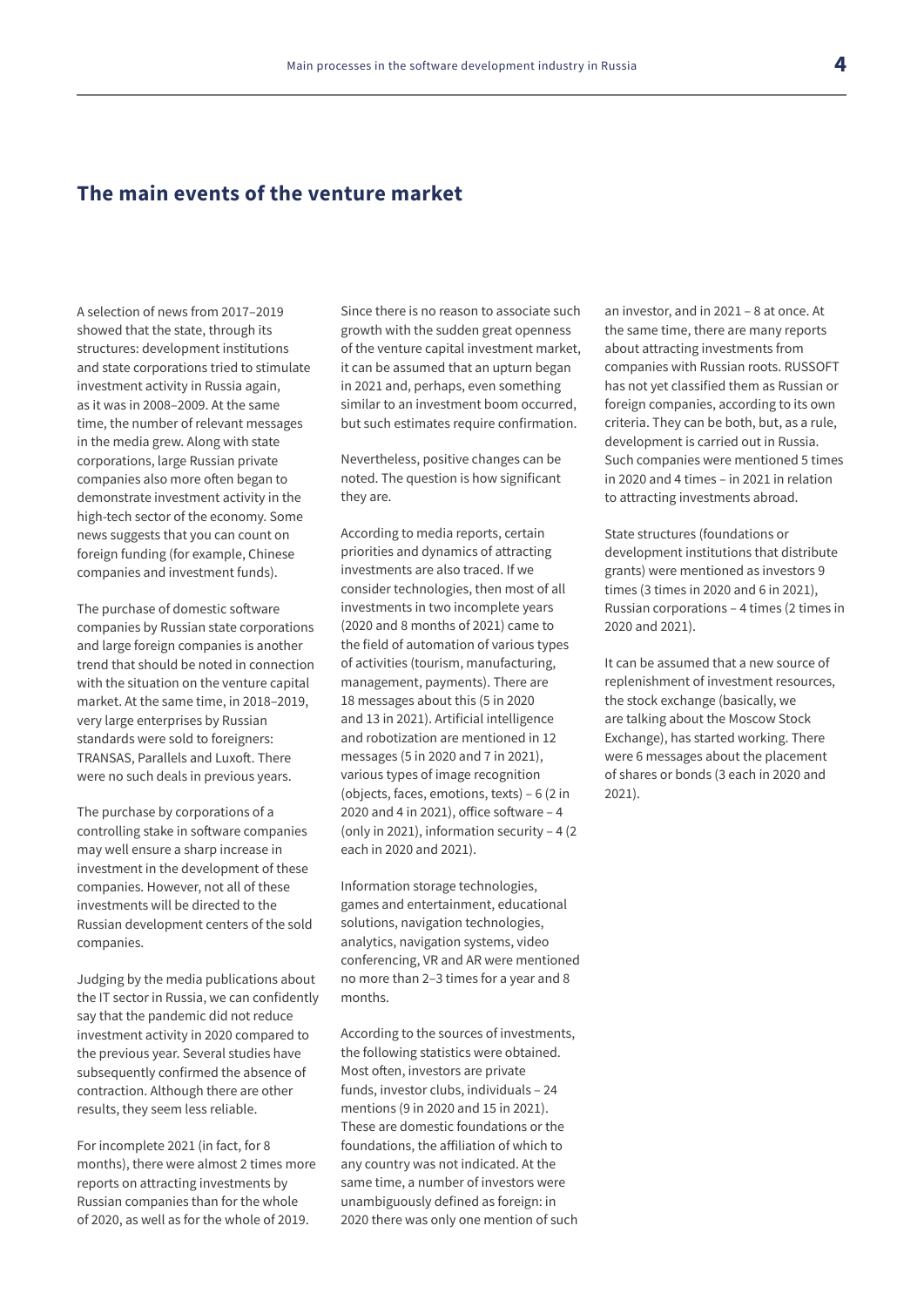## **Import substitution**

The process of import substitution in the software sector has been going on for the last 15–20 years, but it began to take shape in 2014 in connection with the American sanctions against a number of Russian enterprises (including banks) due to the events in Ukraine.

In recent years, the process of import substitution has either accelerated or slowed down. Another slowdown was recorded at the end of 2017, and in 2018 there was an acceleration. This was evidenced primarily by the growth in sales of Russian software companies in the domestic market and the change in the volume of the Russian software market. In addition, the change in activity for the transition to domestic solutions can be judged by the number of relevant messages in the media (see section Quantitative estimates of the effect obtained from the practical implementation of information technology).

If we compare the growth rates of the market and the growth of sales of Russian companies in the domestic market, then in 2016 the difference was huge – 30 percentage points (the sales of domestic companies on it grew so much faster than the market), in 2017 this difference decreased to 5 percentage points, and in 2018 it increased to about 10. It remained at this level in 2019.

In 2020, if we compare data on the growth of the domestic market and sales of domestic companies on it, the process of import substitution has stopped. This (or at least a slowdown) is also indicated by media reports, which reflect how this process is going (below is a list of these messages and their analysis). Apparently, during the pandemic, it was necessary to buy software urgently, without giving priority to domestic companies, since the implementation of domestic software, as a rule, requires more time and more

**Comparison of growth indicators of the Russian software market and sales of Russian software companies on this market (in dollar terms)**



Russian software market (IDC data)

■ Domestic sales of Russian software companies

- ... product
- **...** service

software on it.

preparation. In addition, there is every reason to believe that the Russian software market is already growing largely due to the sales of domestic

Service companies, which are dominated by revenues from custom development, are increasing sales in the domestic market faster than this market is growing (in 2017–2018 and by the end of 2020, the growth in sales within Russia was even more significant than that of product companies).

Companies developing custom software were not previously considered participants in the import substitution process, because since 2005–2008 their foreign competitors almost did not provide similar services in Russia. In fact, import substitution in the provision of software development services in Russia was successfully carried out by Russian service companies, which did not allow competitors from India and China (other developing countries with lower efficiency and a similar service price), or competitors from developed countries to conquer the Russian market.

It is noteworthy that IDC in its reports began to mention import substitution as a trend that would have a significant impact on the Russian IT market in the near future.

Comparison of the market growth rates and the growth rates of sales of Russian companies on it allows, with some assumptions, to make a supposition about the trend of software import substitution, which is subsequently verified by other indicators and other information. At the same time, the slowdown in the rate of import substitution in 2018–2020 looks quite logical.

The main drivers of the import substitution process were the sanctions imposed on a certain circle of Russian enterprises (a real threat of expanding this circle), and the fall in the ruble against the dollar, which sharply increased the price of foreign solutions in ruble terms. Since the ruble strengthened by about 15 % in 2017, the factor of exchange rate fluctuations began to work against import substitution. At the same time, the impact of the sanctions has not changed dramatically. In 2018–2020, the ruble against the dollar depreciated again, because of this, the price of foreign software increased and Russian customers began to purchase foreign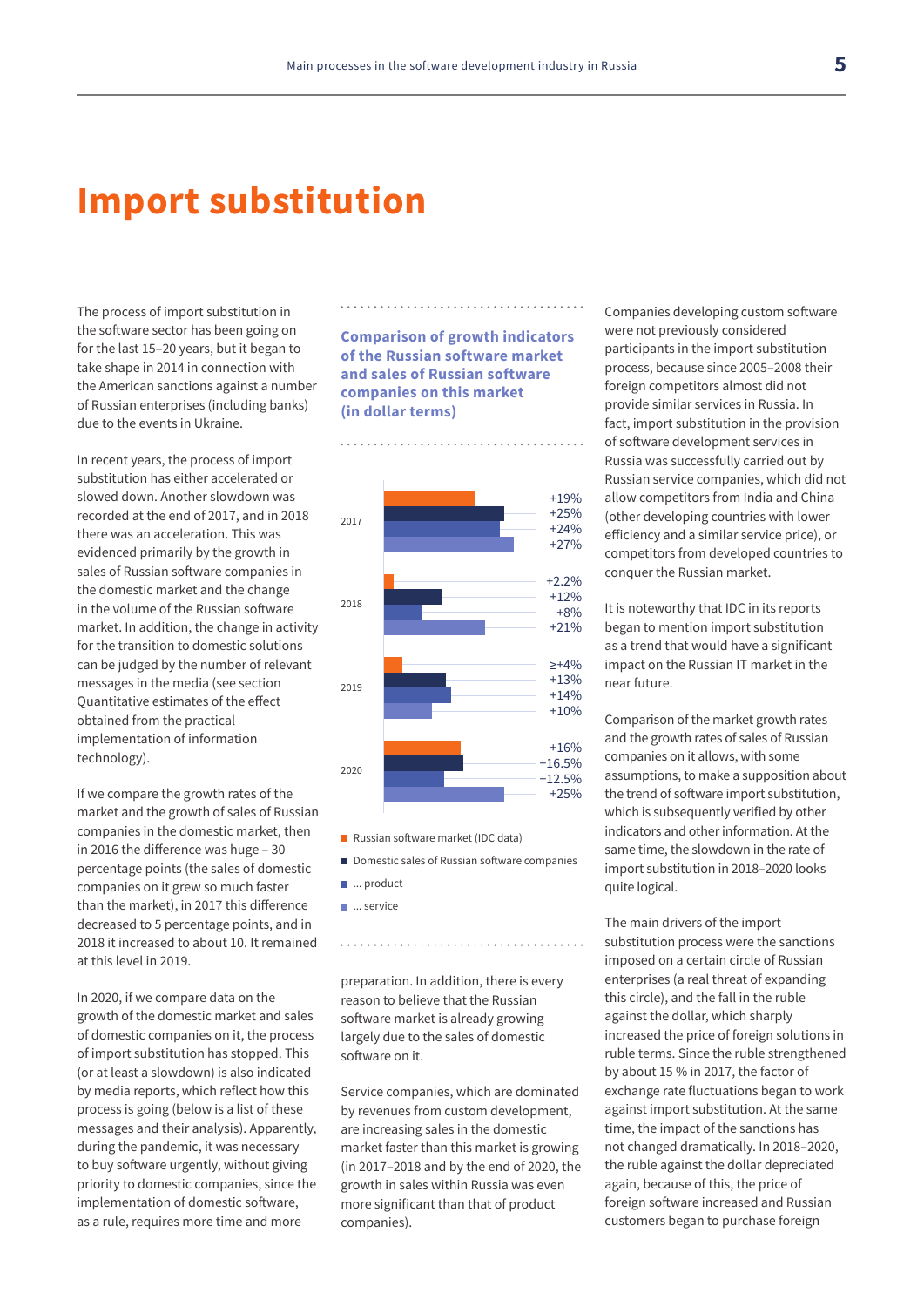software that had risen in ruble terms less often.

Obtaining quantitative indicators that objectively characterize the entire process of import substitution is not easy, if not impossible. For example, in the case of a transition to free software, which makes it possible not to depend on the loyalty of foreign countries, in general it is not always a question of selling software, but often of providing services for its installation, support and development. And small businesses download such software from free software repositories without even requesting a service for its support and installation.

The number of messages about significant events related to import substitution also serves as an indirect sign of how actively domestic solutions are replacing foreign ones. If in 2017 there were 9 such messages, then in 2018 there were already 19, in 2019 – 37, in 2020 – 46, and for incomplete 2021 – 53 of them. Relevant news is related both to launched projects and plans of state corporations, and government decisions.

The process of import substitution can also be judged by the change in the proceeds from the sales within Russia of key foreign and Russian companies. For example, in 2019, the revenue of the Russian office of Microsoft (Microsoft Rus) decreased by 13 % – from RUB 7.97 billion to RUB 6.93 billion, and in June 2021 it became known that the headcount of Microsoft in Russia for 7 years (since 2014) decreased from 1 thousand up to 300 employees. At the same time, Russian developers of OS (based on Linux) and office applications are experiencing an increase of tens of percent, and in some cases, of several times.

Analysis of media reports, as well as other observations, allows us to conclude that there is some confusion in the

government's attempts to influence the import substitution process.

This conclusion is confirmed by the results of the analysis of the spending of Russian government agencies on import substitution of software in 2017–2018, which was presented by the Accounts Chamber in early 2019. Its auditors noted the absence of clear plans for import substitution among government agencies and the presence of violations in the implementation of public procurement. In addition, unified characteristics of the purchased software have not been established for government agencies, which allows them to purchase foreign products with the supposedly necessary redundant functionality. The objects of audit by the Accounts Chamber were 80 federal state bodies and governing bodies of state extra-budgetary funds, state bodies of 85 regions, as well as of 36 urban districts with a population of more than 500 thousand people. During the audit, 33.7 thousand state and municipal purchases were analyzed. The auditors found that in 121 purchases of federal government agencies and state funds for the amount of almost RUB 3.3 billion, there are signs of violations of import substitution standards.

In 2017–2018, more than 96 % of government agencies and state funds in Russia used OS that were not in the Russian Software Registry. About 82 % of government agencies used foreign mail servers. More than 99 % of government agencies used Microsoft or Oracle DBMSs, as well as open source DBMSs of Red Hat, CentOS, Sybase SQL Anywhere, FreeBSD, etc. These DBMSs are not in the Russian Software Registry, some of them have restrictions on the use and technical support in Russia.

As for electronic document management and information security systems,

Russian software makes up three quarters of the products used.

In the regions of Russia, server operating systems, directory services and basic services of Microsoft and other foreign vendors are used in about 94 % of cases, foreign DBMSs – in 100 % of cases, foreign mail systems – in 91 % of cases.

Since 2020, the situation has most likely begun to improve, but there are still a lot of manifestations that the process is chaotic. There is still no single plan with control over its implementation in terms of key indicators, except for plans for the share of purchases of domestic software by government agencies.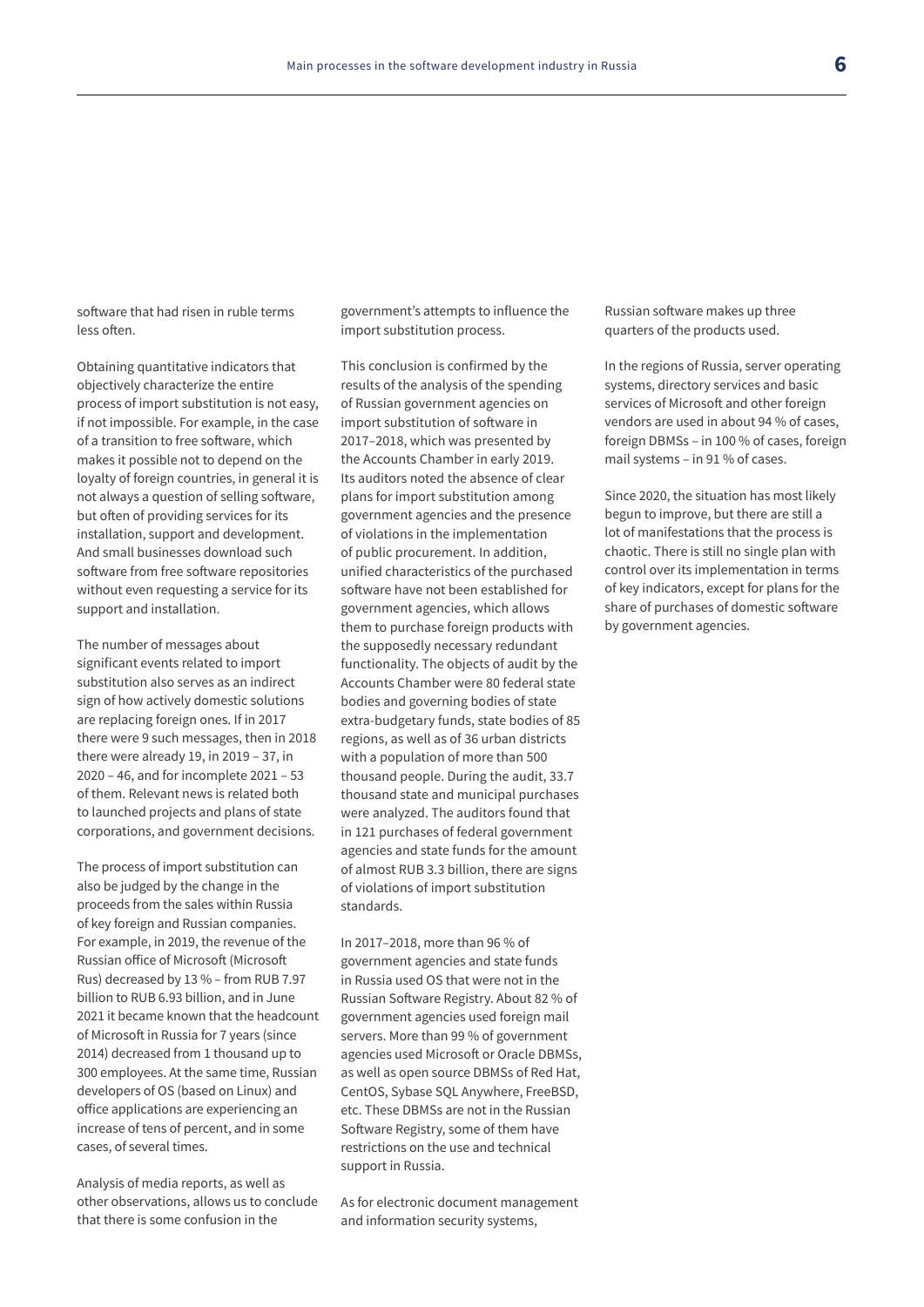### **State policy in the field of import substitution**

After long talks about the need for import substitution, after the adoption of the first anti-Russian sanctions applicable to the supply of software to Russia, in 2014 the corresponding decisions at the state level began to be made, although for almost two years they did not have a significant effect. It turned out that first it was necessary to decide what exactly should be stimulated and what should be called import substitution. It was necessary to define a domestic software developer (it took almost a year to formulate this definition and amend the legislation).

When the definitions became clear and a ban was formulated for state structures and enterprises to purchase foreign software, provided that there was a domestic analogue, it turned out that the control mechanism had not been developed, and state purchasers did not have incentives to import substitution, but they acquire serious risks of criminal prosecution for the violation of the law in connection with the violation of the terms of purchases, which they must agree to during import substitution before the expiration of the amortization period of previously purchased imported software.

As a result, according to the respondents, despite the prohibitions, foreign solutions continue to be supplied to government structures (either justifying this fact by the absence of a domestic analogue, or under the trademarks of the Russian companies that use the OEM model for this).

While the state was working out approaches to import substitution of software and trying to form tools for its financial support, Russian IT companies in 2014 began to actively take actions aimed at preparing alternative solutions to replace imported software. In 2014, the creation of consortia of companies was

initiated, which would make it possible to create complex solutions based on the developments of a number of companies or jointly promote their systems on the Russian market (especially in the public sector, including state-owned enterprises). In particular, the following consortia were created: BETA – to form a full stack of domestic software (or free software) and replace basic and application software for the banking sector, and SOYUZ – to replace not only imported basic and application software for the oil and gas sector, but also to replace imported servers with domestic ones based on Elbrus processors. Looking at these actions of domestic companies, one can unequivocally speak of preparations for a change in the market structure (positive from the standpoint of IT users and domestic developers).

In 2015, there was some acceleration in the import substitution process. However, it was caused not so much by the decisions of the Russian government and changes in legislation, as by anti-Russian sanctions and the devaluation of the ruble. A number of enterprises faced with the fact that foreign software vendors have ceased to support previously purchased software, and they had to look for an alternative, even without government incentives for import substitution. Some corporations that risked getting on the sanctions list did not wait for a denial of service from Western vendors. For example, JSC Russian Helicopters launched a program to switch to free basic software (first of all, to the Linux operating system of domestic assembly).

There are doubts about the effectiveness of the Russian Software Registry, which appeared in 2016 under the Ministry of Digital Development, Communications and Mass Media of the Russian Federation. As of early September 2021, 11,320 domestic software products



**It is obvious that with the adoption of the course towards import substitution and digitalization, the Russian IT-market has become not only more voluminous, but also of higher quality. An increase in the competitiveness of domestic products together with an effective dialogue among developers stimulates the release of complex sanctionresistant solutions that are so necessary for the implementation of the state tasks. Strengthening the country's IT sovereignty is the main trend that will determine the development of the information technology industry in the coming years.**

**Rustam Rustamov** deputy general director at RED SOFT

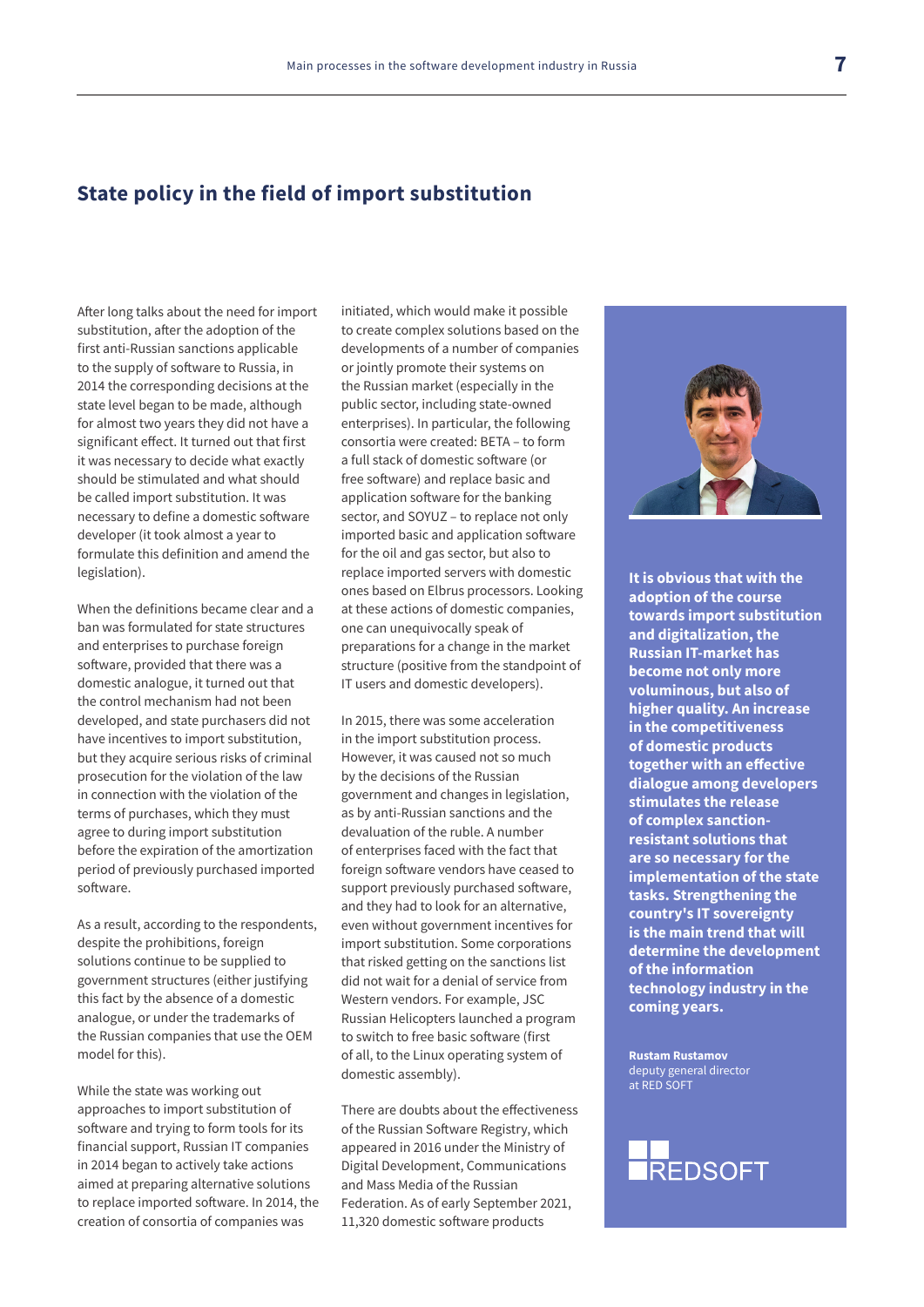were registered in the Registry (62 % more than a year earlier) and 3,574 copyright holders. A number of domestic developers consider its creation to be quite useful for ensuring the import substitution process. The presence of such a large number of companies that register their software in the Registry also suggests that there is a need for it, albeit artificially created. However, there are doubts about the effectiveness of the Registry as it exists.

In June 2021, the Ministry of Digital Development, Communications and Mass Media developed a new, more detailed version of the classifier, which would be used as part of the Russian Software Registry. Its current version includes only 26 classes, and the new version is also divided into sections, and the total number of classes has exceeded 95. This classifier has yet to be studied together with experts, but it is unlikely that it will fundamentally change anything if it does

not reflect the need to replace a set of interrelated decisions. In many cases, these must be hardware and software systems. However, until now, in Russian reality, the developers of such complexes have to choose for themselves: to become either software developers or hardware developers in order to take advantage of the tax benefits provided by the state.

The annual survey of RUSSOFT shows that, on average, the assessment of the effectiveness of the Domestic Software Registry in terms of its impact on the economic activities of the surveyed companies is low.

In 2019, the average score of such influence of the Registry for all the surveyed companies approached zero: it decreased from 0.16 to 0.09. However, at the same time, companies that do not work in far-abroad countries began to assess this influence better – there was

an increase in the average score from 0.15 to 0.22 (still less than 0.25 obtained in the 2017 survey), and companies operating in the far abroad, it was estimated much worse – a drop from 0.16 to a negative value (-0.01).

In 2020, there were no significant changes in the assessment of the effectiveness of the software import substitution policy, and since there were much fewer respondents than in previous years, the analysis of assessments for individual categories of companies was not carried out (splitting further increases the error).

In 2021, the average score rose to a record value of 0.33 (which is still closer to zero than to 1). This means that companies assess the bans on the use of foreign software in the presence of an analogue in the Domestic Software Registry positively, but believe that their impact is insignificant.

**Impact of bans on the use of foreign software in the presence of an analogue in the Domestic Software Registry on companies with different dependence on the situation in the Russian market, the share of the companies surveyed in 2021**

|                                         | All surveyed companies | Do not work in far-abroad countries | Work in far-abroad countries |
|-----------------------------------------|------------------------|-------------------------------------|------------------------------|
| Very negative (-3 points)               | 3.5%                   | 3.8%                                | 3.3%                         |
| Negative (-2)                           | 8 %                    | 6 %                                 | 10 %                         |
| Negative, but insignificant impact (-1) | 6 %                    | 5 %                                 | 8 %                          |
| No impact (0)                           | 45 %                   | 43 %                                | 47 %                         |
| Positive, but insignificant impact (+1) | 16 %                   | 19 %                                | 13 %                         |
| Positive (+2)                           | 12 %                   | 13 %                                | 12 %                         |
| Very positive (+3)                      |                        | 10 %                                | 8 %                          |
| Average point                           | 0.33                   | 0.46                                | 0.23                         |
| Found it difficult to assess            | 17%                    | 20 %                                | 14 %                         |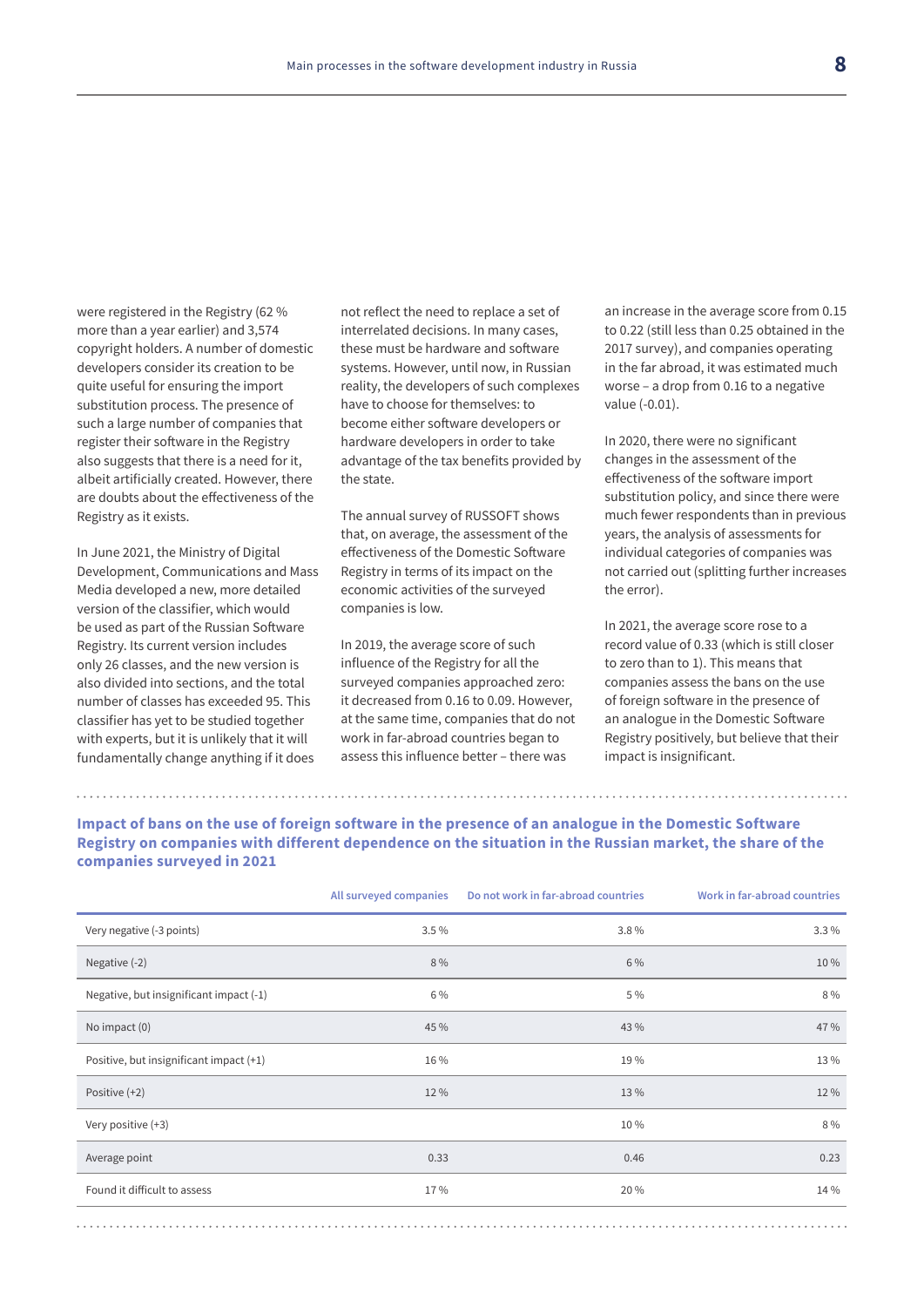For service companies in general, the importance of the Registry is very low. The average score was only 0.01 in 2019, and in 2021 it became completely negative (-0.04). This figure has almost always fluctuated around zero in recent years. Moreover, more than half of such companies (50–60 %) traditionally do not see any impact of the Registry on the IT market.

Developers of software products are much less likely to show indifference to the Registry. Only 35–40 % of developers of replicated solutions do not see any impact of it, and the average score in 2019 was 0.18, in 2021 it increased to 0.70.

At the same time, 28 % of the companies that receive at least 50 % of their income from exports believe that the existing bans have a negative impact on them. Together with 56 % of the companies that noted its zero impact on the market, the average score was -0.28.

If companies receive their main income in Russia, then the attitude towards the Registry is generally positive – the average score is 0.48, but it is still very low (for 43 % of respondents from this segment, the Registry has no effect).

The biggest benefits from the Registry, according to the survey, are received by product companies, which generate more than 50 % of their revenue from domestic sales. But their average score was 0.78, which is less than the level of positive insignificant influence.

The RUSSOFT survey does not allow us to determine what kind of negative impact the presence of bans on the use of foreign software has in the presence of an analogue in the Domestic Software Registry. One can only assume that it has become more difficult for companies to work in foreign markets. It is required to

study more how foreign software bans affect the software industry as a whole.

We will have to take into account the situation and various processes in the world market. For example, the fact that the World Trade Organization (WTO) in October 2020 expressed concern about the Russian policy of import substitution of software and radio electronic equipment, demanding a report on its compliance with the open market requirements. At the same time, under the slogan of protecting the open market, it will be difficult to ignore the threats that most countries in the world have under the US and EU sanctions policy. It is precisely these threats that prevent the formation of an open market.

Western governments use sanctions to exercise political pressure on various states: from China and Russia to Venezuela and Syria, providing preferences to their own companies. Corporations themselves use or try to use their own monopoly position. There are already many similar examples.

For example, in early 2020, Google left Turkey without its Android operating system and applications on new devices in response to a fine from the Turkish antitrust authority. The Turkish Competition Council drew attention to the fact that users of the Android system on smartphones cannot choose their search engine by default, and obliged Google to amend the license agreement.

In April 2021, the US authorities blacklisted the Chinese company Phytium with alleged links to the Chinese military. Because of this, the Taiwanese company TSMC, the world's largest manufacturer of semiconductor products, was forced to suspend cooperation with it. Phytium develops processors for supercomputers based on the ARM architecture. In a similar pattern, the United States is putting pressure on Huawei, which it uses as leverage over China in a trade war. In May 2020, they also banned TSMC from producing chips for it.

In September 2021, it became known that the Ministry of Digital Development, Communications and Mass Media plans to conduct a total revision of software from the Russian Software Registry. This need arose because of the new rules for the formation of the Russian Software Registry, as well as because of the avalanche-like increase in the flow of applications to it due to the emergence of benefits from the First package of measures of the state support for the IT industry. The verification process of over 11 thousand programs should be completed by the end of 2021.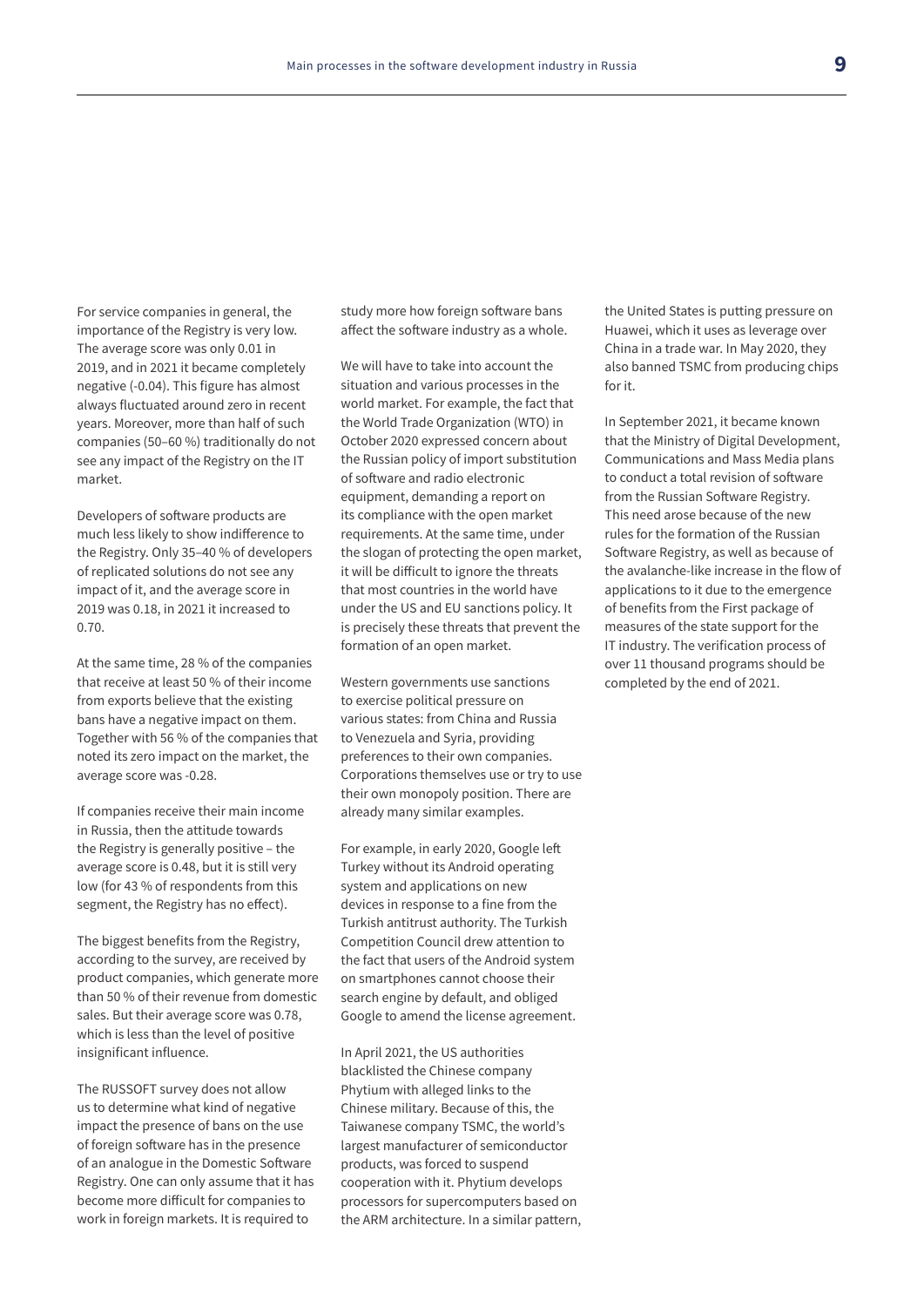### **Analysis of news that are directly related to import substitution**

The analysis of messages concerning directly import substitution leads to the following conclusions. First of all, it is worth noting the intensification of the transition of Russian corporations and authorities to domestic software after a slight slowdown in 2020 caused by the uncertainty of the situation in the first months after the pandemic announcement (in the first 8 months of 2020 there were only 2 relevant messages, and in the last 4 months there were eight of them). In 2021, the process acceleration, which was observed before the pandemic, continued and became obvious (there was, apparently, catching up in the implementation of plans already outlined for 2020–2021).

It should also be noted that in 2021 the number of messages about government decisions (and key companies) stimulating import substitution has increased. At the same time, among these messages appeared those that reflected the activity of key private companies and other non-state structures (primarily industry associations).

Improvement of Russian IT solutions (creation of platform solutions) began to be mentioned more often from September 2020. There were 3 messages for the last 4 months of this year, and only one for the previous 8 months (3 for 8 months of 2021). In this case, it is not the quantity itself that is more important, but the dynamics. As a rule, work on improving domestic solutions seems to be routine, and there are few reasons to report on the existing constant progress.

There are very few statistical data characterizing the import substitution process. There were problems with this before, but in terms of the reliability of these data. Most likely, such data do not just fail to get into the media, but they do not exist at all. In any case, they are not in the volume that allows us to generally assess the import substitution process.

### **Distribution of messages in the media in 2018–2021, directly related to import substitution, by topic**

|                                                                                                   | 2018           | 2019           | 2020           | 2021 (January-<br>September) | <b>Total for</b><br>2018-2021 |
|---------------------------------------------------------------------------------------------------|----------------|----------------|----------------|------------------------------|-------------------------------|
| Transition of Russian corporations and<br>government bodies to domestic software                  | 6              | 12             | 10             | 27                           | 55                            |
| Decisions of the government (and key<br>companies) stimulating import substitution                | 11             | 11             | 13             | 17                           | 52                            |
| Sales of companies that receive the most<br>benefits (or losses) from import substitution         |                | 5              | 3              | 5                            | 13                            |
| Statistical data characterizing the import<br>substitution process                                |                | $\overline{7}$ | $\overline{2}$ | $\overline{2}$               | 11                            |
| Revision of import substitution plans in favor of<br>foreign software                             |                | $\overline{2}$ | 5              |                              | $\overline{7}$                |
| Improving Russian solutions (creating a set of<br>solutions)                                      | $\mathbf{1}$   | $\overline{2}$ | $\overline{4}$ | 3                            | 10                            |
| Messages about sanctions aimed at restricting<br>Russian enterprises to purchase foreign software | $\overline{2}$ |                | $\mathbf{1}$   | $\overline{2}$               | 5                             |
|                                                                                                   |                |                |                |                              |                               |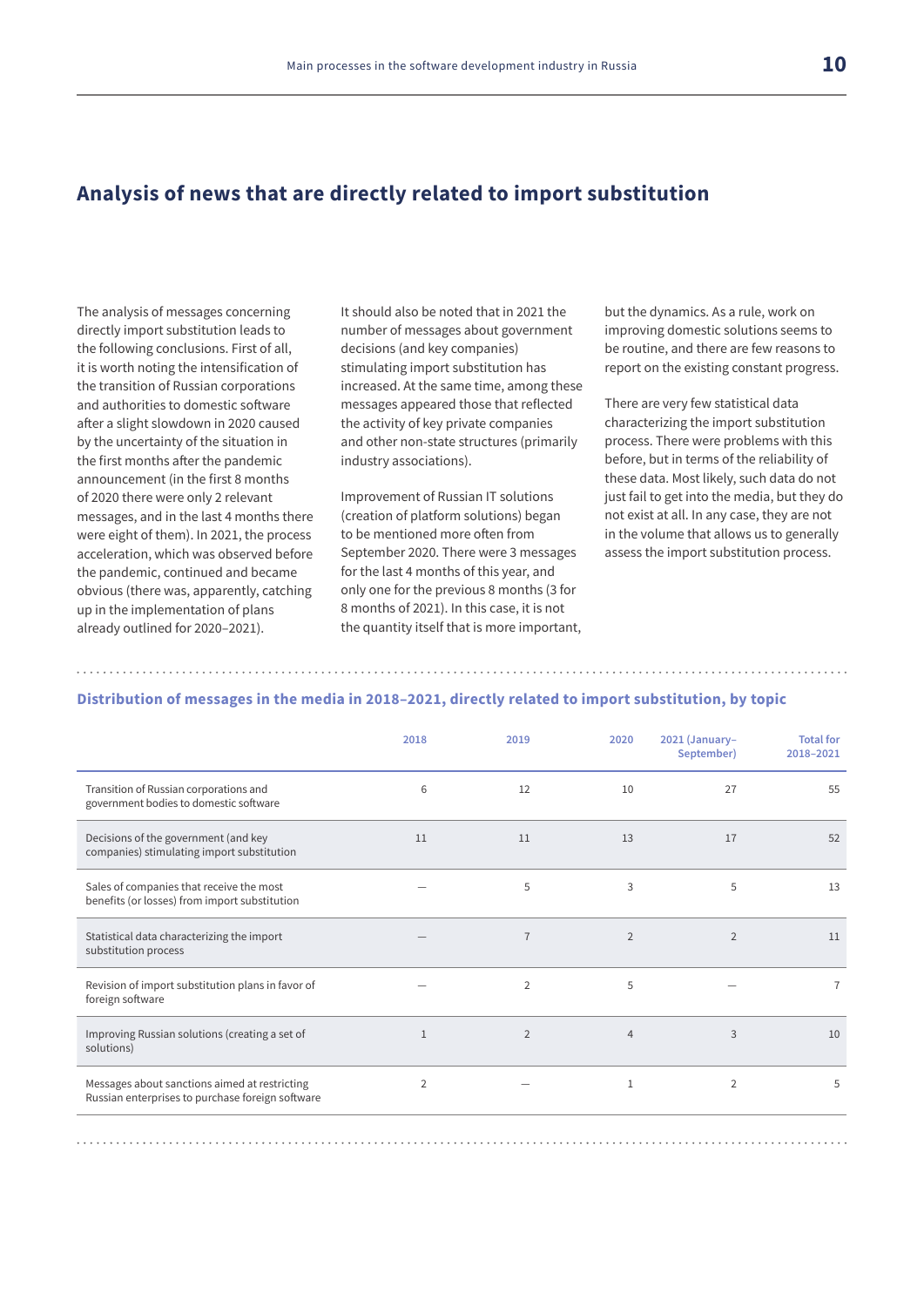# **The need for cooperation**

The situation in the global and Russian markets is developing in such a way that domestic companies, in order to successfully promote their solutions and services abroad, need to combine efforts at various levels: from coordinated development to joint marketing.

First, there are no companies in Russia with billions of dollars in annual revenues that can compete on an equal footing in turnover and, consequently, in production costs and marketing budget with world leaders. Even the largest Russian software company Kaspersky, with annual revenue of about \$700 million, understands the need for cooperation, which may even be at the level of information exchange.

The management of Kaspersky believes that the more Russian companies there are in a certain market (especially in the countries that are quite exotic for them), the easier it will be for it to conduct business and develop in this market. By and large, successful Russian IT exporters are ready to help newcomers whenever possible, even for free. Especially if these newcomers can become potential technology partners.

Secondly, according to the Russian Export Center, there is a demand in emerging markets for turnkey complex solutions. Customers, as a rule, refuse to form them on their own and wait for an appropriate offer on the market. Such solutions require not only unification of different software developers, but also cooperation with custom software developers, system integrators, distributors, and equipment manufacturers. There are similar requests for complex solutions in the Russian market.

For RUSSOFT, this topic is especially close, since the Association arose due to the fact that in 1999 several companies decided to merge, realizing how small they are in the American

market. Facilitating cooperation between Russian software companies is one of the strategic objectives of the Association.

Thirdly, the import substitution process is often impossible without offering a comprehensive solution. The fact is that Western hardware and software manufacturers have created a client's dependence on interconnected solutions. In many ways, this dependence was created deliberately and artificially in order to bind corporate clients (as well as private users) to them. Therefore, replacing one component of a telecommunications or IT infrastructure with another is either impossible or very difficult without compromising the reliability of the systems used. Consequently, the substitution must also be complex. For example, a computer should ideally have a Russian processor, a Russian OS (based on open source software) and Russian office applications.

Sometimes the conjugation of only two software products is enough, but more often a single hardware and software complex is required. For a number of years, RUSSOFT has been proposing to promote the creation of such complexes at the state level within the framework of the import substitution policy. The Association's Import Substitution Committee, with the support of IIDF, is developing a concept for creating IT consortia in Russia to develop platform IT solutions for industries.

State incentives for the creation of consortia are also important because in Russia joint actions of companies, as well as combining decisions, are difficult, even if they are beneficial to both parties. There are no established traditions of building appropriate relations yet. In this case, unnecessary ambitions and a lack of trust in each other interfere.

In-depth interviews conducted with experts (heads of successful IT exporters, investors, representatives



#### **Besides software development Astra Linux Group also takes an active part in its implementation. This allows us to receive valuable feedback that helps us to improve our products and ensure consumer's needs.**

**Roman Mylitsin** Director for Innovations, Astra Linux Group

# **ASTRA LINUX**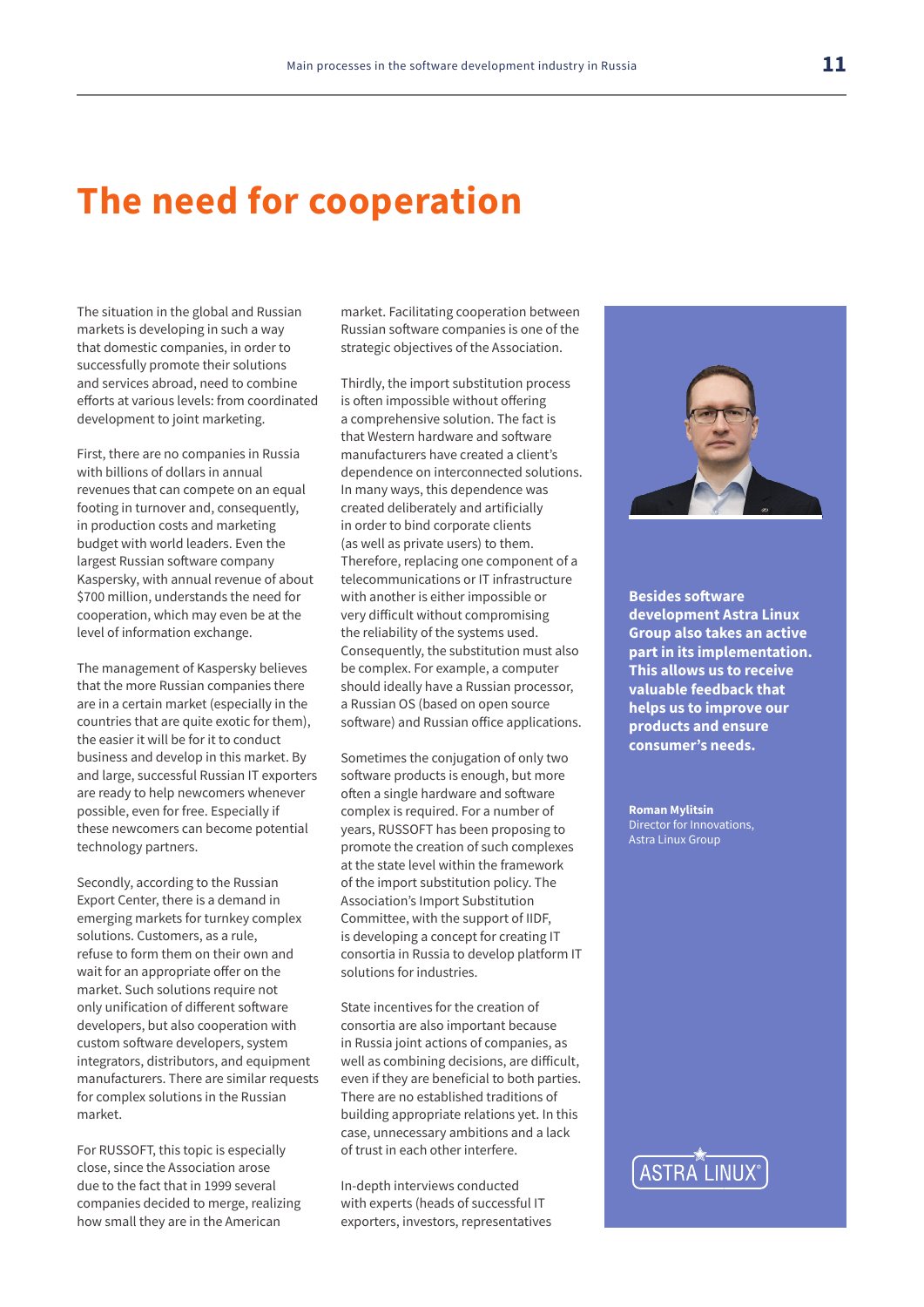of development institutions) in the framework of the research "Prospects of Russian IT developments in the global market" initiated by the SAP Corporation (2017), as well as long-term observations

of RUSSOFT experts on developments in software industry allow us to conclude that Russian business is having difficulty establishing interaction. In the last 2 years (2020–2021), successful examples

of such interaction are associated, first of all, with the need to create complexes of solutions to replace foreign analogues.

#### **Examples of joining efforts of Russian companies**

#### **2020**

1. In July, it became known that Foresight, a developer of BI solutions, and the Parma Technologies Group entered into a partnership agreement. The goal of cooperation is to expand the number of projects to create data management systems based on Russian software in the public and corporate sectors. The Parma Technologies Group of companies develops application systems using technologies for integrating and processing big amounts of data, artificial intelligence and machine learning, and creates cloud services.

2. In July, the Russian companies Edelweiss (electronics developer), Basalt SPO (developer of the Alt operating system line) and Baikal Electronics (developer of crystalbased systems on MIPS and ARM architectures) announced the start of production of the motherboard based on the domestic Baikal-M processor running Alt OS.

3. In July, Kaspersky increased its stake in the Russian company New Cloud Technologies (NCT, developer of the My Office office package) to 47 % by purchasing 17.5 % of its shares. This made it the largest shareholder in NCT. The deal became a continuation of Kaspersky's strategy to diversify its business and invest in promising IT areas.

4. In July, Medsoft and RED SOFT, as part of a technology partnership, conducted compatibility testing of their products. The developers have confirmed the correct operation of the Quasar software package of the 4th version manufactured by Medsoft with the RED OS operating system manufactured by RED SOFT. The test results are reflected in the bilateral certificate of compatibility. The Quasar software package of the 4th version is an integrated medical information system, fully automated from the registration desk to automatic electronic interaction with federal agencies.

5. In July, it became known that the SKB Kontur group of companies had bought the Kazan developer TaxNet, one of the largest players in the electronic signature and reporting markets of Tatarstan.

6. In February, Mail.ru Group paid RUB 1.6 billion for a controlling stake in the Skillbox educational platform. This project is an online university with employment opportunities for students.

7. In July, two domestic software developers: MyOffice and Instream announced the start of deliveries of a set of import-independent solutions. Customers will be able to purchase the Lotus operating system with the MyOffice Standard package at 20 % below the recommended retail price.

8. In July, Kaspersky and AVL Software and Functions announced the joint development of an automotive electronic control unit based on the KasperskyOS operating system.

9. In December, it became known that ICL Techno and RAIDIX have created the first joint data storage system. Component testing has confirmed the compatibility of the ICL Techno hardware complex and the RAIDIX software. The result was a new joint product called SDS ICL teamRay.

10. In December, Basalt SPO company and the Autonomous non-profit organization for the development of the radio-electronic industry Computing Machinery Consortium signed a memorandum of longterm cooperation. The result of joint activities should be the formation of a domestic software and hardware platform, which is built on the principles of technological independence, develops taking into account modern global trends in the field of IT and computing tools, and meets the requirements of Russian legislation.

#### **2021**

1. In January, three residents of Innopolis: My Office, Akronis Infozaschita and ICL presented a turnkey integrated solution that would allow organizations from scratch and quickly deploy a private cloud for joint work with documents, mail, calendar and contacts.

2. In January, VisionLabs and HeadPoint announced a strategic partnership to build IoT and computer vision solutions. They are expected to offer banks, retailers, industrial enterprises, and government agencies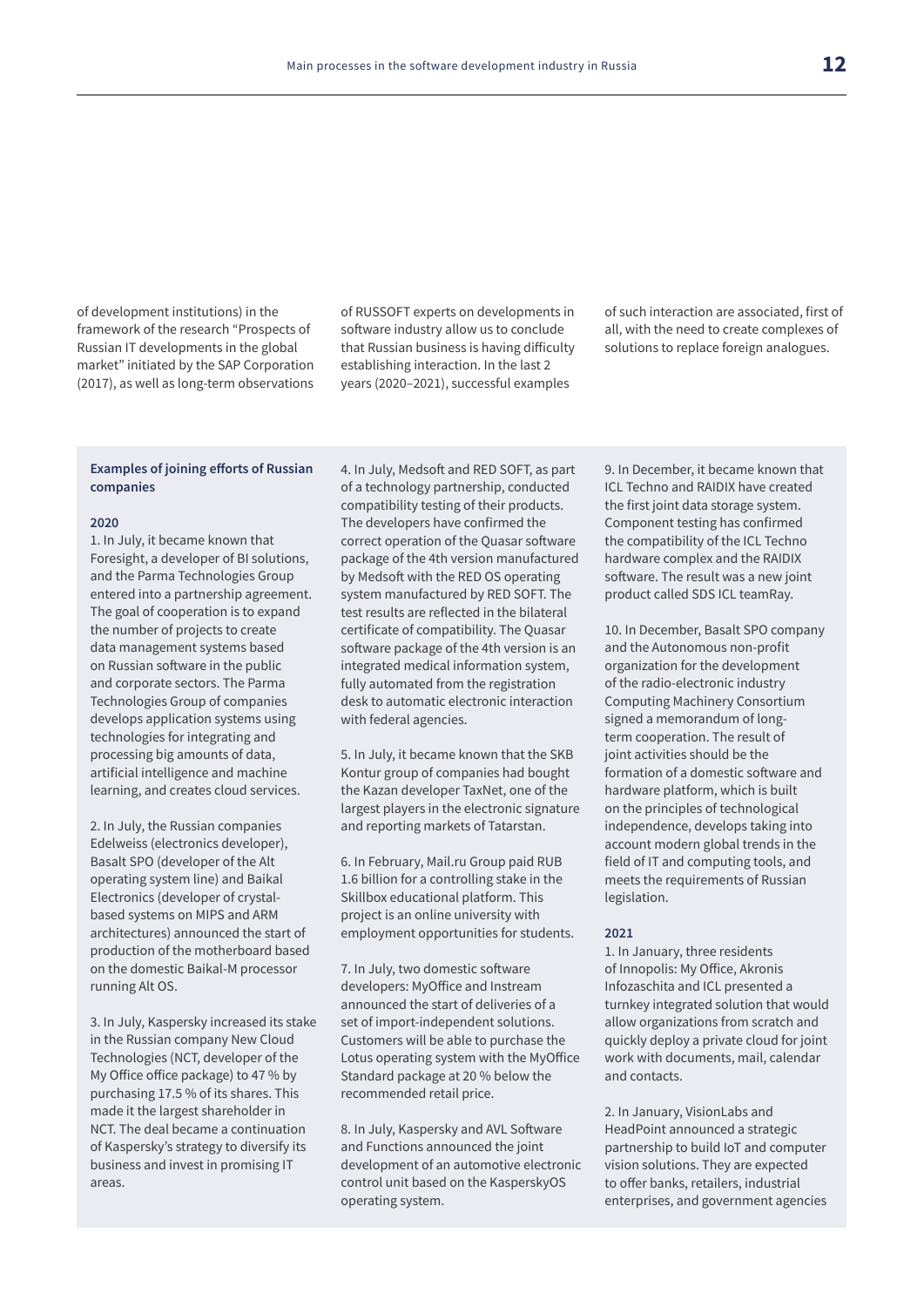a number of joint solutions based on HeadPoint's InOne IoT platform and VisionLabs' computer vision and machine learning technologies.

3. In March, the Russian software developer Red Soft and the multi-vendor system integrator GK RosIntegratsiya entered into a partnership agreement. The companies will cooperate to jointly develop import-independent software and hardware systems for public sector customers, as well as develop national technology initiatives.

4. In June, the STC group of companies, which is part of the Sberbank ecosystem, introduced Nestor.BRIEF, a new product based on AI technologies, which is designed to provide record-keeping of workshops and online meetings. It was created jointly with TrueConf. The joint application of the STC solution

with the TrueConf platform will allow companies and organizations to provide their employees with secure video communication with the possibility of open or private recordkeeping, which is important for large public and private corporations, federal ministries, services, administrations and other specialized structures where information security requirements are critically important.

## **The role of IT in the Russian economy**

IT companies, including software developers, make a certain contribution to the development of the entire Russian state. They provide employment (at the same time, that employment, which presupposes highly paid work) and tax revenues to budgets of different levels. IT (primarily software) exporters create an inflow of foreign currency into the country, which contributes to the stability of the national currency rate (reduces its volatility).

In the list of indicators of business importance for the state, an important influence of IT against the background of other industries is employment, since more than 1 million people work in the IT sector, including the IT services of various enterprises and government agencies (there are almost 200 thousand people in the software industry in Russia).

However, the impact of IT on the country's economy and the work of government agencies is so great that it will be beneficial for the state to support the existence of IT companies in every possible way, even if they do not pay taxes, attract foreign currency to the country and provide employment at all.

The influence of IT companies on the economy and the work of government bodies is reflected in a significant increase in productivity and better manageability of enterprises in various industries, significant savings, acceleration of processes, ensuring transparency in decisionmaking by officials, in increasing the competitiveness of Russian enterprises (including arms exporters) in the world market through embedded software and the use of the most advanced technologies in complex solutions. In addition, software companies can provide the exchange, processing and analysis of a huge amount of information that accumulates in various government bodies and international organizations, as well as create tools for civilian control over the work of officials.

Outsourcing companies that have participated in the implementation of large projects abroad are capable of transferring expertise in the field of management, organization of work of enterprises and government agencies to Russia. Any successful digital transformation project starts with debugging business processes.

The events of recent years (especially the events of 2020) have even more clearly shown the special importance of information technologies for ensuring the functioning of public institutions and also in terms of protecting the human environment.

The pandemic as a whole has accelerated digital transformation (as evidenced by the results of various studies, some of which are presented below in this section). It has also set or will set new tasks that cannot be solved without the computer analysis of a huge amount of data.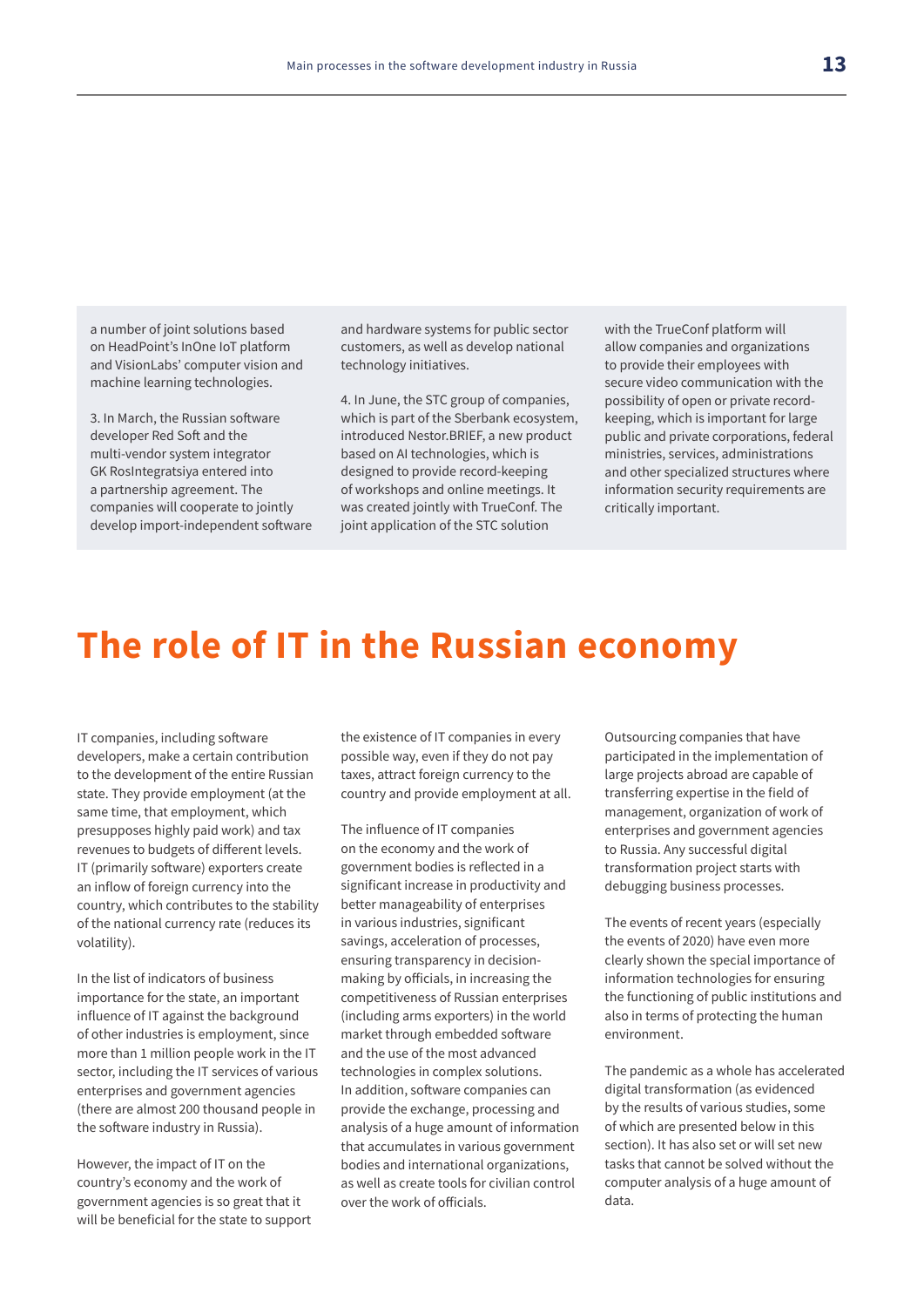It is possible to quantify the impact of the IT industry on the economy, the work of government agencies, and society, but only partially. Any relevant calculations will rely heavily on assumptions and a plenty of expert judgments with very approximate values. In the commercial sphere, the issue of IT implementation is often not discussed at all, because otherwise the company simply cannot exist in the current environment. In such cases, digital transformation may not lead to an immediate improvement in some financial indicators, but it must be compared with what it would have been without the implementation of some critical IT project.

It is obvious that digital transformation will lead to further global changes in society, in governance at the level of states and companies, in the way of life of billions of people, in solving some social problems and the emergence of new ones. It is difficult to find at least some area of human activity that will not be affected by this process. In such a situation, it is important to somehow track the existing tectonic shifts in the economy and social sphere caused by digital transformation. But,

unfortunately, there is still no complete idea of them in order to see the world at least in the foreseeable future. Nevertheless, the process cannot be stopped anyway.

After the Russian government was headed by Mikhail Mishustin, who achieved a lot as the head of the Federal Tax Service thanks to the introduction of information technologies, there appeared more reasons for officials at different levels to better understand the importance of these technologies for the economy, society and government. Moreover, the new prime minister received a higher education diploma in computer-aided design (CAD) with the qualification of a systems engineer.

It is important to bear in mind that thanks to Mikhail Mishustin, a law on tax maneuver in the IT industry was adopted in 2020: from January 1, 2021, for IT companies, income tax rates and contributions to state extra-budgetary funds will be significantly reduced (for more details, see Chapter 4). First of all, these benefits apply to software companies.

At the same time, digital business transformation will be successful only if all employees are involved in the process, and a digital culture takes root in the company. This conclusion was made thanks to an international study conducted in 2019 by the consulting company Capgemini in Europe and the United States. At the same time, six out of ten respondents named corporate culture as the main obstacle to digital transformation.

It is noteworthy that 40 % of executives believe their companies already have a digital culture, but only 27 % of employees agree with them. 62 % of respondents named corporate culture as the main obstacle to digital transformation. This indicator increased in comparison with the previous study – 55 % of respondents believed the same in 2011. Among other factors hampering the transformation process, the survey participants identified archaic IT systems and applications (48 %), lack of digital skills (43 %) and lack of a clear vision of the management (38 %).

## **Quantitative estimates of the effect obtained from the practical implementation of information technology**

According to the calculations of experts of the analytical company J'son & Partners Consulting, IoT solutions and digitalization in agriculture in Russia will bring a total economic effect of RUB 4.8 trillion per year or 5.6 % of the country's GDP growth. The volume of information technology consumption can grow by 22 %, and moreover due to the digitalization of only one industry – agriculture.

J'son & Partners Consulting considers promising a direct sales model, in which agricultural producers "see" the end consumer, its demand volume and structure, and through the use of predictive analytics, they produce exactly what the consumer needs and when they need it. At the same time, product supply management is carried out on the principles of the automatic exchange of information between participants in

the supply chain and minimal use of the warehouse and logistics infrastructure of wholesale intermediaries.

This can be achieved with the help of IoT technologies and end-to-end automation of production and business processes, as a result of which, according to analysts, it will be possible to reduce the prices of basic food products by half while improving their quality.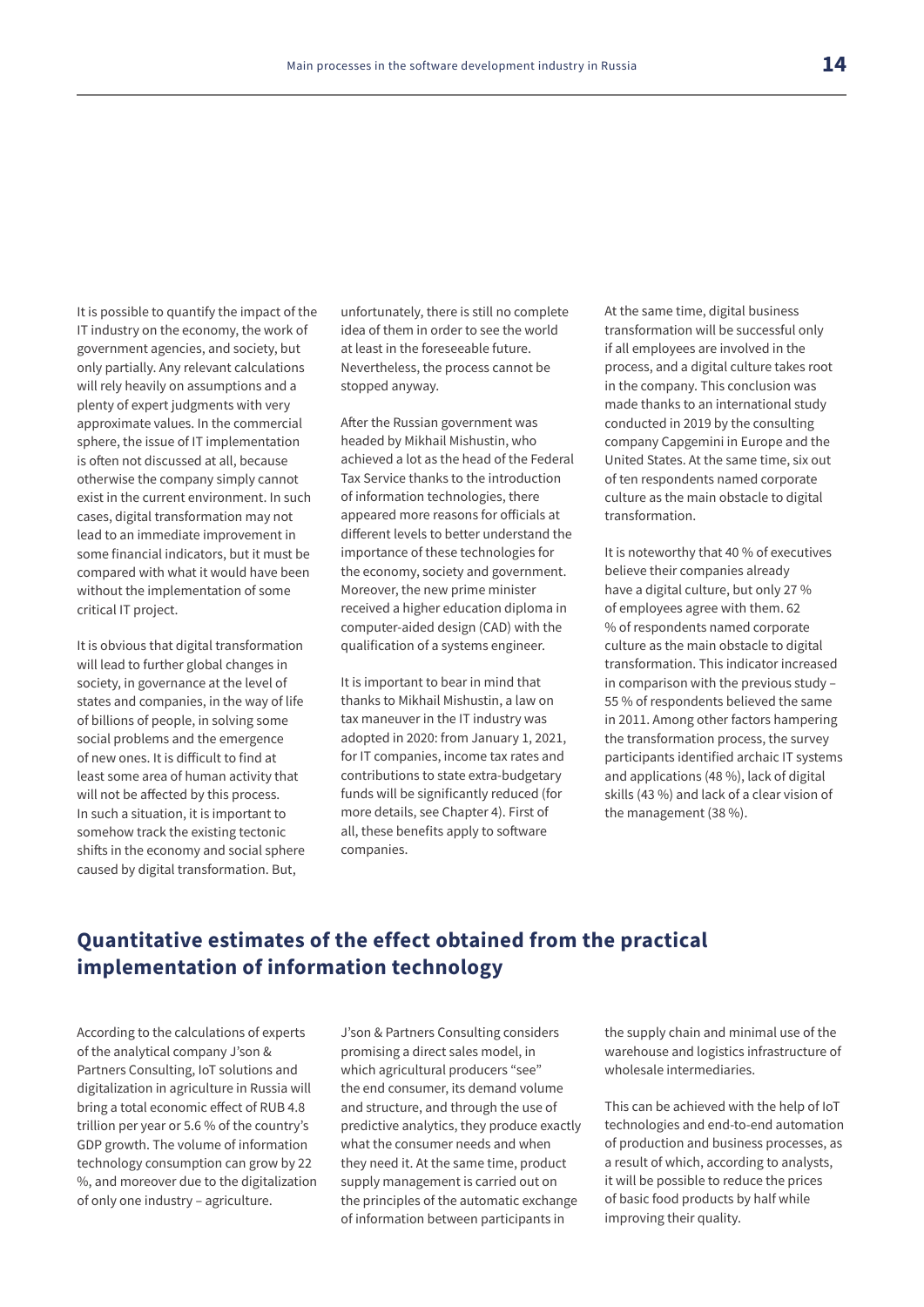In addition, the implementation of such a model of relationships in the value added chain of agricultural products will help to dramatically increase the level of automation of the main production and business processes of agriculture, including small ones, which will increase the consumption of information technologies by agricultural enterprises by RUB 156 billion and data transfer services by RUB 11 billion per year.

Finally, the transition to end-to-end highly automated production and supply chains of agricultural products will make this process transparent for banks and allow them to minimize the risks of lending to agricultural producers. This will create the preconditions for increasing the volume of lending to agricultural producers by RUB 500 billion.

Digital McKinsey (a global expert group that brings together McKinsey experts in digital technologies) has identified the sources of GDP growth by 2025 through digitalization. It indicated the values in 2015 prices.

Optimization of production and logistics operations will provide RUB 1.4–4 trillion.

Improving labor efficiency will provide RUB 2.1–2.9 trillion.

Improving equipment performance will provide RUB 0.4–1.4 trillion.

Increasing the efficiency of R&D and product development will provide RUB 0.2–0.5 trillion.

Reduced costs and production losses will provide less than RUB 0.1 trillion

In total, it will provide RUB 4.1–8.9 trillion, or 19–34 % of the total increase in GDP.

Tripling the digital economy by 2025, according to McKinsey experts, is an ambitious, but achievable goal. The share of the digital economy in the US GDP is 10.9 %, in China – 10.0 %, in the EU – 8.2 %, in Czechoslovakia – 6.3 %, in Brazil – 6.2 %.

In Russia, in 2011 this figure was 2.6 %, and by 2015 it grew to 3.9 %.

According to the McKinsey Global Institute (MGI), in the next 20 years, up to 50 % of the world's work operations can be automated, and this process will be comparable in scale to the industrial revolution of the 18th – 19th centuries. Then in England the share of workers employed in the primary sector of the economy more than halved, although it took eight times longer – from 1710 to 1871.

In May 2020, EY published the results of a survey of the Russian market for unmanned aerial vehicles. The effect of using drones, according to its experts, exceeds \$1 billion in the country, but their implementation is limited due to problems with infrastructure and regulation. The report says that, given the territories and uneven development of infrastructure, the effect of using drones in the Russian Federation may be greater than in many other countries. Russian manufacturers offer world-class products, but faced with numerous restrictions, they are often forced to focus on foreign markets.

According to a study by Accenture, the results of which were presented in early 2021, the digital transformation of companies accelerated against the background of the pandemic and the emergence of new flexible business models would allow economic growth of \$5.4 trillion.

The study surveyed 1,100 largest companies in 11 countries and 13 industries. The economic effect is calculated based on financial data provided by 810 companies.

The study results showed that even in the face of persisting economic uncertainty, 7 % of companies achieved twice the efficiency and three times higher profitability compared to competitors. Accenture calls these companies "future-ready". They accelerated the use of digital solutions and upgraded operational models, moving from gradual improvements to massive upgrades.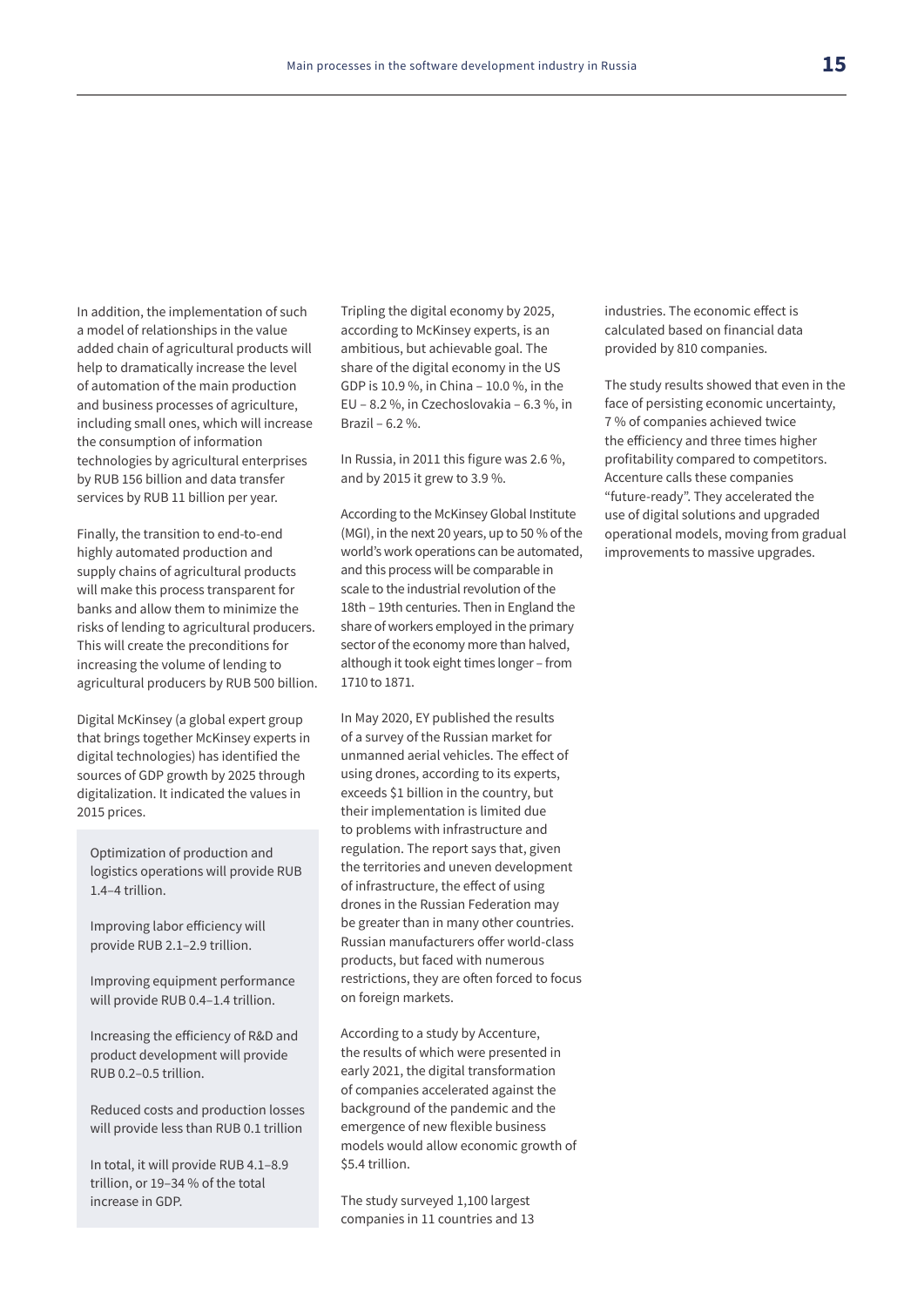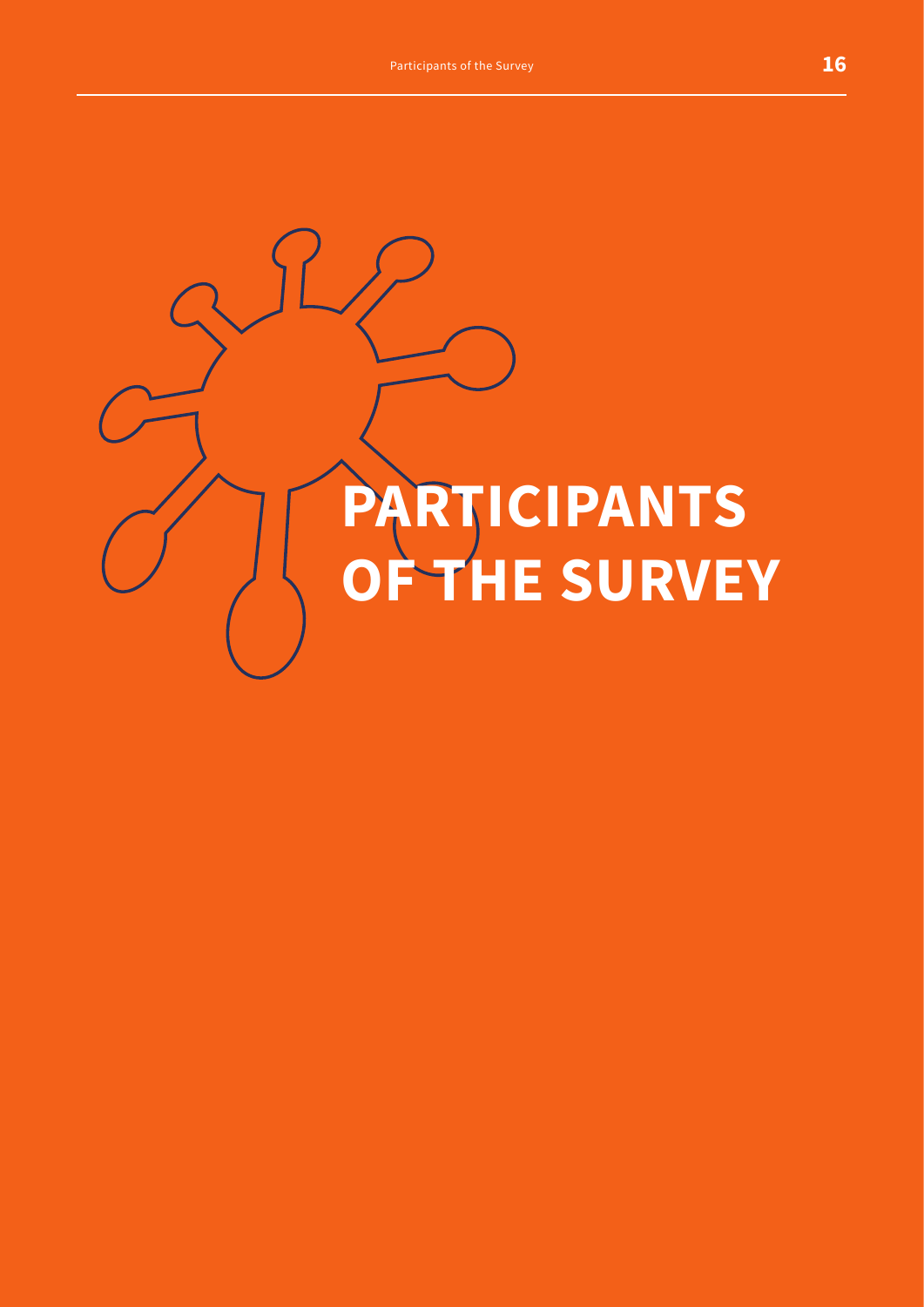| Company                             | <b>Head office</b><br>location | Web              | E-mail                        | Phone              | <b>Specialization</b>                                                                                                                                                      | <b>Expertise in areas</b><br>corresponding to<br>global technological<br>trends |
|-------------------------------------|--------------------------------|------------------|-------------------------------|--------------------|----------------------------------------------------------------------------------------------------------------------------------------------------------------------------|---------------------------------------------------------------------------------|
| 3iTech                              | Moscow                         | 3itech.ru        | info@3itech.ru                | (495) 645-4306     | Text and media processing<br>products                                                                                                                                      | Artificial Intelligence,<br>Big Data & BI, Smart<br>City                        |
| 3kex                                | Krasno-<br>yarsk               | 3ksigma.ru       | info@3ksigma.ru               | (902) 945-6719     | Basic software development<br>(DBCS, OS, o ce<br>applications, virtualization<br>tools, programming<br>languages and tools)                                                | Smart City                                                                      |
| 404studio                           | Orel                           | 404studio.ru     | office@404studio.ru           | (4862) 78-2696     | Website designing                                                                                                                                                          |                                                                                 |
| 4px                                 | Moscow                         | 4px.ru           | we@4px.ru                     | (495) 181-1619     | <b>Full Cycle Digital Agency</b>                                                                                                                                           | Artificial Intelligence,<br>Big Data & BI,<br>Blockchain<br>Technology          |
| <b>7 Red Lines</b>                  | Moscow                         | 7rlines.ru       | a.gavrilovich<br>@7rlines.com | (965) 277-9107     | Custom software<br>development                                                                                                                                             | AR & VR Development,<br>Big Data & BI                                           |
| A <sub>2</sub> B                    | Ufa                            | a2b.su           | zaripov@a2b.su                | (905) 355-9194     | Replicated enterprise<br>(institution) management,<br>document ow automation,<br>design and production<br>process systems (ERP, CRM,<br>ECM, EDMS, CAD, APCS and<br>other) |                                                                                 |
| <b>ABISoft</b>                      | Saint-<br>Petersburg           | abisoft.biz      | info@abisoft.spb.ru           | (921) 936-1280     | Custom software<br>development                                                                                                                                             |                                                                                 |
| <b>AGNEKO</b>                       | Moscow<br>region               | agneko.com       | sales@agneko.com              | (495) 660-3590     | Custom software<br>development                                                                                                                                             |                                                                                 |
| <b>AIC</b>                          | Moscow                         | en.aic.ru        | reception@aic.ru              | (499) 350-5674     | Intelligent design, plain and<br>simple.                                                                                                                                   | Big Data & BI                                                                   |
| <b>ALFASATCOM</b>                   | Moscow                         | Alfasatcom.ru    | info@alfasatcom.ru            | $(916) 601 - 3838$ | Custom software<br>development                                                                                                                                             | BigData & BI, IoT                                                               |
| Allliance+<br>(Internet-<br>agency) | Bryansk                        | alianscompany.ru | sergejkonet@mail.ru           | (920) 605-9345     | Custom software<br>development                                                                                                                                             | Artificial Intelligence,<br>Big Data & BI                                       |
| Andsoft                             | Saint-<br>Petersburg           | andsoft.ru       | admin@andsoft.ru              | (921) 301-2085     | Basic software development<br>(DBCS, OS, o ce<br>applications, virtualization<br>tools, programming<br>languages and tools)                                                |                                                                                 |
| <b>Aquarius</b><br><b>Software</b>  | Kostroma                       | aqua-soft.ru     | info@aqua-soft.ru             | $(910)$ 660-4618   | Basic software development<br>(DBCS, OS, o ce applications,<br>virtualization tools,<br>programming languages<br>and tools), Custom software<br>development                |                                                                                 |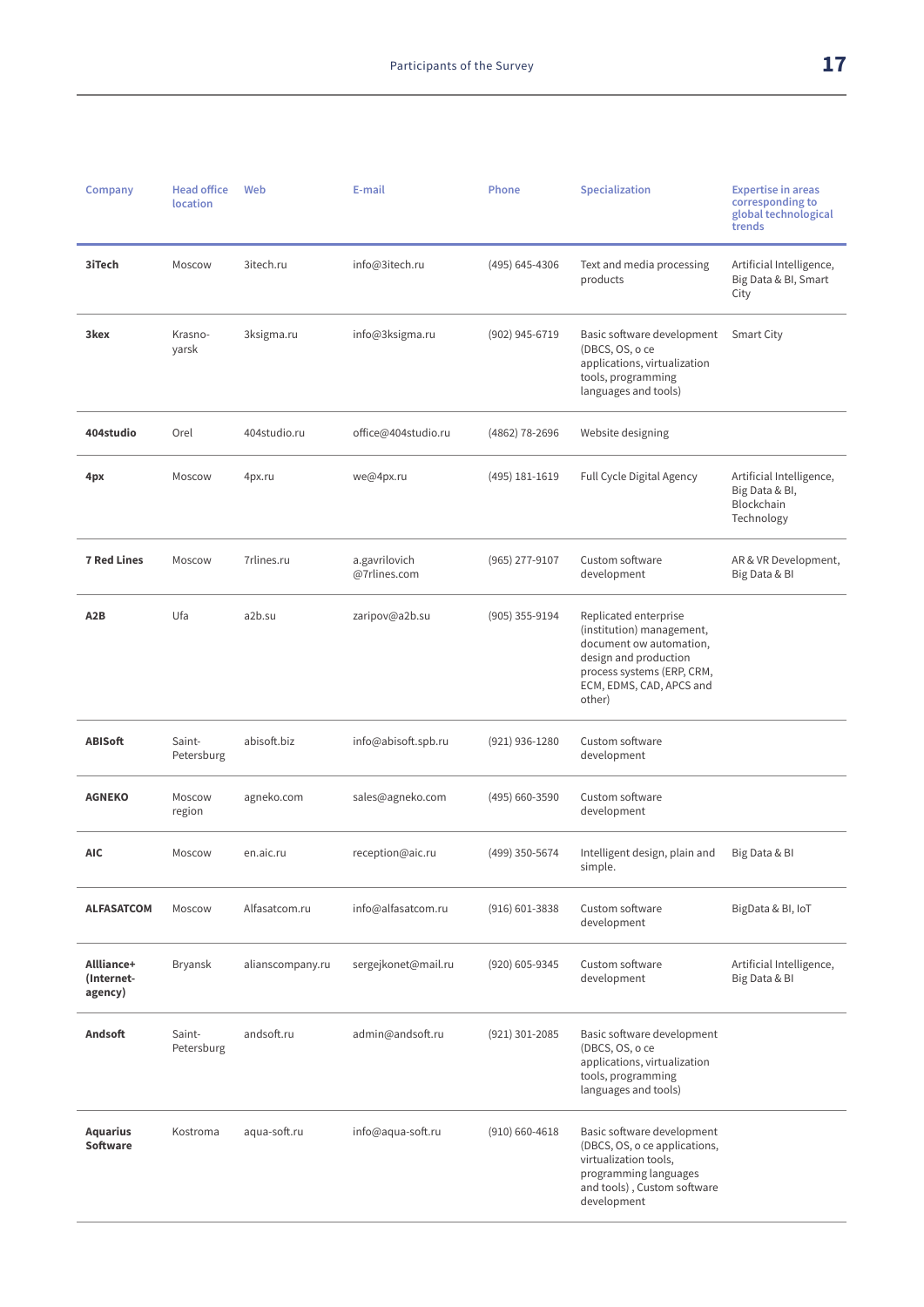| Company                                           | <b>Head office</b><br>location | Web                         | E-mail                                                                    | Phone              | <b>Specialization</b>                                                                                                                                                                                                                                                                         | <b>Expertise in areas</b><br>corresponding to<br>global technological<br>trends             |
|---------------------------------------------------|--------------------------------|-----------------------------|---------------------------------------------------------------------------|--------------------|-----------------------------------------------------------------------------------------------------------------------------------------------------------------------------------------------------------------------------------------------------------------------------------------------|---------------------------------------------------------------------------------------------|
| Aquilon<br><b>Software</b><br><b>Technologies</b> | Kazan                          | aquilon-st.ru               | dir@aquilon-st.ru                                                         | (843) 524-7366     | Custom software<br>development                                                                                                                                                                                                                                                                | Big Data & BI                                                                               |
| <b>AraxGroup</b>                                  | Moscow                         | araxgroup.ru                | info@araxgroup.ru                                                         | (495) 504-8263     | Replicated enterprise<br>(institution) management,<br>document ow automation,<br>design and production<br>process systems (ERP, CRM,<br>ECM, EDMS, CAD, APCS and<br>other)                                                                                                                    | Artificial Intelligence                                                                     |
| Arcadia                                           | Saint-<br>Petersburg           | softwarecountry.<br>com     | info<br>@softwarecountry.com                                              | $(812)$ 610-5955   | Custom software<br>development                                                                                                                                                                                                                                                                | AR & VR Development,<br>Artificial Intelligence,<br>Big Data & BI, IoT                      |
| A-Real<br><b>Consulting</b>                       | Yaroslavl                      | xserver.a-real.ru           | hello@a-real.ru                                                           | (800) 555-9297     | Information security<br>solutions                                                                                                                                                                                                                                                             |                                                                                             |
| Artezio                                           | <b>Moscow</b>                  | artezio.com                 | sales@artezio.com                                                         | (495) 981-0531     | <b>Custom software</b><br>development                                                                                                                                                                                                                                                         | <b>Artificial</b><br><b>Intelligence, Big Data</b><br>& BI, Blockchain<br><b>Technology</b> |
|                                                   |                                |                             | tasks in digital business transformation and custom software development. |                    | Artezio is an international technology company that specializes in professionally solving complex                                                                                                                                                                                             |                                                                                             |
| <b>ARTEZIO</b>                                    |                                |                             | been highlighted by a number of international analytical agencies.        |                    | Artezio is included in the list of the world's best outsourcing service providers (The Global<br>Outsourcing 100) and one of the top developers in several professional categories according to<br>Clutch, the rating and reviews platform. The company's experience and professionalism have |                                                                                             |
|                                                   |                                |                             | that are used by millions of people around the globe.                     |                    | Among Artezio's clients are customers from Russia, Europe, and the US. We create innovative<br>solutions in various spheres: banking and finance, healthcare and tourism, and build solutions                                                                                                 |                                                                                             |
|                                                   |                                | the US, Canada, and Poland. |                                                                           |                    | Artezio's development centers are located in Moscow, Saratov, Nizhny Novgorod, Saint<br>Petersburg, Minsk, Vitebsk, and Mogilev. Additionally, the company has representative offices in                                                                                                      |                                                                                             |
| <b>ASD</b><br><b>Technologies</b>                 | Nizhny<br>Novgorod             | asdtech.co                  | dfeshin@asdco.ru                                                          | $(963) 672 - 7526$ | Developers of personal<br>accounts / self-service<br>portals for fintech, telecom<br>operators and service<br>providers.                                                                                                                                                                      | Big Data & BI                                                                               |
| <b>AssetData</b>                                  | Moscow                         | assetdata.market            | au@assetdata.market                                                       | (965) 320-8512     | Replicated enterprise<br>(institution) management,<br>document ow automation,<br>design and production<br>process systems (ERP, CRM,<br>ECM, EDMS, CAD, APCS and<br>other)                                                                                                                    | Artificial Intelligence,<br>Big Data & BI, IoT                                              |
| <b>ASV</b>                                        | Perm                           | asv.ru                      | a.kazymov@asv.ru                                                          | $(912) 885 - 3300$ | Replicated enterprise<br>(institution) management,<br>document ow automation,<br>design and production<br>process systems (ERP, CRM,<br>ECM, EDMS, CAD, APCS and<br>other)                                                                                                                    | Smart City                                                                                  |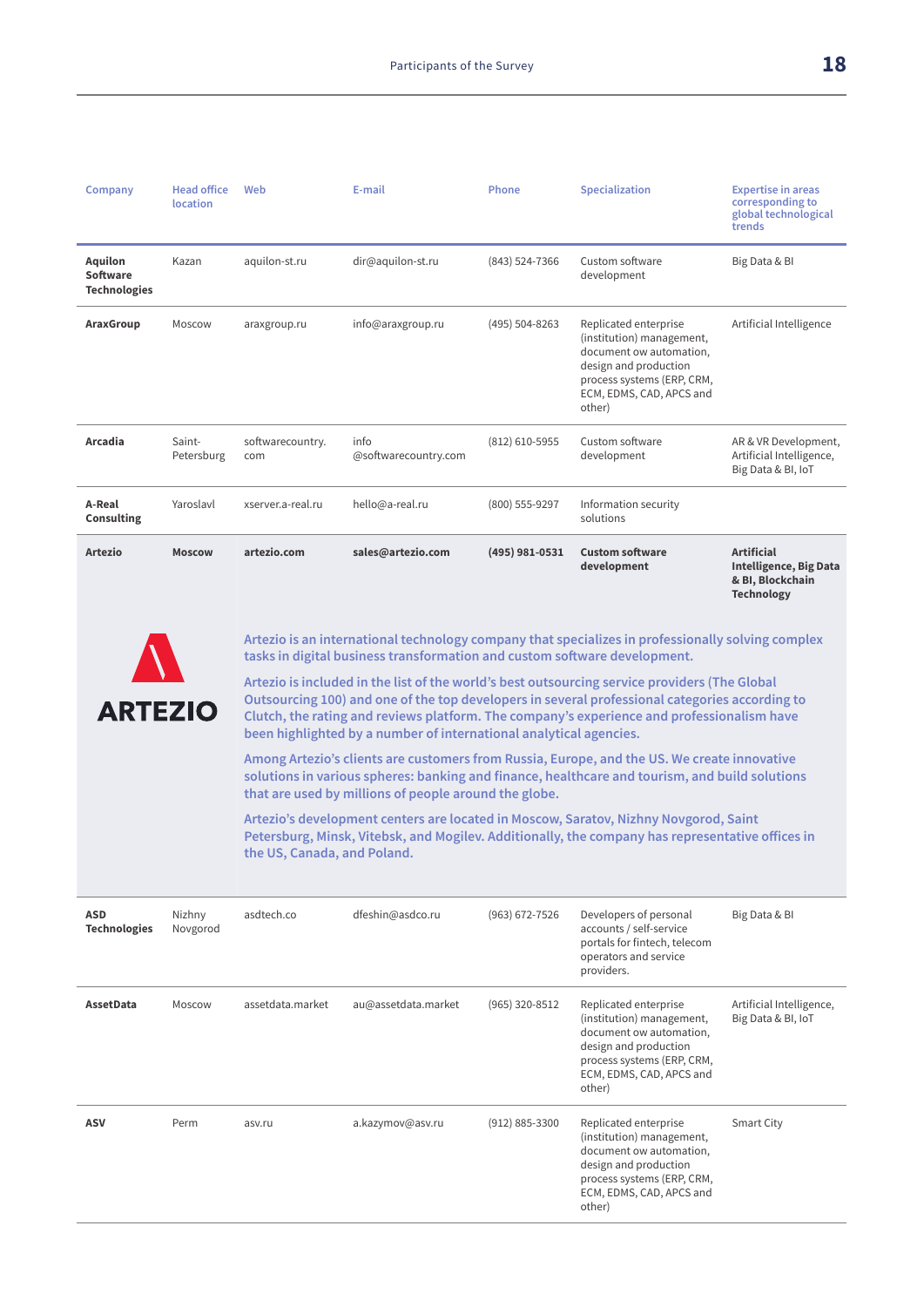| Company                                             | <b>Head office</b><br>location | Web           | E-mail                                                           | Phone              | <b>Specialization</b>                                                                                                                                                                                                                                                                                                                                                                                                                                                                                                                                                          | <b>Expertise in areas</b><br>corresponding to<br>global technological<br>trends    |
|-----------------------------------------------------|--------------------------------|---------------|------------------------------------------------------------------|--------------------|--------------------------------------------------------------------------------------------------------------------------------------------------------------------------------------------------------------------------------------------------------------------------------------------------------------------------------------------------------------------------------------------------------------------------------------------------------------------------------------------------------------------------------------------------------------------------------|------------------------------------------------------------------------------------|
| Auriga                                              | <b>Moscow</b>                  | auriga.com    | pr@auriga.com                                                    | (495) 713-9900     | <b>Custom software</b><br>development                                                                                                                                                                                                                                                                                                                                                                                                                                                                                                                                          | AR& VR<br>Development,<br><b>Artificial</b><br>Intelligence, Big<br>Data & BI, IoT |
|                                                     | <b>SERVICES DELIVERED</b>      |               | compliance to quality and risk management standards (ISO 13485). |                    | Established in 1990, Auriga (www.auriga.com) is recognized as one of the Top-100 leading<br>outsourcing software R&D providers worldwide. Headquartered in Boston, MA with 600+<br>employees, seven development centers across six time zones, 13+ embedded testing R&D labs<br>and 100+ projects yearly for medical device, automobile and construction tools manufacturers,<br>telecom and power management companies, chip manufacturers, our company offers maximum<br>flexibility in terms of processes, communications, issue resolution while conduct project in strict |                                                                                    |
| Axbit                                               | Samara                         | axbit.ru      | info@axbit.ru                                                    | (495) 414-1404     | IT Services from site<br>development and<br>mobile applications to<br>comprehensive enterprise<br>automation.                                                                                                                                                                                                                                                                                                                                                                                                                                                                  | AR & VR Development,<br>Smart City                                                 |
| Axilon<br><b>Consulting</b>                         | Moscow                         | axilon.ru     | info@axilon.ru                                                   | $(916) 815 - 3499$ | Information and Analysis<br>Platform (CPM, BI)                                                                                                                                                                                                                                                                                                                                                                                                                                                                                                                                 | Big Data & BI                                                                      |
| <b>BACUP IT</b>                                     | Novosi-<br>birsk               | bacup.ru      | a.r.rakhimov@bacup.ru                                            | $(383)$ 325-0771   | Custom software<br>development                                                                                                                                                                                                                                                                                                                                                                                                                                                                                                                                                 | Artificial Intelligence                                                            |
| <b>BaseALT</b>                                      | Moscow                         | basealt.ru    | org@basealt.ru                                                   | $(903)$ 288-1093   | Basic software development<br>(DBCS, OS, o ce<br>applications, virtualization<br>tools, programming<br>languages and tools)                                                                                                                                                                                                                                                                                                                                                                                                                                                    |                                                                                    |
| <b>Bee Pitron</b>                                   | Saint-<br>Petersburg           | beepitron.com | all@beepitron.com                                                | $(812)$ 740-1800   | Replicated enterprise<br>(institution) management,<br>document ow automation,<br>design and production<br>process systems (ERP, CRM,<br>ECM, EDMS, CAD, APCS and<br>other)                                                                                                                                                                                                                                                                                                                                                                                                     | IoT                                                                                |
| <b>BellSoft</b>                                     | Saint-<br>Petersburg           | bell-sw.com   | info@bell-sw.com                                                 |                    | Basic software development<br>(DBCS, OS, o ce<br>applications, virtualization<br>tools, programming<br>languages and tools)                                                                                                                                                                                                                                                                                                                                                                                                                                                    | BigData & BI,<br>Blockchain<br>Technology, IoT                                     |
| <b>BETA</b>                                         | Saint-<br>Petersburg           | beta.spb.ru   | info@beta.spb.ru                                                 | (906) 259-3820     | Custom software<br>development                                                                                                                                                                                                                                                                                                                                                                                                                                                                                                                                                 | Artificial Intelligence,<br>Big Data & BI, IoT,<br>Smart City                      |
| <b>Bitrixoid</b>                                    | Novosi-<br>birsk               | b-id.ru       | info@b-id.ru                                                     | $(383)$ 380-5259   | Website designing                                                                                                                                                                                                                                                                                                                                                                                                                                                                                                                                                              |                                                                                    |
| <b>Budget</b><br>and Finance<br><b>Technologies</b> | Moscow                         | bftcom.com    | info@bftcom.com                                                  | (495) 784-7000     | Software and consulting<br>solutions for public sector<br>and business                                                                                                                                                                                                                                                                                                                                                                                                                                                                                                         | Big Data & BI                                                                      |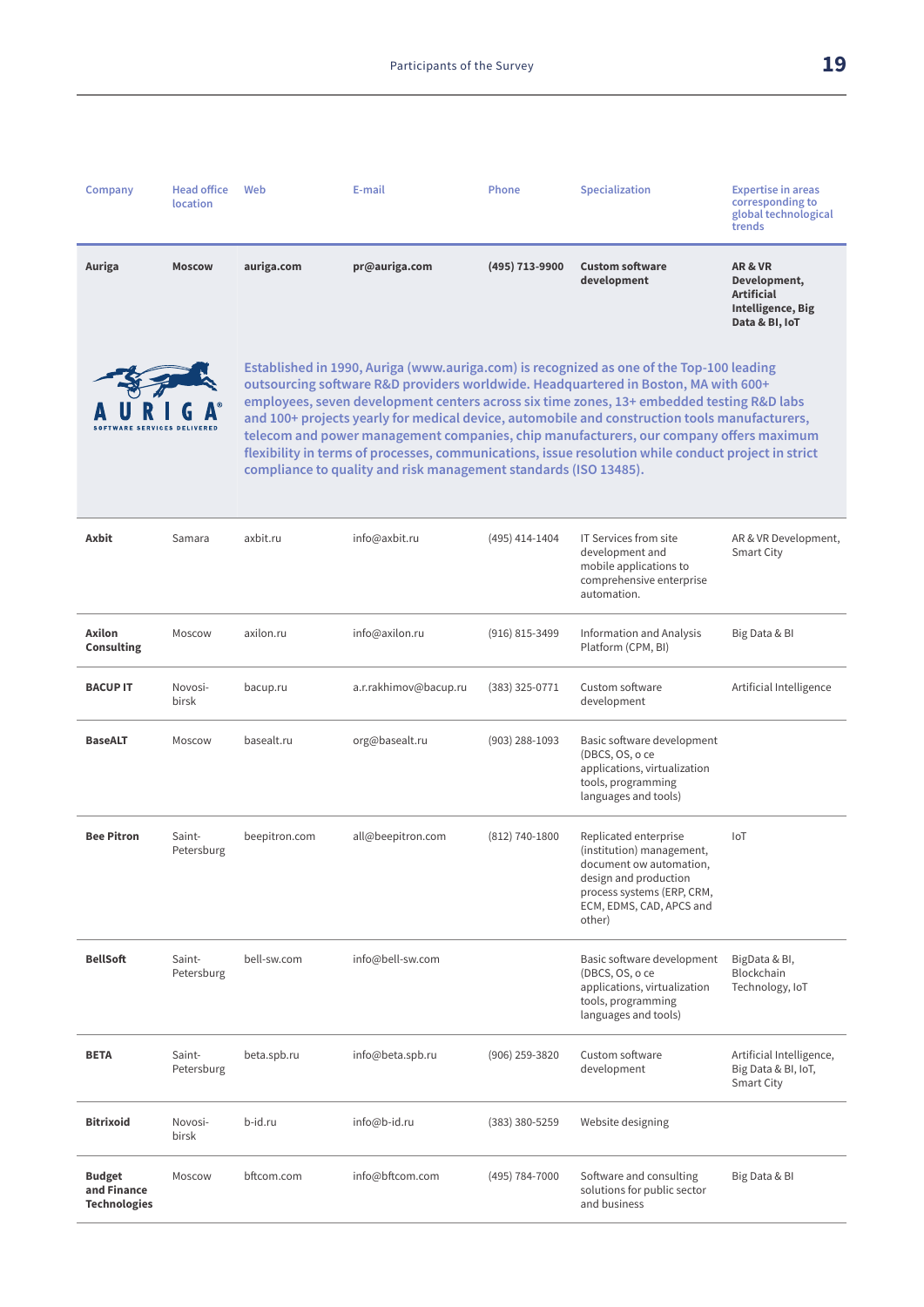| Company                                       | <b>Head office</b><br>location | Web              | E-mail                   | Phone            | <b>Specialization</b>                                                                                                                                                      | <b>Expertise in areas</b><br>corresponding to<br>global technological<br>trends       |
|-----------------------------------------------|--------------------------------|------------------|--------------------------|------------------|----------------------------------------------------------------------------------------------------------------------------------------------------------------------------|---------------------------------------------------------------------------------------|
| <b>Business</b><br><b>Automatics</b>          | Moscow                         | npc.ba           | info@pba.su              | (495) 221-2965   | Build and support complex,<br>intelligent information and<br>analysis systems                                                                                              | Artificial Intelligence,<br>Big Data & BI, Smart<br>City                              |
| <b>CEREBRO</b>                                | Moscow                         | cerebrohg.com    | info@cerebrohg.com       | (499) 110-3482   | Replicated enterprise<br>(institution) management,<br>document ow automation,<br>design and production<br>process systems (ERP, CRM,<br>ECM, EDMS, CAD, APCS and<br>other) | Big Data & BI                                                                         |
| <b>Chilisoft</b>                              | Moscow                         | chilisoft.ru     | info@chilisoft.ru        | $(905)$ 537-2692 | Replicated enterprise<br>(institution) management,<br>document ow automation,<br>design and production<br>process systems (ERP, CRM,<br>ECM, EDMS, CAD, APCS and<br>other) | BigData & BI, IoT,<br><b>Smart City</b>                                               |
| CodeInside                                    | Penza                          | codeinside.ru    | info@codeinside.ru       | (8412) 63-6736   | Custom software<br>development                                                                                                                                             | Artificial Intelligence,<br>IoT, Smart City                                           |
| <b>CommFort</b><br>software                   | Novosi-<br>birsk               | commfort.com     | support@commfort.com     | (383) 380-4274   | Replicated enterprise<br>(institution) management,<br>document ow automation,<br>design and production<br>process systems (ERP, CRM,<br>ECM, EDMS, CAD, APCS and<br>other) |                                                                                       |
| <b>CrossTech</b><br><b>Solutions</b><br>Group | Moscow                         | ct-sg.ru         | info@ct-sg.ru            | (495) 741-8864   | Information security<br>solutions                                                                                                                                          | Artificial Intelligence,<br>Big Data & BI, IoT                                        |
| <b>CVisionLab</b>                             | Taganrog                       | cvisionlab.com   | info@cvisionlab.com      | $(905)$ 454-3313 | Custom software<br>development                                                                                                                                             | AR & VR Development,<br>Artificial Intelligence,<br>Big Data & BI, IoT,<br>Smart City |
| CyberTech                                     | Saint-<br>Petersburg           | trikset.com      | mikhail@trikset.com      | (911) 917-6186   | <b>Educational solutions</b><br>for the study of modern<br>technology and robotics                                                                                         | IoT                                                                                   |
| <b>Diasoft</b>                                | Moscow                         | diasoft.ru       | pr@diasoft.ru            | (495) 780-7575   | Global provider of financial<br>technologies                                                                                                                               | Artificial Intelligence,<br>Big Data & BI                                             |
| <b>Digital Mind</b><br>Develop-<br>ment       | Krasno-<br>yarsk               | dmdevelopment.ru | dmd<br>@dmdevelopment.ru | (3912) 05-0778   | Custom software<br>development                                                                                                                                             | Artificial Intelligence                                                               |
| DIP<br>(stp "dip")                            | Saint-<br>Petersburg           | ntp-dip.ru       | dip_zenit@mail.ru        | $(911)$ 928-8478 | Basic software development<br>(DBCS, OS, o ce<br>applications, virtualization<br>tools, programming<br>languages and tools)                                                |                                                                                       |
| <b>Directum</b>                               | Izhevsk                        | directum.ru      | office@directum.ru       | $(3412)$ 72-1100 | Replicated enterprise<br>(institution) management,<br>document ow automation,<br>design and production<br>process systems (ERP, CRM,<br>ECM, EDMS, CAD, APCS and<br>other) | Artificial Intelligence                                                               |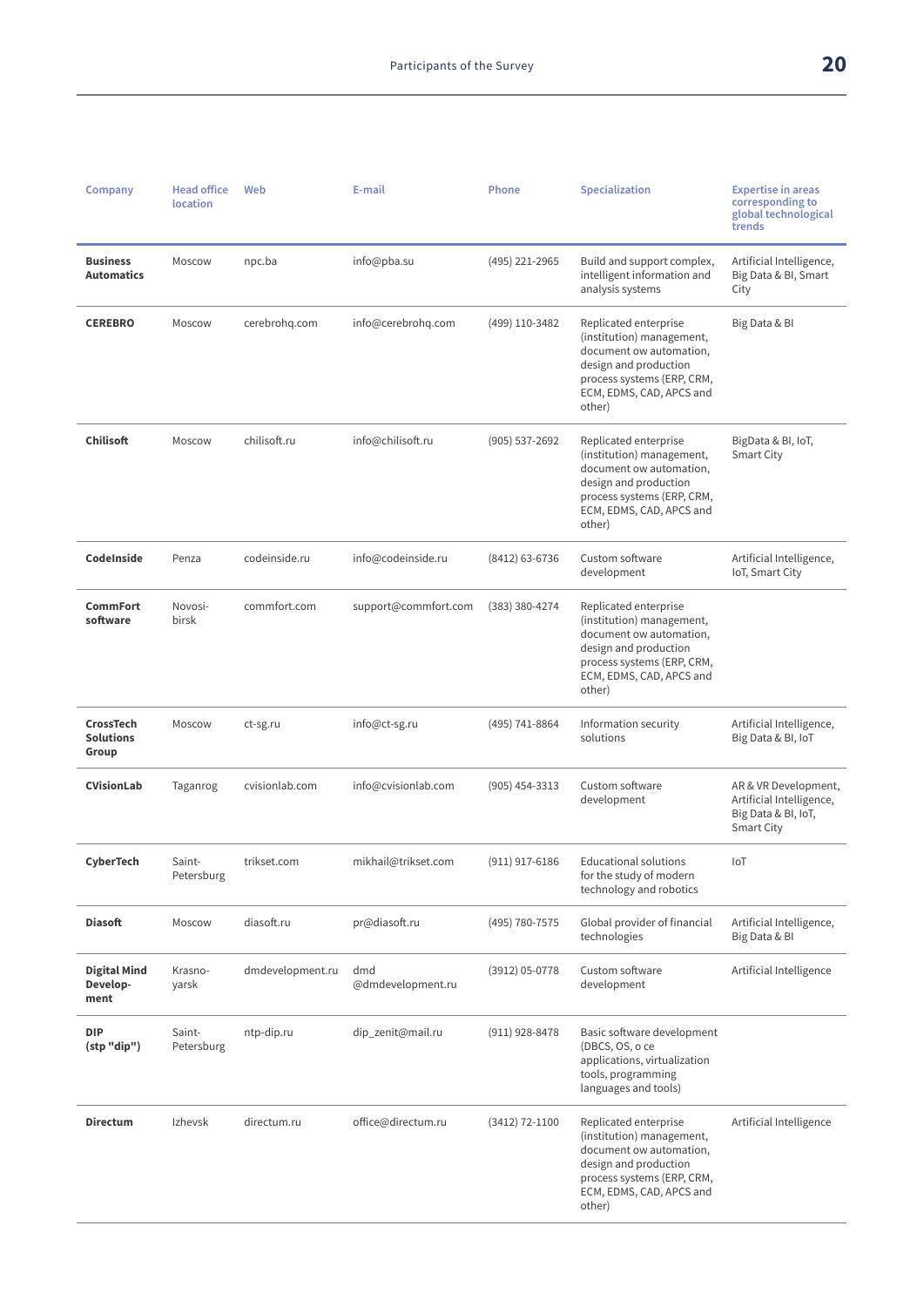| Company                       | <b>Head office</b><br>location | Web                          | E-mail                         | Phone              | <b>Specialization</b>                                                                                                                                                      | <b>Expertise in areas</b><br>corresponding to<br>global technological<br>trends                                    |
|-------------------------------|--------------------------------|------------------------------|--------------------------------|--------------------|----------------------------------------------------------------------------------------------------------------------------------------------------------------------------|--------------------------------------------------------------------------------------------------------------------|
| <b>DocLab</b>                 | Ufa                            | freshdoc.ru                  | avtushov@freshdoc.ru           | (495) 212-1484     | Custom software<br>development                                                                                                                                             | Artificial Intelligence                                                                                            |
| Dom<br>programm               | Saint-<br>Petersburg           | domprog.com                  | info@domprog.com               | $(812)$ 337-2136   | Custom software<br>development                                                                                                                                             | Artificial Intelligence                                                                                            |
| <b>Ecomash IT</b>             | Moscow                         | ecomash-it.ru                | kodeks@ecomash.info            | (495) 481-2220     | Replicated enterprise<br>(institution) management,<br>document ow automation,<br>design and production<br>process systems (ERP, CRM,<br>ECM, EDMS, CAD, APCS and<br>other) |                                                                                                                    |
| Econophy-<br>sica Ltd         | Tomsk                          | econophysica.com             | contactus<br>@econophysica.com | $(3822)$ 90-03-10  | Custom software<br>development                                                                                                                                             | Artificial Intelligence,<br>Big Data & BI,<br>Blockchain<br>Technology                                             |
| eidos                         | Rostov-<br>on-Don              | facebook.com/<br>lubarsky.ru | sergey@lubarsky.ru             | $(918) 558 - 3785$ | Basic software development<br>(DBCS, OS, o ce<br>applications, virtualization<br>tools, programming<br>languages and tools)                                                | Artificial Intelligence,<br>Big Data & BI                                                                          |
| <b>EmDev</b><br>Limited       | Saint-<br>Petersburg           | emdev.ru                     | akakunin@emdev.ru              | $(812)$ 385-5778   | Custom software<br>development                                                                                                                                             |                                                                                                                    |
| <b>EPAM</b><br><b>Systems</b> | Moscow                         | epam.com                     | ask_ru@epam.com                | (495) 730-6362     | Custom software<br>development                                                                                                                                             | AR & VR Development,<br>Artificial Intelligence,<br>Big Data & BI,<br>Blockchain<br>Technology, IoT,<br>Smart City |
| <b>ErmineSoft</b>             | Novosi-<br>birsk               | erminesoft.com               | denis@erminesoft.ru            | $(913)$ 926-2697   | Custom software<br>development                                                                                                                                             | AR & VR Development,<br>Artificial Intelligence,<br>IoT, Smart City                                                |
| <b>EuroMobile</b>             | Saint-<br>Petersburg           | euromobile.ru                | info@euroml.ru                 | (812) 331-7576     | Information security<br>solutions                                                                                                                                          | BigData & BI, IoT,<br>Smart City                                                                                   |
| eVelopers                     | Saint-<br>Petersburg           | evelopers.com                | info@evelopers.com             | (812) 032-4321     | Custom software<br>development                                                                                                                                             |                                                                                                                    |
| <b>EveryTag</b>               | Moscow                         | everytag.ru                  | hello@everytag.ru              | (495) 008-1695     | Information security<br>solutions                                                                                                                                          |                                                                                                                    |
| <b>Fast Reports</b>           | Rostov-<br>on-Don              | fastreport.ru                | info@fastreport.ru             | (863) 227-0740     | Basic software development<br>(DBCS, OS, o ce<br>applications, virtualization<br>tools, programming<br>languages and tools)                                                |                                                                                                                    |
| <b>FayGroup</b>               | Moscow<br>region               | faygroup.ru                  | info@faygroup.ru               | $(964) 786 - 6003$ | Custom software<br>development                                                                                                                                             |                                                                                                                    |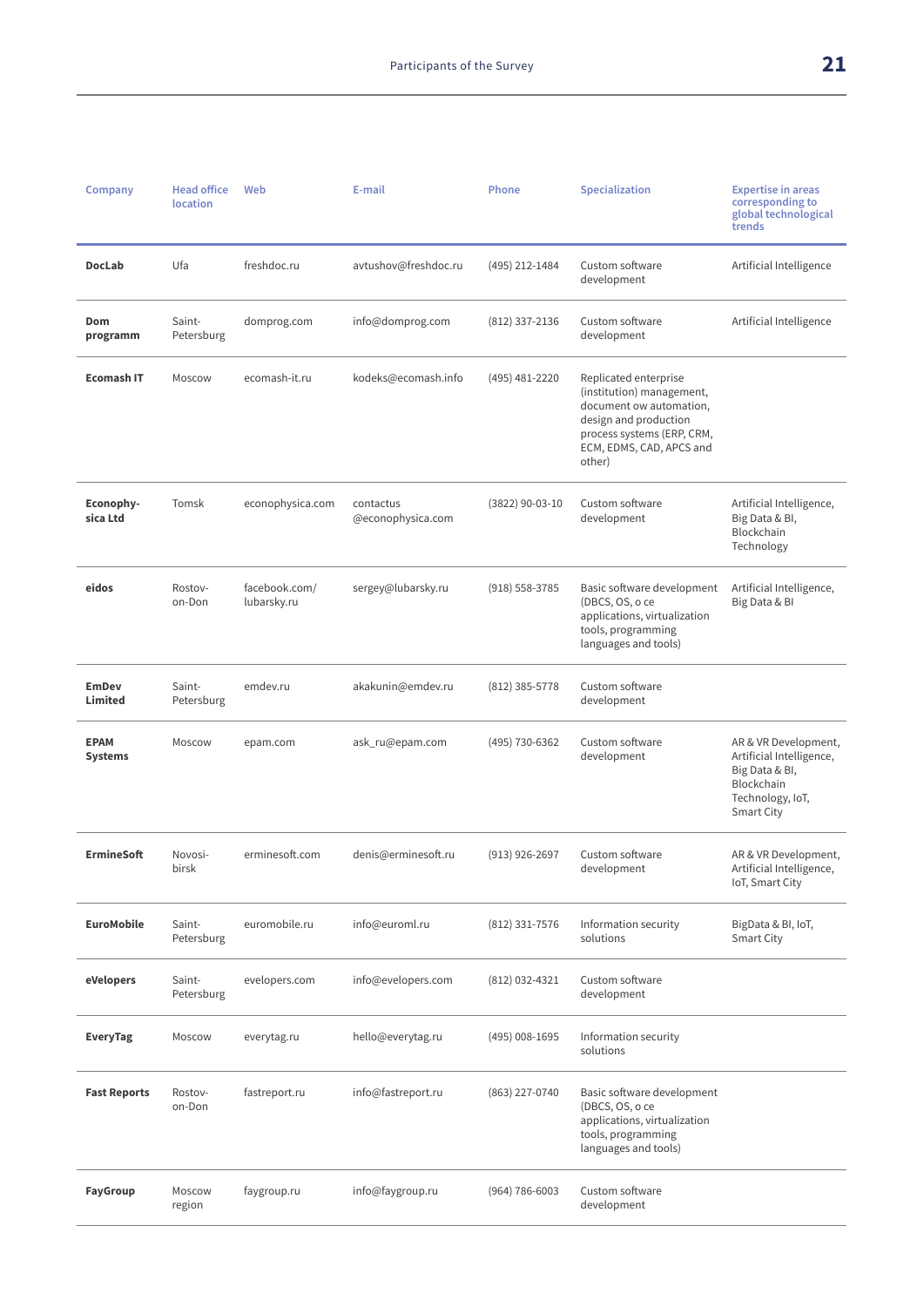| Company                                              | <b>Head office</b><br>location | Web              | E-mail                        | Phone              | <b>Specialization</b>                                                                                                                                                                                                                                                                                                                                                                                                                                                                    | <b>Expertise in areas</b><br>corresponding to<br>global technological<br>trends                   |
|------------------------------------------------------|--------------------------------|------------------|-------------------------------|--------------------|------------------------------------------------------------------------------------------------------------------------------------------------------------------------------------------------------------------------------------------------------------------------------------------------------------------------------------------------------------------------------------------------------------------------------------------------------------------------------------------|---------------------------------------------------------------------------------------------------|
| <b>ForClasses</b>                                    | Ekaterin-<br>burg              | moyklass.com     | info@moyklass.com             | (495) 108-5239     | Replicated enterprise<br>(institution) management,<br>document ow automation,<br>design and production<br>process systems (ERP, CRM,<br>ECM, EDMS, CAD, APCS and<br>other)                                                                                                                                                                                                                                                                                                               |                                                                                                   |
| Foresight                                            | Moscow                         | fsight.ru        | info@fsight.ru                | (495) 137-5498     | Replicated enterprise<br>(institution) management,<br>document ow automation,<br>design and production<br>process systems (ERP, CRM,<br>ECM, EDMS, CAD, APCS and<br>other)                                                                                                                                                                                                                                                                                                               | Artificial Intelligence,<br>Big Data & BI, IoT,<br>Smart City                                     |
| <b>GDC Services</b>                                  | Kazan                          | icl-services.com | pr@icl-services.com           | (800) 333-9870     | Custom software<br>development                                                                                                                                                                                                                                                                                                                                                                                                                                                           | AR & VR Development,<br>Artificial Intelligence,<br>Big Data & BI, IoT                            |
| Geoscan<br>Group                                     | Saint-<br>Petersburg           | geoscan.aero     | info@geoscan.aero             | $(812)$ 363-3387   | Professional unmanned<br>technologies                                                                                                                                                                                                                                                                                                                                                                                                                                                    | AR & VR Development,<br>Artificial Intelligence,<br>IoT                                           |
| <b>GS Labs</b>                                       | Saint-<br>Petersburg           | gs-labs.ru       | alexey.goilo@gs-labs.ru       | $(911) 000 - 3347$ | Integrated solutions for the<br>formation of ecosystems for<br>the creation and delivery of<br>digital products based on<br>proprietary technologies                                                                                                                                                                                                                                                                                                                                     | IoT, Smart City                                                                                   |
| <b>HARMAN</b><br><b>Connected</b><br><b>Services</b> | <b>Nizhny</b><br>Novgorod      | harman.com       | Olga.Sheinfeld<br>@harman.com | $(905) 664 - 1155$ | <b>Global leader in connected</b><br>car technology, lifestyle<br>audio innovations,<br>professional audio and<br>lighting solutions, and<br>design and analytics                                                                                                                                                                                                                                                                                                                        | AR& VR<br>Development,<br><b>Artificial</b><br>Intelligence, Big<br>Data & BI, IoT, Smart<br>City |
| HARMA                                                | SAMSUNG COMPANY                |                  |                               |                    | HARMAN Nizhny Novgorod (founded in 1991, staff - 700 eng.) is following modern trends in<br>Artificial Intelligence, Machine Learning and Natural Language Processing. Our end-to-end<br>software engineering, IoT and data analytics services enable the world's top automotive, mobile<br>and communications, retail and healthcare and software-enabled businesses drive innovation-<br>led growth. HARMAN NN provides cloud technology services, services supporting the Internet of |                                                                                                   |

**Things and Mobile Applications for Android, iOS, QNX, Java and other mobile platforms. In March 2017, HARMAN became a wholly-owned subsidiary of Samsung Electronics. Customers: Samsung, Jaguar-Land Rover, Mercedes, OnStar/GM, PSA PeugeotCitroën, MSC Cruises, Nielsen, Huawei, Thales, Roсhe, MainCare, Facebook etc.**

| High<br><b>Technologies</b><br>Center | Izhevsk          | htc-cs.ru      | dpletnev@htcmail.ru | $(906) 818 - 7668$ | Custom software<br>development                                                                                              | Artificial Intelligence,<br><b>Blockchain</b><br>Technology |
|---------------------------------------|------------------|----------------|---------------------|--------------------|-----------------------------------------------------------------------------------------------------------------------------|-------------------------------------------------------------|
| <b>IBIK LLC</b>                       | Moscow           | ibik.ru        | director@ibik.ru    | $(977)$ 261-1668   | Basic software development<br>(DBCS, OS, o ce<br>applications, virtualization<br>tools, programming<br>languages and tools) |                                                             |
| <b>IceRock</b><br>Develop-<br>ment    | Novosi-<br>birsk | icerockdev.com | info@icerockdev.com | (495) 109-7329     | Custom software<br>development, Mobile<br>applications                                                                      | <b>Blockchain</b><br>Technology, IoT                        |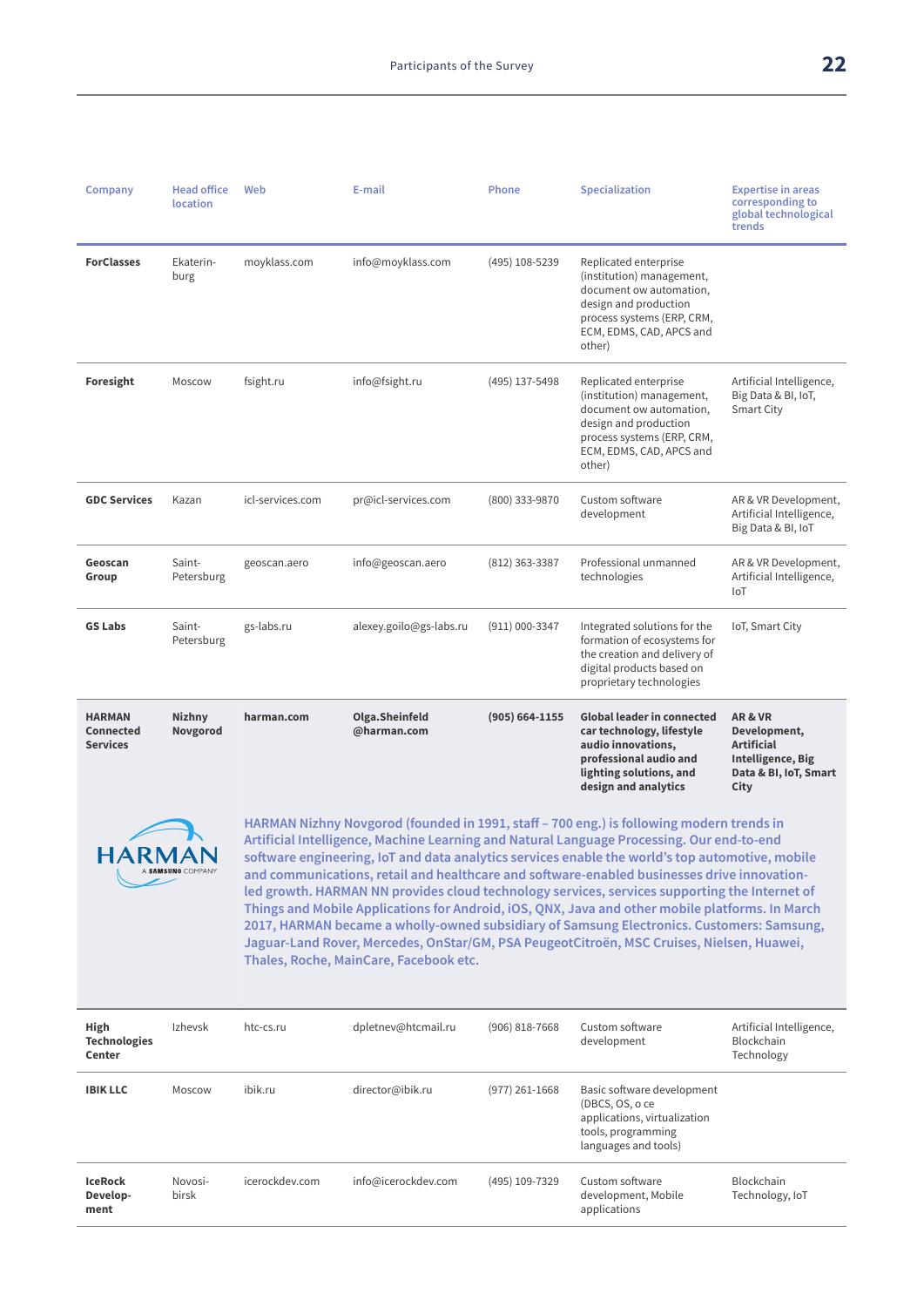| Company                                                     | <b>Head office</b><br>location | Web                | E-mail                                | Phone              | <b>Specialization</b>                                                                                                                                                      | <b>Expertise in areas</b><br>corresponding to<br>global technological<br>trends |
|-------------------------------------------------------------|--------------------------------|--------------------|---------------------------------------|--------------------|----------------------------------------------------------------------------------------------------------------------------------------------------------------------------|---------------------------------------------------------------------------------|
| Infoapteka                                                  | Moscow                         | infoapteka.com     | office@infoapteka.com                 | (495) 150-3426     | Replicated enterprise<br>(institution) management,<br>document ow automation,<br>design and production<br>process systems (ERP, CRM,<br>ECM, EDMS, CAD, APCS and<br>other) |                                                                                 |
| <b>INFOPRO</b>                                              | Moscow                         | info-pro.ru        | post@info-pro.ru                      | (800) 600-2401     | Information security<br>solutions                                                                                                                                          | BigData & BI, IoT,<br>Smart City                                                |
| <b>Information</b><br><b>Systems and</b><br><b>Services</b> | Novosi-<br>birsk               | isands.ru          | ashovkun@isands.ru                    | $(913)$ 377-9002   | Replicated enterprise<br>(institution) management,<br>document ow automation,<br>design and production<br>process systems (ERP, CRM,<br>ECM, EDMS, CAD, APCS and<br>other) | Smart City                                                                      |
| Inostudio<br><b>Solutions</b>                               | Taganrog                       | inostudio.com      | russoft@inostudio.com                 | $(8634)$ 32-0318   | Custom software<br>development                                                                                                                                             | AR & VR Development                                                             |
| <b>INOVENTICA</b><br><b>Technology</b>                      | Moscow                         | inoventica-tech.ru | info@inoventica-tech.ru               | (495) 646-7308     | Information security<br>solutions                                                                                                                                          |                                                                                 |
| <b>Inreco LAN</b>                                           | Vladimir                       | inrecolan.com      | sergey.pyatigorskiy<br>@inrecolan.com | (4922) 44-4090     | Custom software<br>development                                                                                                                                             | Artificial Intelligence                                                         |
| <b>INTERFACE</b>                                            | Novosi-<br>birsk               | interface.nsk.su   | interface<br>@interface.nsk.su        | $(913)$ 912-2216   | System Integration                                                                                                                                                         | Big Data & BI                                                                   |
| Internet-<br>Frigate                                        | Novocher-<br>kassk             | ifrigate.ru        | main@ifrigate.ru                      | $(86352)$ 2-4110   | Navigation systems &<br>Geographic information<br>systems (GIS)                                                                                                            | Artificial Intelligence,<br>Big Data & BI, IoT,<br>Smart City                   |
| <b>IQ300</b>                                                | Naberezh-<br>nye Chelny        | IQ300.ru           | info@iq300.ru                         | $(927)$ 480-6426   | Replicated enterprise<br>(institution) management,<br>document ow automation,<br>design and production<br>process systems (ERP, CRM,<br>ECM, EDMS, CAD, APCS and<br>other) | Blockchain<br>Technology, Smart<br>City                                         |
| iSpring                                                     | Yoshkar-<br>Ola                | ispring.com        | valentina.bulygina<br>@ispring.com    | (960) 099-0074     | <b>Online Training Software</b>                                                                                                                                            |                                                                                 |
| <b>ISPsystem</b>                                            | Irkutsk                        | ispsystem.ru       | k.petrunina<br>@ispsystem.com         | $(914) 001 - 7106$ | Embedded software<br>(equipment, devices)                                                                                                                                  |                                                                                 |
| IT "Design<br>Soft"                                         | Ekaterin-<br>burg              | d-soft.ru          | info@d-soft.ru                        |                    | Replicated enterprise<br>(institution) management,<br>document ow automation,<br>design and production<br>process systems (ERP, CRM,<br>ECM, EDMS, CAD, APCS and<br>other) |                                                                                 |
| <b>IT Pro</b>                                               | Moscow                         | biqube.ru          | mail@biqube.ru                        | (499) 347-8480     | Custom software<br>development                                                                                                                                             | Artificial Intelligence,<br>IoT                                                 |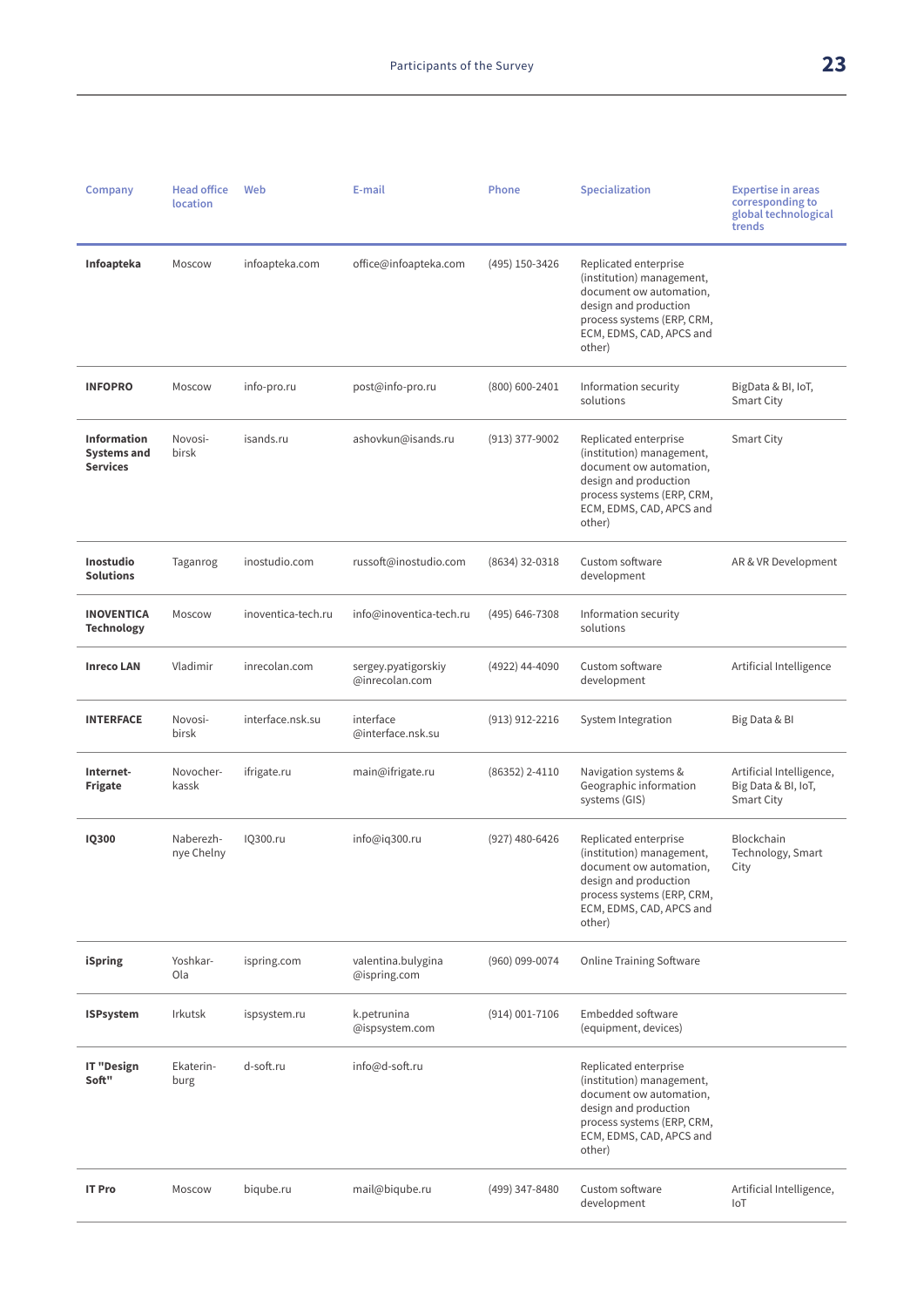| Company                           | <b>Head office</b><br>location | Web                | E-mail                                                          | Phone              | <b>Specialization</b>                                                                                                                                                                                                                                                                                                                                                                                                                                                                                                                                                                                                                                                                                                                                                                                                                                                                 | <b>Expertise in areas</b><br>corresponding to<br>global technological<br>trends                                    |
|-----------------------------------|--------------------------------|--------------------|-----------------------------------------------------------------|--------------------|---------------------------------------------------------------------------------------------------------------------------------------------------------------------------------------------------------------------------------------------------------------------------------------------------------------------------------------------------------------------------------------------------------------------------------------------------------------------------------------------------------------------------------------------------------------------------------------------------------------------------------------------------------------------------------------------------------------------------------------------------------------------------------------------------------------------------------------------------------------------------------------|--------------------------------------------------------------------------------------------------------------------|
| <b>IT Universe</b>                | Samara                         | it-universe.ru     | info@it-universe.ru                                             | (846) 979-8080     | Software development                                                                                                                                                                                                                                                                                                                                                                                                                                                                                                                                                                                                                                                                                                                                                                                                                                                                  | Artificial Intelligence                                                                                            |
| <b>Itransition</b>                | Saint-<br>Petersburg           | itransition.com    | info@itransition.com                                            | (495) 640-8937     | Custom software<br>development                                                                                                                                                                                                                                                                                                                                                                                                                                                                                                                                                                                                                                                                                                                                                                                                                                                        | AR & VR Development,<br>Artificial Intelligence,<br>Big Data & BI,<br>Blockchain<br>Technology, IoT                |
| <b>IVCS Ltd</b>                   | Innopolis                      | iva-tech.ru        | m.tuktarova@iva-tech.ru                                         | $(916) 794 - 2562$ | Developers of innovative<br>IT solutions for building a<br>modern digital infostructure                                                                                                                                                                                                                                                                                                                                                                                                                                                                                                                                                                                                                                                                                                                                                                                               | Artificial Intelligence                                                                                            |
| <b>IW Group</b>                   | Simferopol                     | iw-group.pro       | alexey@ideas-world.com                                          | (978) 015-6915     | Custom software<br>development, Mobile<br>applications                                                                                                                                                                                                                                                                                                                                                                                                                                                                                                                                                                                                                                                                                                                                                                                                                                |                                                                                                                    |
| <b>IZZZIO</b>                     | <b>Moscow</b>                  | izzz.io            | info@izzz.io                                                    | $(905) 520 - 3080$ | <b>Custom software</b><br>development                                                                                                                                                                                                                                                                                                                                                                                                                                                                                                                                                                                                                                                                                                                                                                                                                                                 | <b>Artificial</b><br>Intelligence, Big Data<br>& BI, Blockchain<br>Technology, IoT                                 |
| $\mathsf{I} \mathsf{Z}^3$         |                                |                    | Security Service (FSB) license to develop solutions using CIPF. |                    | IZZZIO, LLC is a software design and development studio for the digital transformation of<br>different-sized businesses and gov agencies, which specialize in web and mobile applications,<br>high-load information systems, developing and embedding CIPF in the software. The company<br>creates projects based on various technologies: blockchain, AI, Big data, IoT, as well as has a<br>number of own developments for different areas. IZZZIO, LLC has an indefinite Russian Federal<br>The flagship product of the company (in the List of Russian software) is the IZZZIO blockchain<br>platform with an integrated module based on GOST (Russian National Standard) cryptography:<br>an infrastructure based on the LCPoA consensus algorithm and a set of tools that allow you to<br>easily and cost-effectively create various products based on blockchain technologies. |                                                                                                                    |
| JoyCraft<br>Games                 | Saint-<br>Petersburg           | joycraft-games.com | company<br>@joycraft-games.com                                  | (981) 862-7328     | Computer games                                                                                                                                                                                                                                                                                                                                                                                                                                                                                                                                                                                                                                                                                                                                                                                                                                                                        |                                                                                                                    |
| <b>KAMIS</b>                      | Saint-<br>Petersburg           | kamis.ru           | info@kamis.ru                                                   | (812) 274-3522     | Replicated enterprise<br>(institution) management,<br>document ow automation,<br>design and production<br>process systems (ERP, CRM,<br>ECM, EDMS, CAD, APCS and<br>other)                                                                                                                                                                                                                                                                                                                                                                                                                                                                                                                                                                                                                                                                                                            | Smart City                                                                                                         |
| <b>King Bird</b><br><b>Studio</b> | Moscow                         | kingbird.ru        | ask@kingbird.ru                                                 | (495) 540-5229     | Mobile applications                                                                                                                                                                                                                                                                                                                                                                                                                                                                                                                                                                                                                                                                                                                                                                                                                                                                   | AR & VR Development,<br>Artificial Intelligence,<br>Big Data & BI,<br>Blockchain<br>Technology, IoT,<br>Smart City |
| <b>KODEKS</b>                     | Saint-<br>Petersburg           | kodeks.ru          | kodeks@kodeks.ru                                                | (812) 740-7887     | Replicated enterprise<br>(institution) management,<br>document ow automation,<br>design and production<br>process systems (ERP, CRM,<br>ECM, EDMS, CAD, APCS and<br>other)                                                                                                                                                                                                                                                                                                                                                                                                                                                                                                                                                                                                                                                                                                            | AR & VR Development,<br>Artificial Intelligence                                                                    |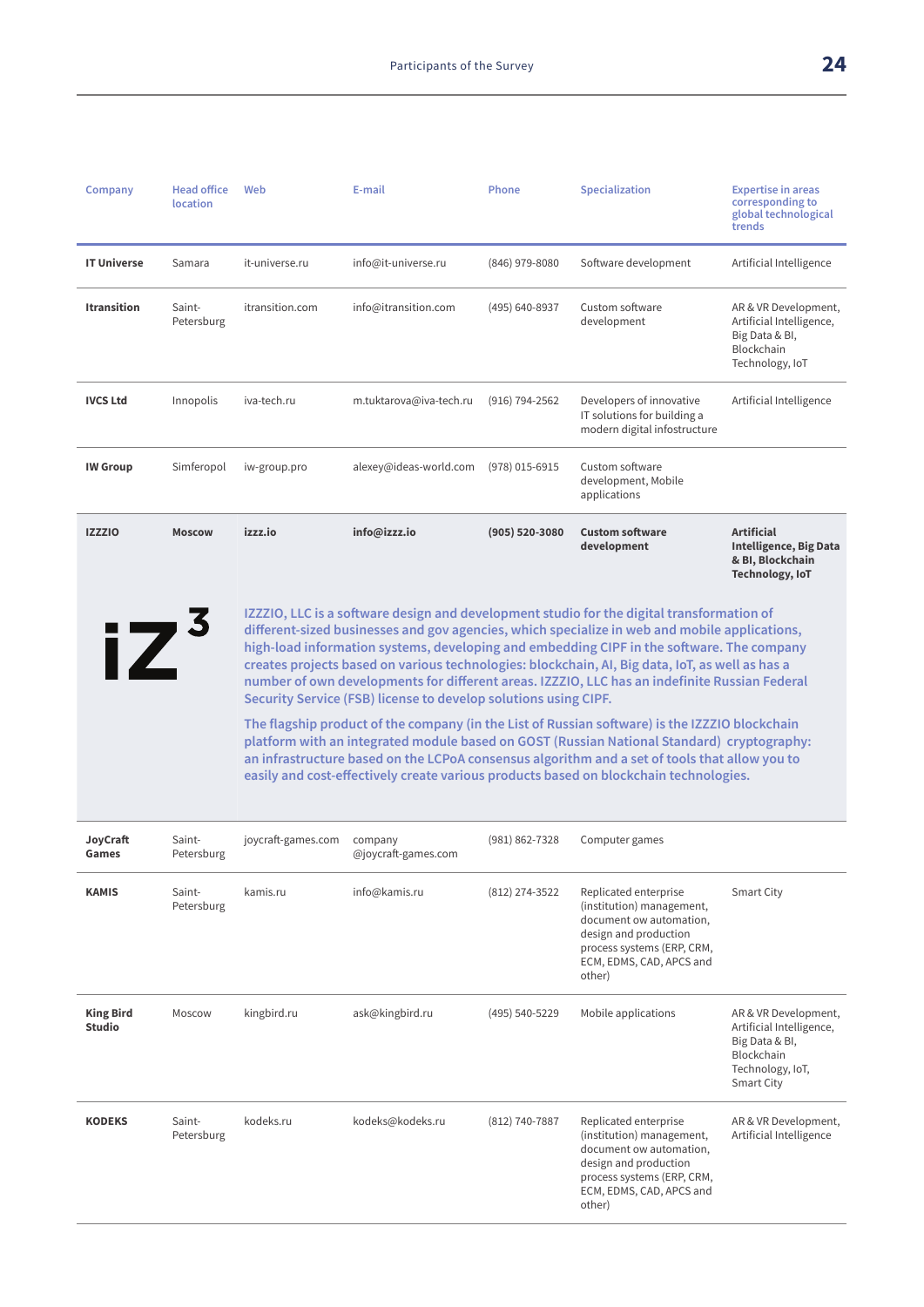| Company                | <b>Head office</b><br>location | Web             | E-mail                       | Phone              | <b>Specialization</b>                                                                                                                                                                           | <b>Expertise in areas</b><br>corresponding to<br>global technological<br>trends                |
|------------------------|--------------------------------|-----------------|------------------------------|--------------------|-------------------------------------------------------------------------------------------------------------------------------------------------------------------------------------------------|------------------------------------------------------------------------------------------------|
| <b>KOMINTEL</b>        | Saint-<br>Petersburg           | kom-intel.ru    | konstvk@kom-intel.ru         | (812) 931-1272     | Custom software<br>development                                                                                                                                                                  | Big Data & BI                                                                                  |
| Kosta                  | Saint-<br>Petersburg           | kostasoft.ru    | info@kostasoft.ru            | $(812)$ 320-0607   | Replicated enterprise<br>(institution) management,<br>document ow automation,<br>design and production<br>process systems (ERP, CRM,<br>ECM, EDMS, CAD, APCS and<br>other)                      |                                                                                                |
| <b>LABS</b>            | Moscow                         | advalange.ru    | info@advalange.com           | (499) 350-2599     | Embedded software<br>(equipment, devices)                                                                                                                                                       |                                                                                                |
| <b>LANBilling</b>      | Moscow                         | lanbilling.ru   | itdep@lanbilling.ru          | (495) 795-0677     | Developers in the billing<br>system for telecom<br>operators                                                                                                                                    |                                                                                                |
| Lanit-Tercom           | Saint-<br>Petersburg           | lanit-tercom.ru | contact<br>@lanit-tercom.com | (931) 330-9982     | Custom software<br>development                                                                                                                                                                  | AR & VR Development,<br>Artificial Intelligence,<br>Big Data & BI,<br>Blockchain<br>Technology |
| Lartech                | Saint-<br>Petersburg           | lar.tech        | info@lar.tech                | $(812)$ 339-4501   | Turnkey solutions for a<br>wide variety of industries<br>where long-distance data<br>transmission is required,<br>high autonomy, ease of<br>installation and quick<br>payback of implementation | IoT, Smart City                                                                                |
| League Of<br>Code      | Saransk                        | leagueofcode.ru | welcome@Lcode.pro            | $(963)$ 149-1199   | Replicated enterprise<br>(institution) management,<br>document ow automation,<br>design and production<br>process systems (ERP, CRM,<br>ECM, EDMS, CAD, APCS and<br>other)                      |                                                                                                |
| Leantech               | Omsk                           | leantech.ai     | info@leantech.ai             | $(923) 676 - 0266$ | Custom software<br>development                                                                                                                                                                  | Artificial Intelligence,<br>Big Data & BI,<br>Blockchain<br>Technology                         |
| Lexema                 | Ufa                            | lexema.ru       | market@lexema.ru             | (3472) 84-7000     | Development in the field<br>of ai and robotization of<br>business processes                                                                                                                     | Artificial Intelligence                                                                        |
| <b>LOGUS</b>           | Moscow<br>region               | logus.ru        | ecology@logus.ru             | $(903) 664 - 1923$ | Custom software<br>development                                                                                                                                                                  |                                                                                                |
| Luxoft                 | Moscow                         | luxoft.com      | Wereschagin<br>@luxoft.com   | (495) 967-8030     | Custom software<br>development                                                                                                                                                                  | Artificial Intelligence,<br>Big Data & BI,<br>Blockchain<br>Technology, IoT                    |
| <b>Makves</b><br>Group | Moscow                         | makves.ru       | info@makves.ru               | (495) 150-5406     | Software for audit and IT<br>Resources monitoring                                                                                                                                               |                                                                                                |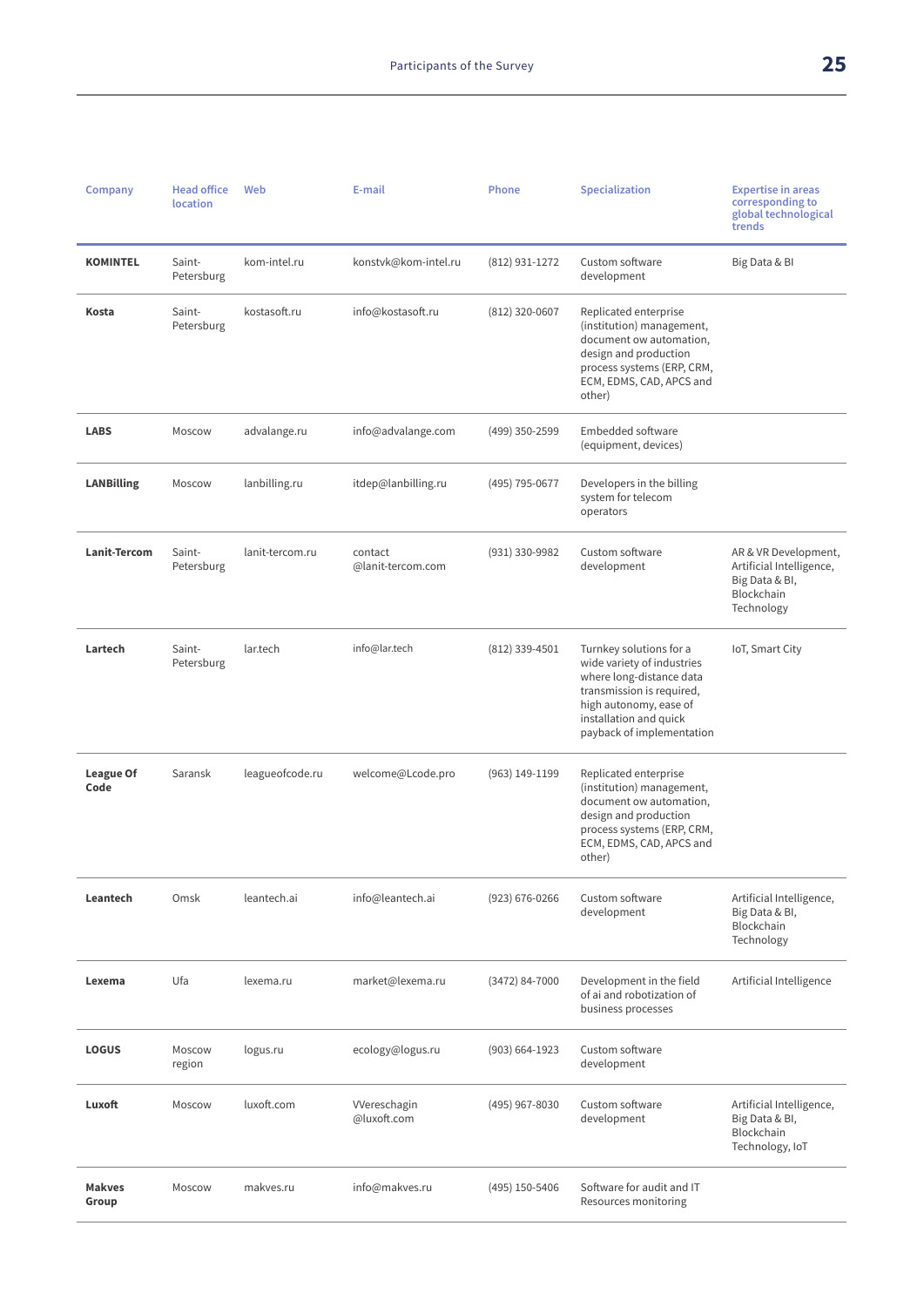| Company                  | <b>Head office</b><br>location | Web                      | E-mail                              | Phone              | <b>Specialization</b>                                                                                                                                                                                      | <b>Expertise in areas</b><br>corresponding to<br>global technological<br>trends |
|--------------------------|--------------------------------|--------------------------|-------------------------------------|--------------------|------------------------------------------------------------------------------------------------------------------------------------------------------------------------------------------------------------|---------------------------------------------------------------------------------|
| Media<br>technology      | Saint-<br>Petersburg           | sigmasms.ru              | integration<br>@sigmasms.ru         | (904) 615-4608     | Content provider for<br>A2P text and multimedia<br>messaging                                                                                                                                               |                                                                                 |
| Media-tel                | Moscow                         | media-tel.ru             | info@media-tel.ru                   | (499) 272-7658     | Custom software<br>development                                                                                                                                                                             | Artificial Intelligence,<br>Big Data & BI, IoT                                  |
| Megaputer                | Moscow                         | megaputer.ru             | info@megaputer.ru                   | (499) 753-0129     | Basic software development<br>(DBCS, OS, o ce<br>applications, virtualization<br>tools, programming<br>languages and tools)                                                                                | Artificial Intelligence,<br>Big Data & BI                                       |
| Monolit-Info             | Saint-<br>Petersburg           | monolit.com              | alex@monolit.com                    | (921) 937-8542     | Replicated enterprise<br>(institution) management,<br>document ow automation,<br>design and production<br>process systems (ERP, CRM,<br>ECM, EDMS, CAD, APCS and<br>other)                                 |                                                                                 |
| M-Social                 | Bryansk                        | msocialproduction.<br>ru | a.trishin@<br>msocialproduction.com | $(962)$ 131-6236   | Custom software<br>development                                                                                                                                                                             | BigData & BI, IoT                                                               |
| Nexign, JSC              | Saint-<br>Petersburg           | nexign.com               | office@nexign.com                   | $(812)$ 326-1299   | Custom software<br>development                                                                                                                                                                             | Blockchain<br>Technology, IoT                                                   |
| <b>Noviy Disk</b>        | Moscow                         | nd.ru                    | e-learning@nd.ru                    | (495) 785-6514     | Custom software<br>development                                                                                                                                                                             | AR & VR Development,<br>Artificial Intelligence,<br>Smart City                  |
| Oggetto                  | Taganrog                       | oggetto.ru               | paul@oggettoweb.com                 | $(989)$ 612-7000   | Custom software<br>development                                                                                                                                                                             |                                                                                 |
| <b>OKTET Labs</b>        | Saint-<br>Petersburg           | oktetlabs.ru             | info@oktetlabs.ru                   | $(812)$ 335-4801   | Custom software<br>development                                                                                                                                                                             |                                                                                 |
| Overmobile<br><b>LLC</b> | Novosi-<br>birsk               | overmobile.ru            | finance@overmobile.ru               | $(913) 798 - 0533$ | Computer games                                                                                                                                                                                             |                                                                                 |
| Paradigma<br>Soft        | Saint-<br>Petersburg           | paradigma-soft.ru        | info@paradigma-soft.ru              |                    | Custom software<br>development, Replicated<br>enterprise (institution)<br>management, document<br>ow automation, design and<br>production process systems<br>(ERP, CRM, ECM, EDMS, CAD,<br>APCS and other) |                                                                                 |
| <b>Pikyug</b>            | Novoros-<br>siysk              | pikyug.ru                | py01@py01.ru                        | $(8617) 61 - 0175$ | Custom software<br>development                                                                                                                                                                             | Big Data & BI                                                                   |
| <b>PiterSoft</b>         | Saint-<br>Petersburg           | piter-soft.ru            | info@piter-soft.ru                  | $(812)$ 333-0860   | Replicated enterprise<br>(institution) management,<br>document ow automation,<br>design and production<br>process systems (ERP, CRM,<br>ECM, EDMS, CAD, APCS and<br>other)                                 |                                                                                 |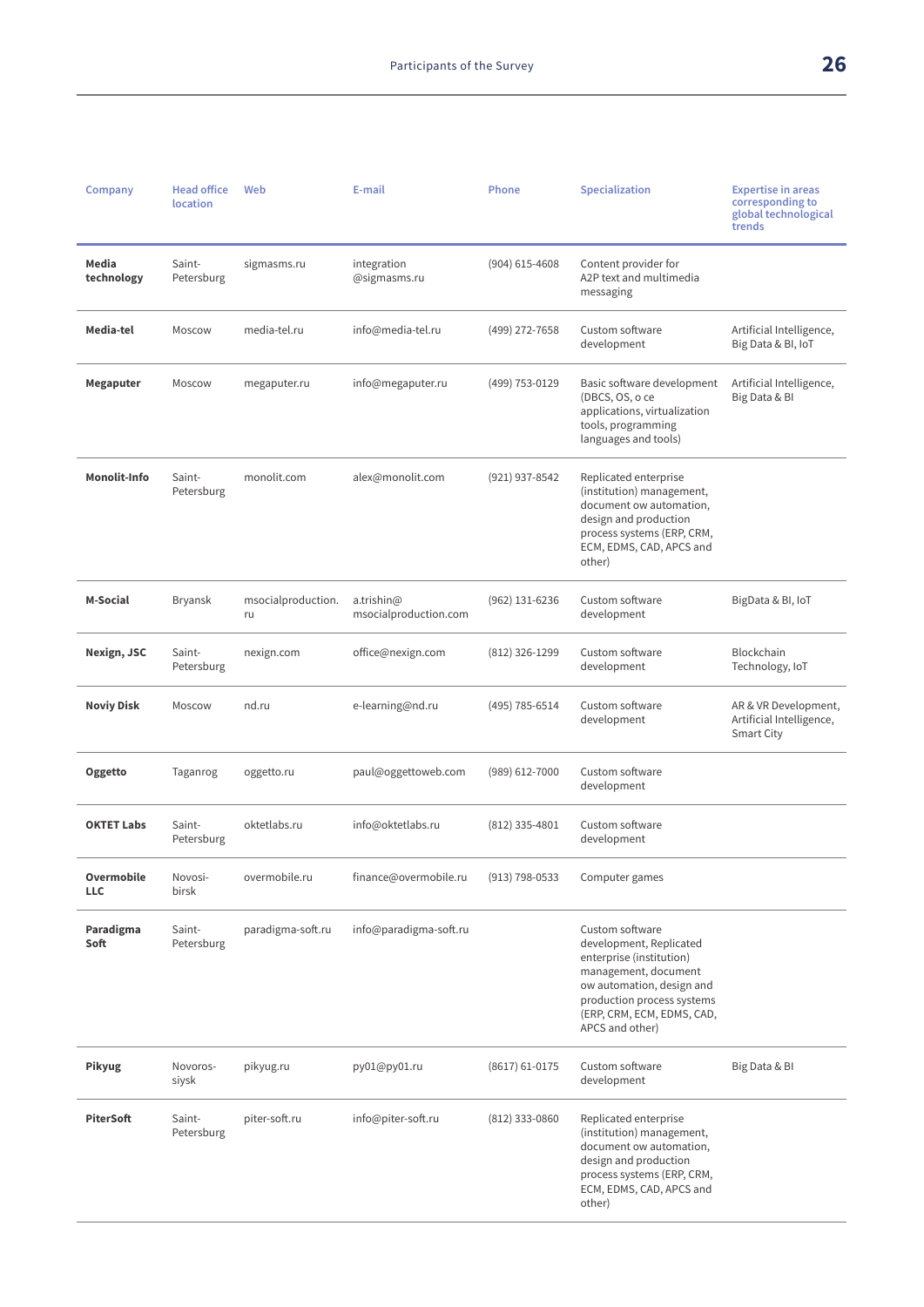| Company          | <b>Head office</b><br>location | Web             | E-mail                                                        | Phone              | <b>Specialization</b>                                                                                                                                                                                                                                                                                                                                                             | <b>Expertise in areas</b><br>corresponding to<br>global technological<br>trends |
|------------------|--------------------------------|-----------------|---------------------------------------------------------------|--------------------|-----------------------------------------------------------------------------------------------------------------------------------------------------------------------------------------------------------------------------------------------------------------------------------------------------------------------------------------------------------------------------------|---------------------------------------------------------------------------------|
| Polymatica       | Moscow                         | polymatica.ru   | sales@polymatica.ru                                           | (495) 748-8484     | Replicated enterprise<br>(institution) management,<br>document ow automation,<br>design and production<br>process systems (ERP, CRM,<br>ECM, EDMS, CAD, APCS and<br>other)                                                                                                                                                                                                        | Artificial Intelligence,<br>Big Data & BI, IoT                                  |
| Printum          | Moscow                         | http:printum.io | dd@printum.io                                                 | $(963) 766 - 2233$ | Replicated enterprise<br>(institution) management,<br>document ow automation,<br>design and production<br>process systems (ERP, CRM,<br>ECM, EDMS, CAD, APCS and<br>other)                                                                                                                                                                                                        | Artificial Intelligence,<br>IoT                                                 |
| <b>PROMT</b>     | Saint-<br>Petersburg           | promt.ru        | corporate@promt.ru                                            | $(812)$ 655-0350   | <b>Replicated enterprise</b><br>(institution) management,<br>document ow automation,<br>design and production<br>process systems (ERP,<br>CRM, ECM, EDMS, CAD,<br>APCS and other)                                                                                                                                                                                                 | <b>Artificial</b><br>Intelligence, Big<br>Data & BI                             |
|                  | PROMT                          |                 | vendors from Europe and one of the TOP-10 companies globally. |                    | PROMT is one of the world's leading developers of linguistic IT-solutions for enterprise-level<br>clients and private users since 1991. The company is among the few machine translation software<br>The company has thousands of corporate clients all over the world, such as Amadeus, Nornickel,                                                                               |                                                                                 |
|                  |                                |                 |                                                               |                    | Russian Railways, PayPal, Gazprom, LUKOIL, SpanishDict, Siemens, Mail.ru, TAdviser.<br>PROMT uses the latest advances in the field of AI to create solutions for all popular platforms -<br>Windows, MacOS, Linux, iOS, Android. PROMT MT software supports more than 50 languages and<br>integrates with Microsoft applications and CAT-systems (SDL Trados, Memsource, Across). |                                                                                 |
| Qligent          | Nizhny<br>Novgorod             | gligent.ru      | info@qligent.ru                                               |                    | Replicated enterprise<br>(institution) management,<br>document ow automation,<br>design and production<br>process systems (ERP, CRM,<br>ECM, EDMS, CAD, APCS and<br>other)                                                                                                                                                                                                        | Big Data & BI                                                                   |
| <b>QNIUM LLC</b> | Moscow                         | qnium.ru        | office@qnium.ru                                               | (495) 988-0764     | Custom software<br>development                                                                                                                                                                                                                                                                                                                                                    | AR & VR Development,<br>Artificial Intelligence,<br>IoT                         |
| <b>RAIDIX</b>    | Saint-<br>Petersburg           | raidix.com      | request@raidix.com                                            | $(812)$ 622-1680   | Basic software development<br>(DBCS, OS, o ce<br>applications, virtualization<br>tools, programming<br>languages and tools)                                                                                                                                                                                                                                                       | Artificial Intelligence,<br>Big Data & BI, IoT,<br>Smart City                   |
| Raketa           | Vladivostok                    | raketa.world    | hello@raketa.travel                                           | $(925)$ 655-9000   | Replicated enterprise<br>(institution) management,<br>document ow automation,<br>design and production<br>process systems (ERP, CRM,<br>ECM, EDMS, CAD, APCS and<br>other)                                                                                                                                                                                                        |                                                                                 |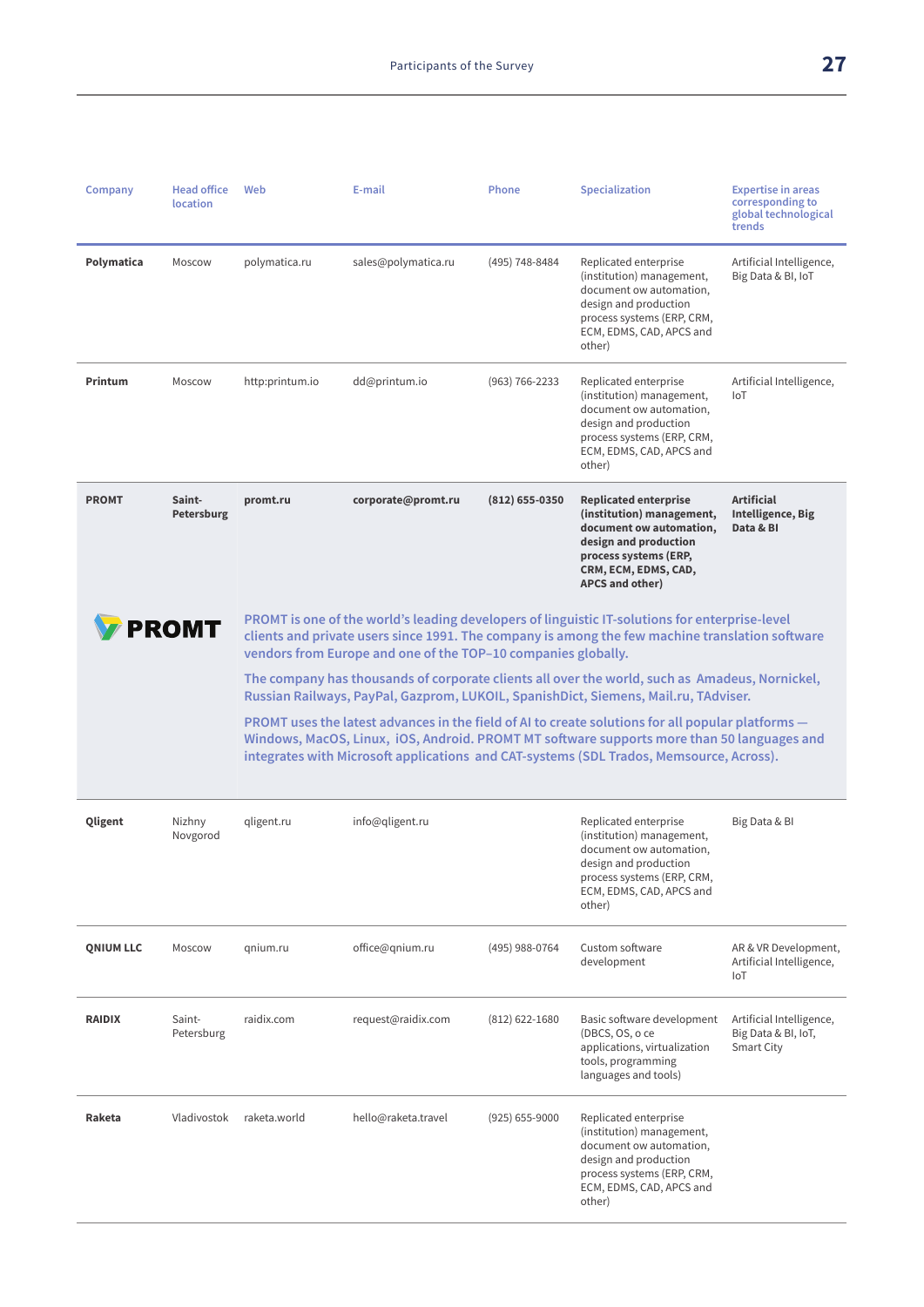| Company                  | <b>Head office</b><br>location | Web          | E-mail                                         | <b>Phone</b>     | <b>Specialization</b>                                                                                                                                                                                                                                                                                                                                                                                                                                                                                                                                                                                                                                                                                                                                                                                                                                                                | <b>Expertise in areas</b><br>corresponding to<br>global technological<br>trends             |
|--------------------------|--------------------------------|--------------|------------------------------------------------|------------------|--------------------------------------------------------------------------------------------------------------------------------------------------------------------------------------------------------------------------------------------------------------------------------------------------------------------------------------------------------------------------------------------------------------------------------------------------------------------------------------------------------------------------------------------------------------------------------------------------------------------------------------------------------------------------------------------------------------------------------------------------------------------------------------------------------------------------------------------------------------------------------------|---------------------------------------------------------------------------------------------|
| <b>RCO</b>               | Moscow                         | rco.ru       | info@rco.ru                                    | (495) 287-9887   | Custom software<br>development                                                                                                                                                                                                                                                                                                                                                                                                                                                                                                                                                                                                                                                                                                                                                                                                                                                       | Artificial Intelligence                                                                     |
| <b>RDTEX</b>             | Moscow                         | rdtex.ru     | marketing@rdtex.ru                             | (495) 995-0999   | <b>IT Services</b>                                                                                                                                                                                                                                                                                                                                                                                                                                                                                                                                                                                                                                                                                                                                                                                                                                                                   | Artificial Intelligence,<br>Big Data & BI, IoT                                              |
| <b>RED Soft</b>          | <b>Moscow</b>                  | red-soft.ru  | info@red-soft.ru                               | (495) 285-6268   | <b>Basic and application</b><br>software                                                                                                                                                                                                                                                                                                                                                                                                                                                                                                                                                                                                                                                                                                                                                                                                                                             |                                                                                             |
| <b>REDSOFT</b>           |                                |              | are being actively implemented in the regions. |                  | RED SOFT - Russian developer and provider of IT solutions and services; Skolkovo resident,<br>member of the "Domestic Software" and RUSSOFT associations. The company implements<br>integrated projects in the field of data storage and management using its own technology stack.<br>RED SOFT is an efficient team with more than 15 years experience in development in the Russian<br>public and commercial sectors. RED SOFT has its own product line: RED OS, Red Database DBMS,<br>Red Platform, Red Virtualization and others. All products are listed in the Unified Register of<br>Russian Software and Databases. Among the company's customers there are more than 20<br>government bodies, including the Federal Bailiff Service of Russia, the Prosecutor General's<br>Office of the Russian Federation and the Ministry of Defense of the Russian Federation. Projects |                                                                                             |
| <b>Reksoft</b>           | Moscow                         | reksoft.ru   | rfi@reksoft.ru                                 | (495) 926-1771   | Custom software<br>development                                                                                                                                                                                                                                                                                                                                                                                                                                                                                                                                                                                                                                                                                                                                                                                                                                                       | Artificial Intelligence,<br>Big Data & BI,<br>Blockchain<br>Technology, IoT,<br>Smart City  |
| <b>RIT</b><br>automation | Novosi-<br>birsk               | rit-it.com   | lb@rit-it.com                                  | (913) 700-8372   | Embedded software<br>(equipment, devices)                                                                                                                                                                                                                                                                                                                                                                                                                                                                                                                                                                                                                                                                                                                                                                                                                                            |                                                                                             |
| <b>RNDSOFT</b>           | Rostov-<br>on-Don              | rnds.pro     | es@rnds.pro                                    | (499) 110-9973   | Replicated enterprise<br>(institution) management,<br>document ow automation,<br>design and production<br>process systems (ERP, CRM,<br>ECM, EDMS, CAD, APCS and<br>other)                                                                                                                                                                                                                                                                                                                                                                                                                                                                                                                                                                                                                                                                                                           | AR & VR Development,<br>Artificial Intelligence,<br>Blockchain<br>Technology, Smart<br>City |
| Roonyx                   | Rostov-<br>on-Don              | roonyx.tech  | vladimir@roonyx.tech                           | $(909)$ 413-4138 | Custom software<br>development                                                                                                                                                                                                                                                                                                                                                                                                                                                                                                                                                                                                                                                                                                                                                                                                                                                       | Artificial Intelligence,<br>Blockchain<br>Technology                                        |
| <b>Rubius</b>            | Tomsk                          | rubius.com   | info@rubius.com                                | (3822) 97-7772   | Custom software<br>development                                                                                                                                                                                                                                                                                                                                                                                                                                                                                                                                                                                                                                                                                                                                                                                                                                                       | AR & VR Development,<br>Artificial Intelligence,<br>Big Data & BI, Smart<br>City            |
| <b>RunCall</b>           | Saint-<br>Petersburg           | runcall.ru   | info@runcall.ru                                | $(911)$ 949-4560 | Custom software<br>development                                                                                                                                                                                                                                                                                                                                                                                                                                                                                                                                                                                                                                                                                                                                                                                                                                                       | Artificial Intelligence                                                                     |
| <b>RuNetSoft</b>         | Saint-<br>Petersburg           | runetsoft.ru | mailbox@runetsoft.ru                           | $(812)$ 337-2414 | Website designing                                                                                                                                                                                                                                                                                                                                                                                                                                                                                                                                                                                                                                                                                                                                                                                                                                                                    | AR & VR Development,<br>Artificial Intelligence,<br><b>Smart City</b>                       |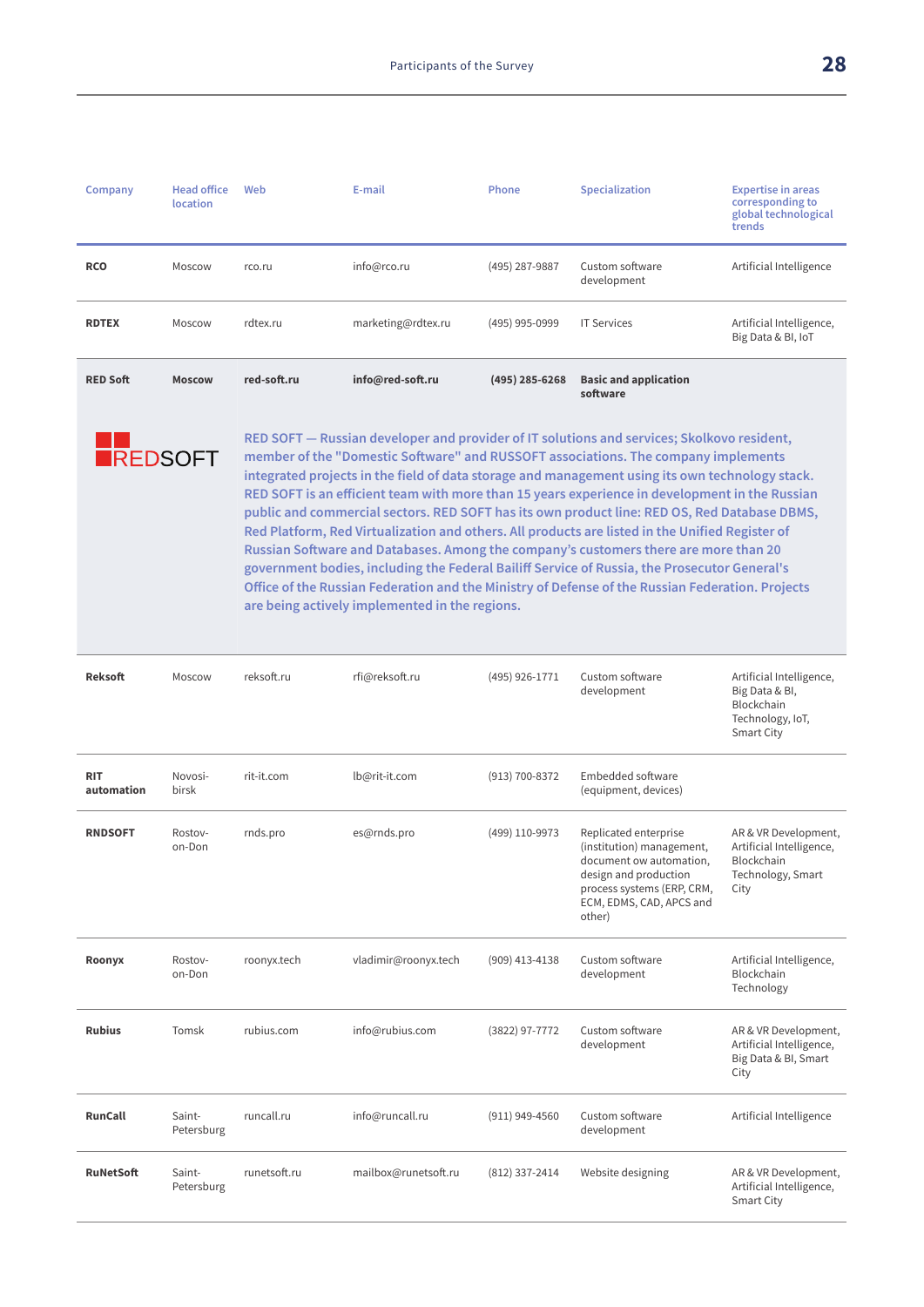| Company                                     | <b>Head office</b><br>location | Web                                                | E-mail                                                                         | Phone            | <b>Specialization</b>                                                                                                                                                                                                                                                                                                                                                                                                                                                                                                                                                                                                                                                                                                                                                                                                                                                                                                                                                                                                                                                                                   | <b>Expertise in areas</b><br>corresponding to<br>global technological<br>trends |
|---------------------------------------------|--------------------------------|----------------------------------------------------|--------------------------------------------------------------------------------|------------------|---------------------------------------------------------------------------------------------------------------------------------------------------------------------------------------------------------------------------------------------------------------------------------------------------------------------------------------------------------------------------------------------------------------------------------------------------------------------------------------------------------------------------------------------------------------------------------------------------------------------------------------------------------------------------------------------------------------------------------------------------------------------------------------------------------------------------------------------------------------------------------------------------------------------------------------------------------------------------------------------------------------------------------------------------------------------------------------------------------|---------------------------------------------------------------------------------|
| <b>RusBITech-</b><br>Astra                  | <b>Moscow</b>                  | astralinux.ru                                      | sfedorov@astralinux.ru                                                         | $(495)$ 369-4816 | <b>Basic software</b><br>development (DBCS,<br>OS, o ce applications,<br>virtualization tools,<br>programming languages<br>and tools)                                                                                                                                                                                                                                                                                                                                                                                                                                                                                                                                                                                                                                                                                                                                                                                                                                                                                                                                                                   | <b>Smart City</b>                                                               |
| <b>ASTRA LINUX</b>                          |                                |                                                    |                                                                                |                  | Astra Linux Group is one of the leaders in the Russian information technology market in the area<br>of developing software and information security tools - operating systems of the Astra Linux<br>family and virtualization platforms. The Company has been operating since 2008. Today Astra<br>Linux team consists of more than 300 highly qualified developers and technical support staff.<br>Astra Linux solutions are actively used to ensure security of Critical Information Infrastructure                                                                                                                                                                                                                                                                                                                                                                                                                                                                                                                                                                                                   |                                                                                 |
|                                             |                                | (CII) facilities.<br>international & local awards. |                                                                                |                  | The company is a member of 'Russoft' and ARPP Software Developers association. Winner of                                                                                                                                                                                                                                                                                                                                                                                                                                                                                                                                                                                                                                                                                                                                                                                                                                                                                                                                                                                                                |                                                                                 |
| <b>SDI SOFT</b>                             | Moscow                         | sdisoft.ru                                         | info@sdisoft.ru                                                                |                  | Replicated enterprise<br>(institution) management,<br>document ow automation,<br>design and production<br>process systems (ERP, CRM,<br>ECM, EDMS, CAD, APCS and<br>other)                                                                                                                                                                                                                                                                                                                                                                                                                                                                                                                                                                                                                                                                                                                                                                                                                                                                                                                              | Big Data & BI                                                                   |
|                                             |                                |                                                    |                                                                                |                  |                                                                                                                                                                                                                                                                                                                                                                                                                                                                                                                                                                                                                                                                                                                                                                                                                                                                                                                                                                                                                                                                                                         |                                                                                 |
| <b>Searchinform</b>                         | <b>Moscow</b>                  | searchinform.com                                   | info@searchinform.ru                                                           | (495) 721-8406   | <b>Complex information</b><br>protection                                                                                                                                                                                                                                                                                                                                                                                                                                                                                                                                                                                                                                                                                                                                                                                                                                                                                                                                                                                                                                                                |                                                                                 |
| <b>SEARCHINF@RM</b><br>INFORMATION SECURITY |                                |                                                    | Russia, the products are included in the Unified Register of Russian Programs. |                  | SearchInform is a leading Russian developer of information security solutions. Today, the<br>company's current list of offered products includes instruments for comprehensive protection<br>against internal threats: SearchInform Risk Monitor, SearchInform DLP, SearchInform SIEM,<br>SearchInform FileAuditor - a DCAP solution, SearchInform Database Monitor - a DAM solution,<br>SearchInform ProfileCenter based on automated profiling, TimeInformer for time-tracking and<br>control of relevance of used websites and applications, as well as offers software as a service.<br>SearchInform products are suitable for companies from all industries, where personal data is<br>stored and processed, as well as commercial, medical, state secret, trade secret and know-how<br>information is kept. The competence of the company is confirmed by a perpetual license from the<br>Center for Licensing, Certification and Protection of State Secrets of the Federal Security Service<br>of the Russian Federation, licenses from the Federal Service for Technical and Export Control of |                                                                                 |
| <b>SFERA</b>                                | Moscow                         | sphaera.ru                                         | info@sphaera.ru                                                                | (495) 672-7036   | Replicated enterprise<br>(institution) management,<br>document ow automation,<br>design and production<br>process systems (ERP, CRM,<br>ECM, EDMS, CAD, APCS and<br>other)                                                                                                                                                                                                                                                                                                                                                                                                                                                                                                                                                                                                                                                                                                                                                                                                                                                                                                                              | BigData & BI, Smart<br>City                                                     |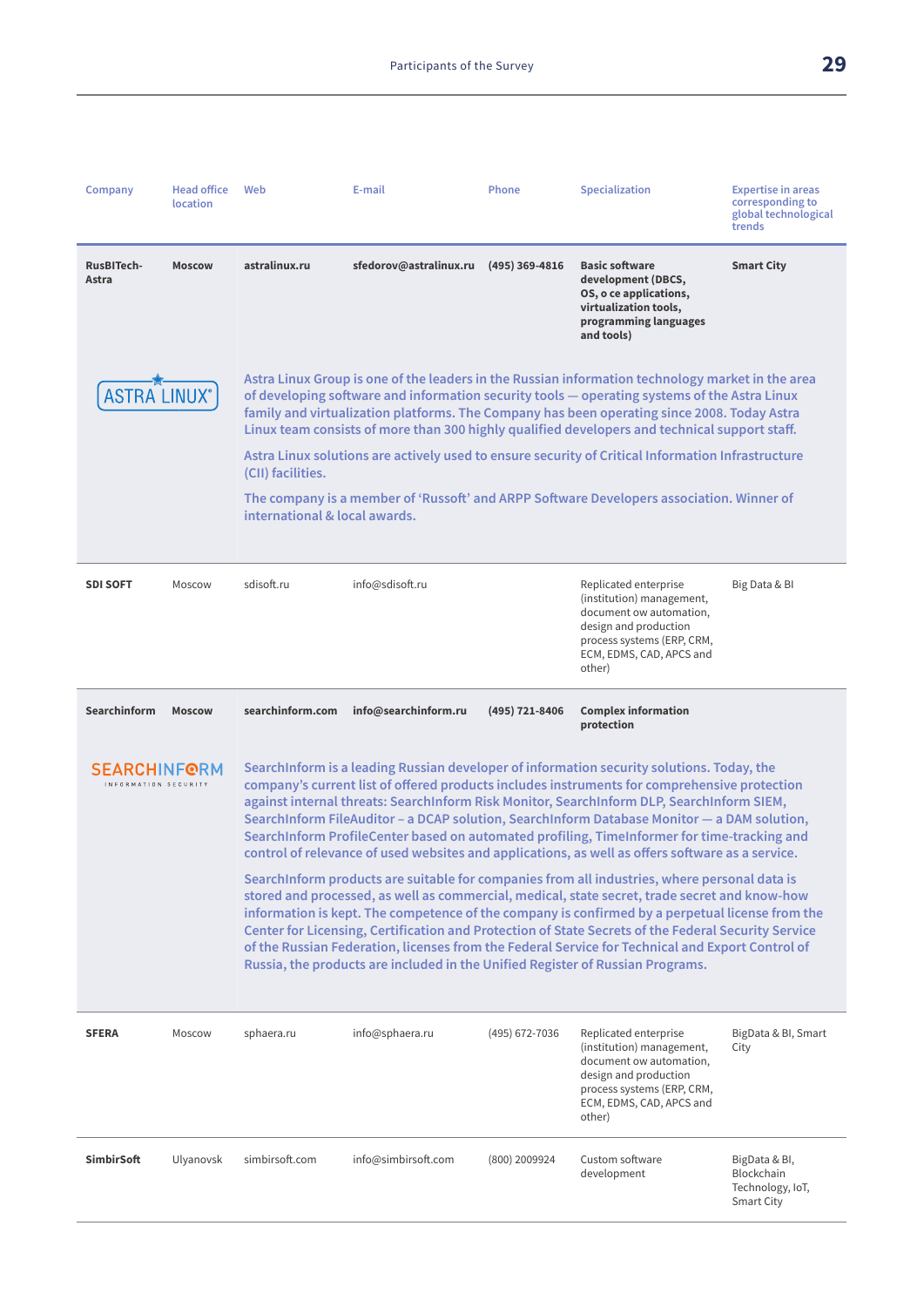| Company                                    | <b>Head office</b><br>location | Web                                 | E-mail                       | Phone              | <b>Specialization</b>                                                                                                                                                                                                                                                                                                                                                                                                                                                       | <b>Expertise in areas</b><br>corresponding to<br>global technological<br>trends |
|--------------------------------------------|--------------------------------|-------------------------------------|------------------------------|--------------------|-----------------------------------------------------------------------------------------------------------------------------------------------------------------------------------------------------------------------------------------------------------------------------------------------------------------------------------------------------------------------------------------------------------------------------------------------------------------------------|---------------------------------------------------------------------------------|
| Sibedge                                    | <b>Tomsk</b>                   | sibedge.com                         | contacts@sibedge.com         | $(3822)$ 70-1841   | A full-cycle global software<br>development company<br>focusing on an approach to<br>business transformation<br>that puts people first                                                                                                                                                                                                                                                                                                                                      |                                                                                 |
| Sibedge                                    |                                | representative office in Australia. |                              |                    | Sibedge is a globally distributed software engineering company that puts people first.<br>We combine our innovative technology vision with our clients' business objectives to help<br>them have a smooth journey to digital transformation. For over 15 years, we have successfully<br>implemented over 350 projects across more than 15 countries. We have offices in San Francisco,<br>CA, and Moscow, Saint Petersburg and Tomsk, Russia. In 2019, the company opened a |                                                                                 |
| <b>SIMETRA</b>                             | Saint-<br>Petersburg           | simetragroup.ru                     | moscow<br>@simetragroup.ru   |                    | Solution for dispatching,<br>monitoring and modeling<br>transport and logistics flows                                                                                                                                                                                                                                                                                                                                                                                       | Artificial Intelligence,<br>Big Data & BI, Smart<br>City                        |
| <b>Smart Design</b>                        | Saint-<br>Petersburg           | smddev.com                          | info@smddev.com              | (921) 932-7150     | Custom software<br>development                                                                                                                                                                                                                                                                                                                                                                                                                                              | Artificial Intelligence,<br>Big Data & BI, IoT                                  |
| <b>Smart Life</b>                          | Moscow<br>region               | smart-life.pro                      | v.mironov<br>@smart-life.pro | $(968) 867 - 1162$ | Embedded software<br>(equipment, devices)                                                                                                                                                                                                                                                                                                                                                                                                                                   | BigData & BI, Smart<br>City                                                     |
| SMS-<br><b>Information</b><br>technologies | Samara                         | sms-it.ru                           | info@sms-it.ru               | $(927)$ 263-8621   | Proprietary software and<br>creation of solutions for<br>energy and industrial<br>enterprises.                                                                                                                                                                                                                                                                                                                                                                              | IoT                                                                             |
| <b>SoftInform</b>                          | Tomsk                          | ssp-soft.com                        | sales@ssp-soft.com           | $(906)$ 950-2550   | Custom software<br>development                                                                                                                                                                                                                                                                                                                                                                                                                                              |                                                                                 |
| SoftLab-NSK                                | Novosi-<br>birsk               | softlab-nsk.com                     | trav@sl.iae.nsk.su           | $(913)$ 915-5915   | Replicated enterprise<br>(institution) management,<br>document ow automation,<br>design and production<br>process systems (ERP, CRM,<br>ECM, EDMS, CAD, APCS and<br>other)                                                                                                                                                                                                                                                                                                  | AR & VR Development                                                             |
| Sonda Pro                                  | Miass                          | sonda.ru                            | sonda@sonda.ru               | $(35135)$ 3-0677   | Custom software<br>development                                                                                                                                                                                                                                                                                                                                                                                                                                              | Artificial Intelligence,<br>IoT, Smart City                                     |
| <b>Statanly</b><br><b>Technologies</b>     | Saint-<br>Petersburg           | statanly.com                        | hello@statanly.com           | (921) 875-2396     | Custom software<br>development                                                                                                                                                                                                                                                                                                                                                                                                                                              | Artificial Intelligence,<br>Big Data & BI, Smart<br>City                        |
| Supl.biz                                   | Tomsk                          | supl.biz                            | Evg@supl.biz                 | $(913)$ 823-5866   | Replicated enterprise<br>(institution) management,<br>document ow automation,<br>design and production<br>process systems (ERP, CRM,<br>ECM, EDMS, CAD, APCS and<br>other)                                                                                                                                                                                                                                                                                                  | Artificial Intelligence,<br>Big Data & BI                                       |
| <b>SWDC RTSoft</b>                         | Moscow                         | rtsoft.ru                           | rtsoft@rtsoft.ru             | (495) 967-1505     | Custom software<br>development, Embedded<br>software (equipment,<br>devices)                                                                                                                                                                                                                                                                                                                                                                                                | AR & VR Development,<br>Artificial Intelligence,<br>IoT, Smart City             |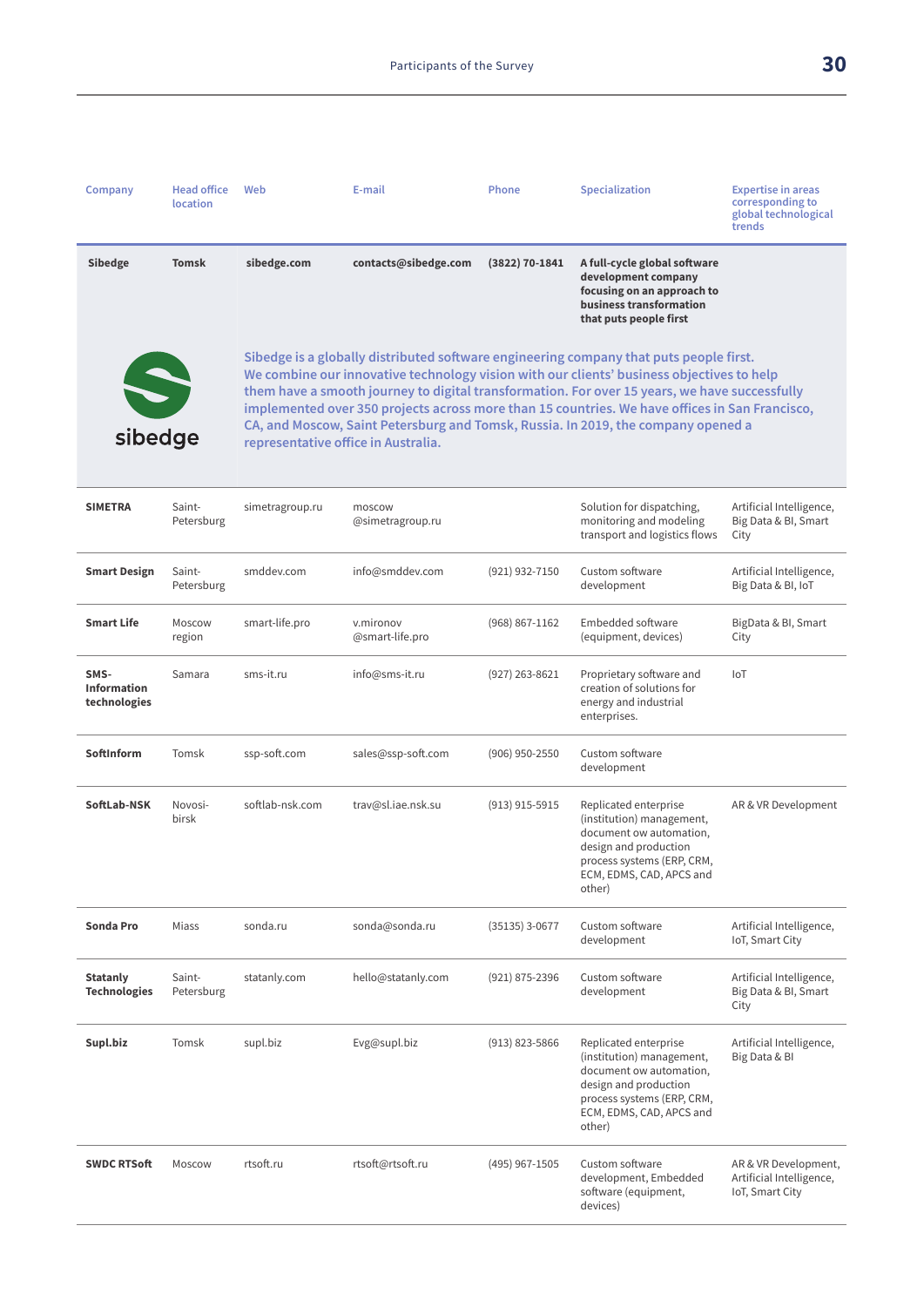| Company           | <b>Head office</b><br>location | Web                                     | E-mail                                                              | Phone          | <b>Specialization</b>                                                                                                                                                                                                                                                                                                                                                      | <b>Expertise in areas</b><br>corresponding to<br>global technological<br>trends |
|-------------------|--------------------------------|-----------------------------------------|---------------------------------------------------------------------|----------------|----------------------------------------------------------------------------------------------------------------------------------------------------------------------------------------------------------------------------------------------------------------------------------------------------------------------------------------------------------------------------|---------------------------------------------------------------------------------|
| <b>SWTECN</b>     | Nizhny<br>Novgorod             | swtecnn.com                             | valery.kalachev<br>@swtecnn.com                                     | (903) 060-7607 | Custom software<br>development                                                                                                                                                                                                                                                                                                                                             |                                                                                 |
| T <sub>8</sub>    | <b>Moscow</b>                  | t8.ru                                   | info@t8.ru                                                          | (499) 271-6161 | Telecommunication<br>equipment                                                                                                                                                                                                                                                                                                                                             | <b>Artificial</b><br><b>Intelligence, Smart</b><br>City                         |
|                   | <br><b>TB COMPANY</b>          | equipment (DWDM).<br><b>Activities:</b> |                                                                     |                | T8 is Russian developer and manufacturer of the dense wavelength telecommunications                                                                                                                                                                                                                                                                                        |                                                                                 |
|                   |                                |                                         | - developing and manufacturing of DWDM equipment                    |                |                                                                                                                                                                                                                                                                                                                                                                            |                                                                                 |
|                   |                                | - optical networks design               | – R&D in the field of laser physics and optical electronics         |                |                                                                                                                                                                                                                                                                                                                                                                            |                                                                                 |
|                   |                                |                                         | - developing and manufacturing of the radio-photonic component base |                |                                                                                                                                                                                                                                                                                                                                                                            |                                                                                 |
|                   |                                |                                         |                                                                     |                | The DWDM platform includes equipment with 100-600G speed over the channel. The equipment<br>is used for design of metro and backbone networks, connections between data-centers,<br>and it is adapted to the new generation 5G networks. The main clients are telecom operators,<br>IT companies, data centers, system integrators, government and industrial enterprises. |                                                                                 |
| <b>TAP</b>        | Tomsk                          | tomskasu.ru                             | info@tomskasu.ru                                                    | (999) 620-2759 | Custom software<br>development                                                                                                                                                                                                                                                                                                                                             | IoT                                                                             |
| <b>Telebreeze</b> | Tomsk                          | telebreeze.com                          | andrey.nikitin<br>@telebreeze.com                                   | (906) 948-3848 | Solutions for video<br>hroadcasting platforms.                                                                                                                                                                                                                                                                                                                             | Artificial Intelligence                                                         |

| <b>Telebreeze</b>  | Tomsk  | telebreeze.com     | andrey.nikitin<br>@telebreeze.com      | (906) 948-3848 | Solutions for video<br>broadcasting platforms                                                                                                                              | Artificial Intelligence                        |
|--------------------|--------|--------------------|----------------------------------------|----------------|----------------------------------------------------------------------------------------------------------------------------------------------------------------------------|------------------------------------------------|
| <b>Telecontact</b> | Moscow | telecontact.ru     | tele@telecontact.ru                    | (495) 744-5543 | <b>Contact Center Software</b>                                                                                                                                             |                                                |
| <b>Test IT</b>     | Moscow | testit.software    | artem.kostriukov<br>@testit.software   | (950) 863-7003 | Replicated enterprise<br>(institution) management,<br>document ow automation,<br>design and production<br>process systems (ERP, CRM,<br>ECM, EDMS, CAD, APCS and<br>other) | Artificial Intelligence                        |
| <b>Tezis LLC</b>   | Ufa    |                    | TezisSoft@mail.ru                      | (996) 404-4231 | Replicated enterprise<br>(institution) management,<br>document ow automation,<br>design and production<br>process systems (ERP, CRM,<br>ECM, EDMS, CAD, APCS and<br>other) | Artificial Intelligence                        |
| <b>Thales</b>      | Moscow | thales-sentinel.ru | mikhail.chukhlomin<br>@thalesgroup.com | (926) 996-4225 | Information security<br>solutions                                                                                                                                          | IoT                                            |
| <b>Transset</b>    | Moscow | transset.ru        | info@transset.ru                       | (499) 649-4668 | Own platform - providing<br>access, technical support                                                                                                                      | Artificial Intelligence,<br>Big Data & BI, IoT |
| <b>TrueConf</b>    | Moscow | trueconf.ru        | pr@trueconf.ru                         | (495) 698-6066 | Basic software development<br>(DBCS, OS, o ce<br>applications, virtualization<br>tools, programming<br>languages and tools)                                                | Artificial Intelligence,<br>Smart City         |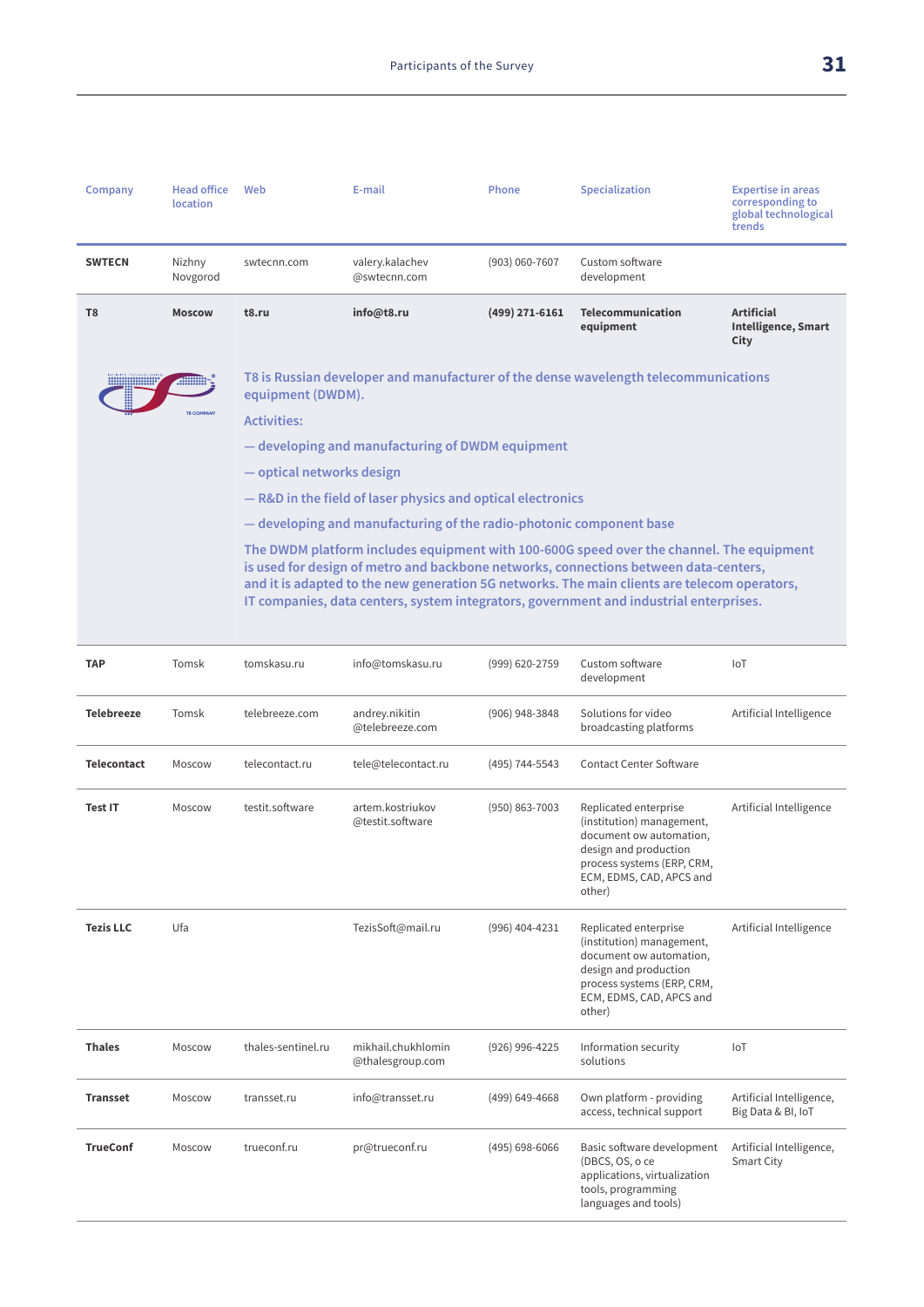| Company                                          | <b>Head office</b><br>location | Web                     | E-mail                       | Phone            | <b>Specialization</b>                                                                                                                                                      | <b>Expertise in areas</b><br>corresponding to<br>global technological<br>trends                                    |
|--------------------------------------------------|--------------------------------|-------------------------|------------------------------|------------------|----------------------------------------------------------------------------------------------------------------------------------------------------------------------------|--------------------------------------------------------------------------------------------------------------------|
| <b>Tsifrovyye</b><br>kontrol'nyye<br>tekhnologii | Rostov-<br>on-Don              | mt-r.ru                 | am@mt-r.ru                   | $(800)$ 222-2061 | Replicated enterprise<br>(institution) management,<br>document ow automation,<br>design and production<br>process systems (ERP, CRM,<br>ECM, EDMS, CAD, APCS and<br>other) | AR & VR Development,<br>Artificial Intelligence,<br>Smart City                                                     |
| T-Soft                                           | Saint-<br>Petersburg           | t-soft.ru               | office@t-soft.ru             | $(812)$ 665-5105 | Development of computer<br>training systems                                                                                                                                | AR & VR Development,<br>Artificial Intelligence,<br>Big Data & BI, Smart<br>City                                   |
| <b>UC Transport</b>                              | Moscow                         | podkontrolem.<br>online | info<br>@podkontrolem.online | (499) 677-1703   | Replicated enterprise<br>(institution) management,<br>document ow automation,<br>design and production<br>process systems (ERP, CRM,<br>ECM, EDMS, CAD, APCS and<br>other) | <b>Smart City</b>                                                                                                  |
| <b>Umbrella</b><br>Alliance                      | Taganrog                       | umbrellait.com          | hello@umbrellait.com         | (929) 815-0949   | Website designing                                                                                                                                                          | AR & VR Development,<br>Artificial Intelligence,<br>Big Data & BI, IoT                                             |
| <b>UNIVERSE-</b><br>Soft                         | Tomsk                          | universe-soft.ru        | manager<br>@universe-soft.ru | (495) 150-2152   | Replicated enterprise<br>(institution) management,<br>document ow automation,<br>design and production<br>process systems (ERP, CRM,<br>ECM, EDMS, CAD, APCS and<br>other) |                                                                                                                    |
| <b>UserGate</b>                                  | Novosi-<br>birsk               | usergate.com            | kk@usergate.com              | (926) 975-6796   | Information security<br>solutions                                                                                                                                          | Artificial Intelligence                                                                                            |
| <b>Usetech</b>                                   | Moscow                         | usetech.ru              | info@usetech.ru              | (495) 660-5048   | Custom software<br>development                                                                                                                                             | AR & VR Development,<br>Artificial Intelligence,<br>Big Data & BI,<br>Blockchain<br>Technology, IoT,<br>Smart City |
| Valmaster                                        | Saint-<br>Petersburg           | valmaster.ru            | info@valmaster.ru            | (812) 329-4459   | Replicated enterprise<br>(institution) management,<br>document ow automation,<br>design and production<br>process systems (ERP, CRM,<br>ECM, EDMS, CAD, APCS and<br>other) | Smart City                                                                                                         |
| Videomatrix                                      | Ekaterin-<br>burg              | videomatrix.ru          | vmx@videomatrix.ru           | $(343)$ 204-7330 | Developers in solutions<br>using video analytics, neural<br>networks and artificial<br>intelligence in production                                                          | Artificial Intelligence,<br>Smart City                                                                             |
| <b>Visiology</b>                                 | Moscow                         | visiology.su            | ivan@visiology.com           | (495) 133-6290   | Replicated enterprise<br>(institution) management,<br>document ow automation,<br>design and production<br>process systems (ERP, CRM,<br>ECM, EDMS, CAD, APCS and<br>other) | Artificial Intelligence,<br>Big Data & BI                                                                          |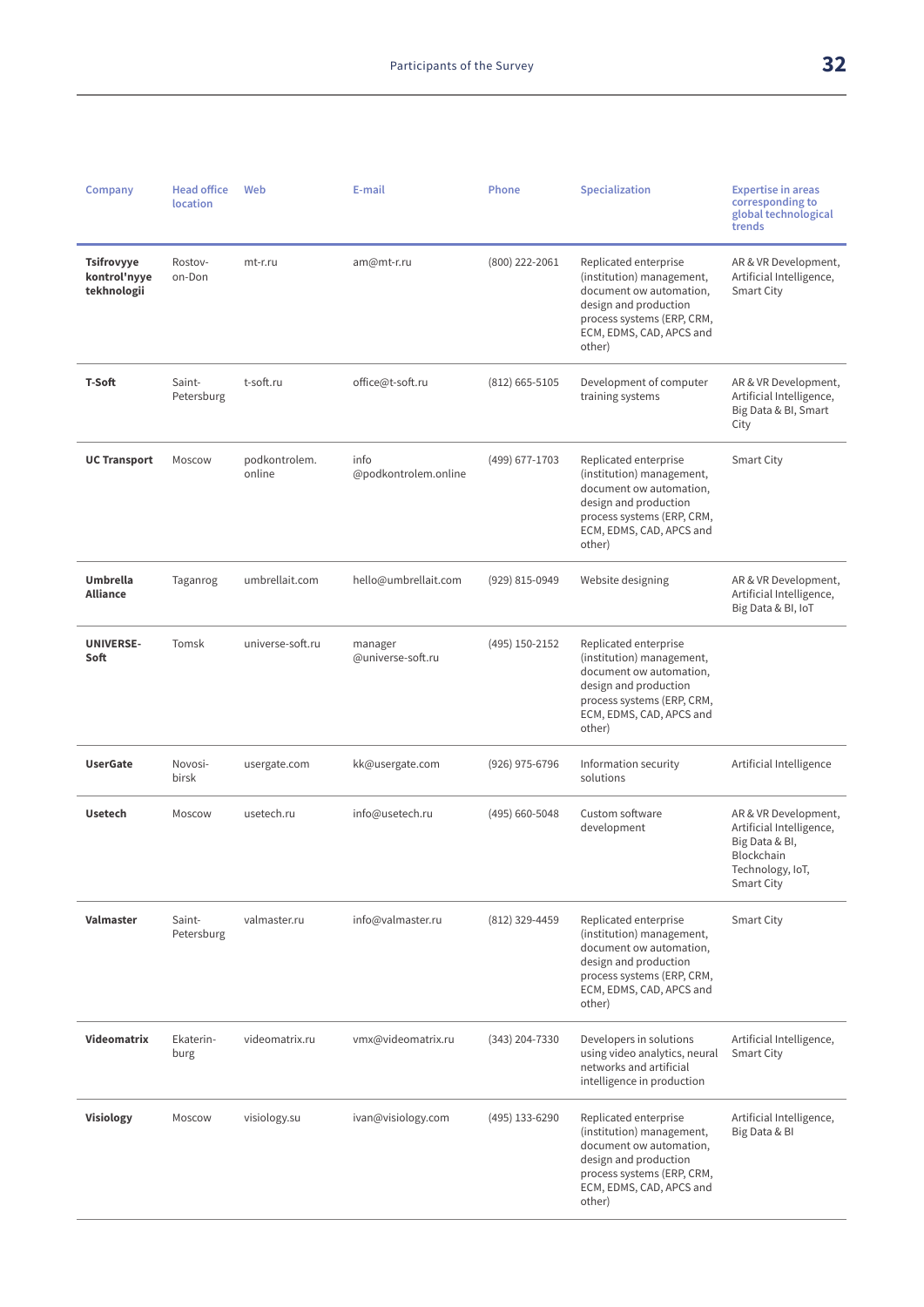| Company           | <b>Head office</b><br>location | Web           | E-mail                             | Phone            | <b>Specialization</b>                                                                                                                                                      | <b>Expertise in areas</b><br>corresponding to<br>global technological<br>trends                         |
|-------------------|--------------------------------|---------------|------------------------------------|------------------|----------------------------------------------------------------------------------------------------------------------------------------------------------------------------|---------------------------------------------------------------------------------------------------------|
| <b>VR Concept</b> | Moscow                         | vrconcept.net | cc@vrconcept.net                   | (495) 212-1147   | Replicated enterprise<br>(institution) management,<br>document ow automation,<br>design and production<br>process systems (ERP, CRM,<br>ECM, EDMS, CAD, APCS and<br>other) | AR & VR Development                                                                                     |
| Web3 Tech         | Moscow                         | web3tech.ru   | ikuzmichev<br>@wavesenterprise.com | $(910)$ 450-2686 | Custom software<br>development                                                                                                                                             | <b>Blockchain</b><br>Technology                                                                         |
| WebAnt            | Rostov-<br>on-Don              | webant.ru     | v@webant.ru                        | $(960)$ 466-0100 | Mobile applications                                                                                                                                                        | AR & VR Development,<br>Artificial Intelligence,<br><b>Blockchain</b><br>Technology, IoT,<br>Smart City |
| Webpractik        | Rostov-on-<br>Don              | webpractik.ru | info@webpractik.ru                 | (995) 989-0179   | Website designing                                                                                                                                                          | Artificial Intelligence,<br>Big Data & BI                                                               |
| <b>WESMA</b>      | Moscow                         | wesma.ru      | manager@wesma.ru                   | (495) 118-2474   | Website designing                                                                                                                                                          | <b>Smart City</b>                                                                                       |
| <b>WiFly</b>      | Saint-<br>Petersburg           | wifly.net     | admin@wifly.net                    |                  | Marketing and monetization<br>solution for Wi-Fi networks                                                                                                                  | BigData & BI, IoT                                                                                       |
| <b>YASP</b>       | Saint-<br>Petersburg           | yasp.ru       | welcome@yasp.ru                    | (812) 974-7403   | Replicated enterprise<br>(institution) management,<br>document ow automation,<br>design and production<br>process systems (ERP, CRM,<br>ECM, EDMS, CAD, APCS and<br>other) | Artificial Intelligence,<br>Big Data & BI, IoT,<br>Smart City                                           |
| <b>YouLK</b>      | Novosi-<br>birsk               | youlk.ru      | info@youlk.ru                      | (383) 209-3430   | Replicated enterprise<br>(institution) management,<br>document ow automation,<br>design and production<br>process systems (ERP, CRM,<br>ECM, EDMS, CAD, APCS and<br>other) | Artificial Intelligence,<br>Smart City                                                                  |